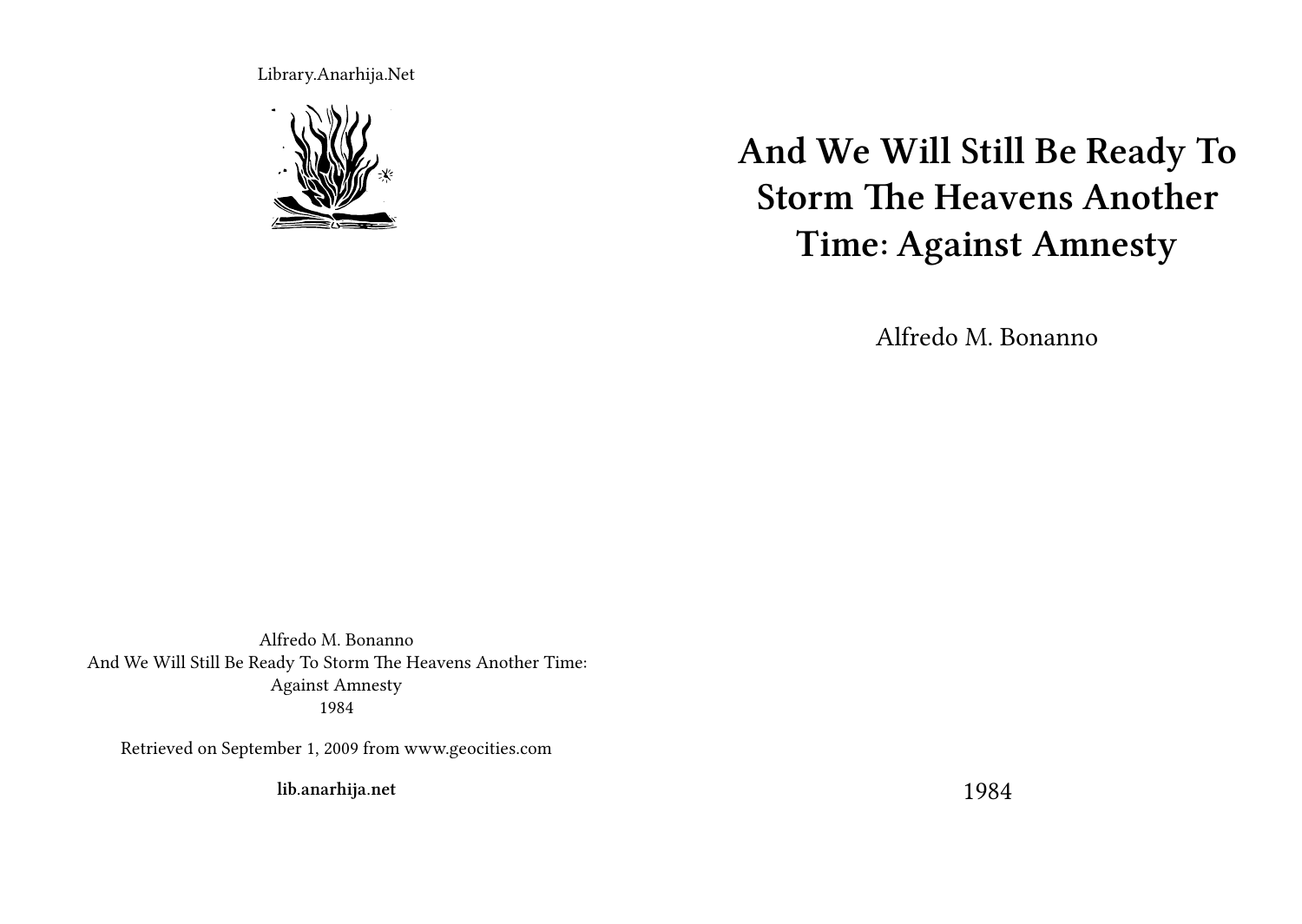# **Contents**

| Preface                                                                 | 5  |
|-------------------------------------------------------------------------|----|
| Introduction by Pierleone Porcu                                         | 6  |
| Introductory Note by Paolo Ruberto (October '84)                        | 12 |
| And We Will Still Be Ready To Storm The Heavens Another                 |    |
| <b>Time: Against Amnesty</b>                                            | 19 |
| Why We Are Against A Struggle For Amnesty                               | 20 |
|                                                                         | 21 |
| What Defeat Are They Talking About?                                     | 22 |
| What Victory Were They Heading Toward?                                  | 22 |
| They Refer To The Critique That They Were Never Able                    |    |
| To Use $\ldots \ldots \ldots \ldots \ldots \ldots \ldots \ldots \ldots$ | 23 |
| The Intermediate Struggle Of Revolutionaries                            | 25 |
| The Wretched Prospect Of Collaboration                                  | 27 |
| Their Reasoning Has Gone Into Crisis                                    | 28 |
| What They Never Understood                                              | 29 |
| The Real Movement Is Not In The Prisons                                 | 30 |
| There Cannot Be Any Crisis Of Imagination For Someone                   |    |
| Who Never Had An Imagination                                            | 31 |
| The Stereotype Of The Armed Party                                       | 32 |
| Class War And Leninist Centralism                                       | 32 |
| The Marginality Of The Armed Parties Relative To The                    |    |
|                                                                         | 34 |
|                                                                         | 35 |
| What They Can Look Forward To In The Future                             | 35 |
| An Instrument In The Hands Of The Real Movement                         | 36 |
|                                                                         | 37 |

In the final analysis, we are all in the gunsights of the repression. We must develop our struggle. If we are unable to they will destroy us all, in prison and outside prison.

With a rise in the level of confrontation and a broadening of the objectives, the repression will strike again. No one is trying to guarantee a danger-free way of getting out of prison here. All of us, when we were sent to jail, were sent there because we were convinced of the validity of our revolutionary action, not because of some trick of fate. Of course, objectively speaking, there is always something like this: the initiative of a spy, something that went wrong, a repressive interpretation of an act which was in itself completely legitimate. But the true reason for our imprisonment has always been the fact that we are anarchists, that we believe in the revolution. For an anarchist jail is a constant part of his activity.

Our problem today, one of central importance, is that of getting our companions out. We can only solve this problem by intensifying the struggles in various sectors of intervention, linking these struggles to a real perspective of insurrectional development and not limiting ourselves to platonic dissent or beautiful declarations of freedom for all, which only serve to silence our consciences in order to express, later, a facile disagreement with someone who, on the contrary, wants to do something concrete.

Only in this way will we force the State to solve what will become the (its) problem of the (our) companions in jail. As long as this remains our problem, we will be unable to solve it except by selling out our whole future and consigning it to the repression.

We don't think there can be any doubt about which road to take.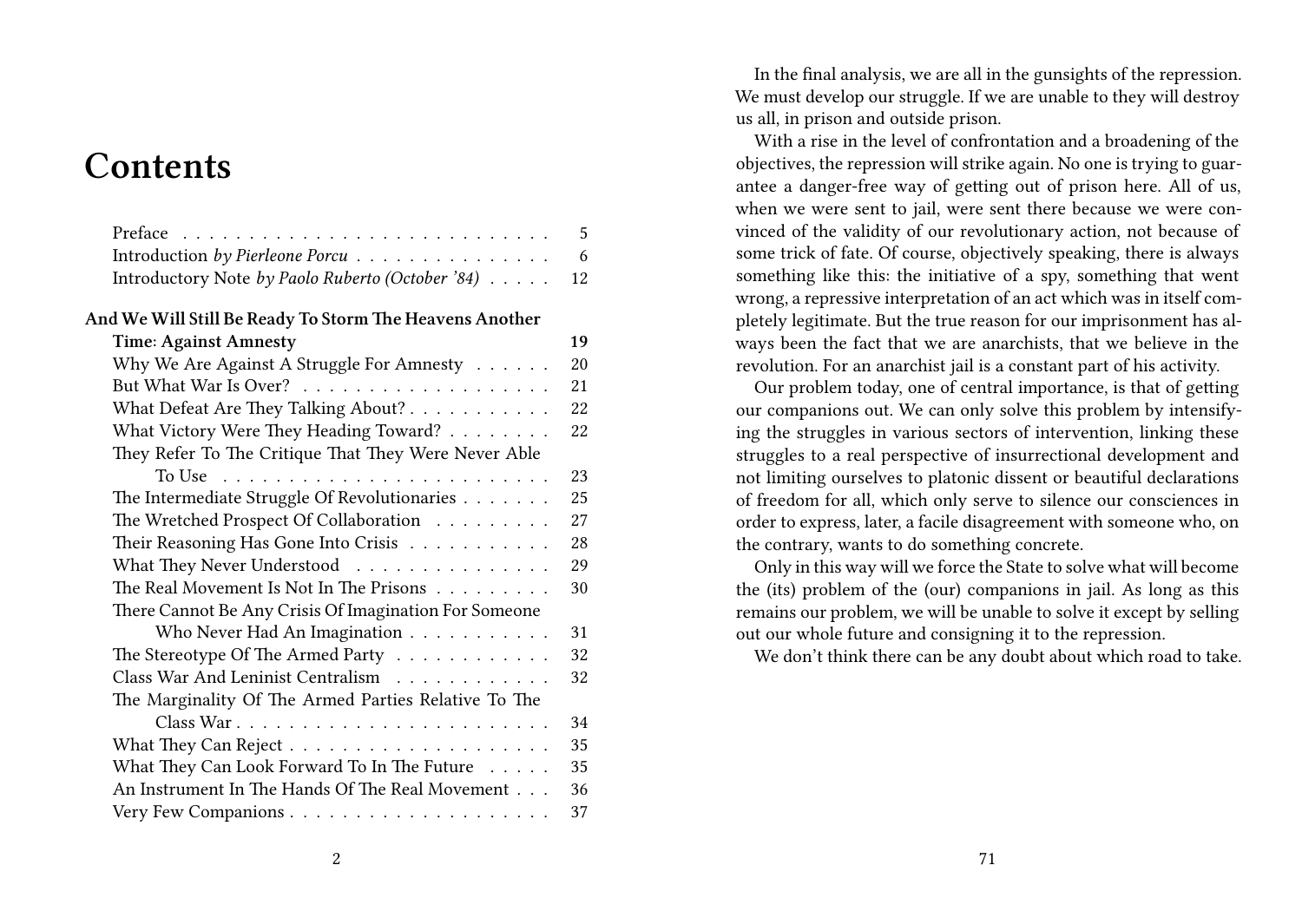ourselves to this first stage of revolutionary intervention, the prison problem will happen to be introduced from the outside into the reality we are trying to intervene in.

Let's frame the discussion differently, with a different project. We move from the simple phase of counter-information to a second phase, which can be defined as commitment. We propose an organizational structure that will take care of a specific problem (let's return to the example of the neighbourhoods), and which permits the inclusion of the problem of prison and the imprisoned companions.

Let's establish a relationship between this organizational structure (outside the specific movement) and the specific movement itself. From the response that this relationship gives us in practical terms, we will have a sufficiently clear image of the state of the real movement. On the basis of this image, we can construct our interventions as a specific movement outside of and even independent of the organizational structure of commitment) and in this phase then, we can be far more comprehensive in solving the problem of the imprisoned companions.

The elimination of special laws, of different conditions of imprisonment, of special prisons and Article 90. The reduction of preventive detention. The abolition of life imprisonment, long sentences, special trials and special treatment. Obviously, these measures must apply to all, not just to our companions.

This perspective of struggle should try to involve people, and should also have its own autonomy of action. Our ability to measure the results depends on the way people are involved, the way they achieve a harmonious autonomy of action, and what we succeed in doing outside the specific movement. Only on the basis of these results can we impose a solution to the problem of the imprisoned companions.

We should not forget that our road goes on much farther than the road of those who are preparing to collaborate today. Power's road, on the other hand, still turns around us.

|                                                                       | 37 |
|-----------------------------------------------------------------------|----|
|                                                                       | 38 |
| The Insurrectional Opening                                            | 39 |
| In Practice, The Development Of The Real Movement Is A                |    |
| Process Of Violent Transformation Of Class Struggle                   | 39 |
| The Ethical Value Of Violence<br>.                                    | 40 |
| The Simplifying Project Of The Party                                  | 41 |
| What Communication Are They Talking About?                            | 42 |
| The Anarchist Relationship Between The Active Minority                |    |
| And The Real Movement                                                 | 43 |
| The Ideology Of The Separate Surrender                                | 44 |
| "Putting Aside" As Betrayal                                           | 46 |
| All The Rats Return To The Political Boat Sooner Or Later             | 47 |
| The Uncritical Abandonment Of Militarism                              | 48 |
| The Old Caryatids And The Old Arguments                               | 48 |
| The Theory Of Escape And The Theory Of Resistance                     | 49 |
| Changing In Order To Advance                                          | 49 |
| In The Amnesty Proposal, There Is A Refusal To Advance                | 50 |
| The Illusion Of Reducing The State To Its Minimal Repres-             |    |
|                                                                       | 52 |
| Communities Of The Future Will Be Communities Of                      |    |
| Struggle, So They Cannot Result From Political Ne-                    |    |
|                                                                       | 53 |
| A New Guarantee As An Imbroglio                                       | 54 |
| The Class-Collaborationist Soul Of Ultra-Revolutionism.               | 56 |
| The Unfeasible Path Of Innocence                                      | 57 |
| The Legal Struggle $\ldots \ldots \ldots \ldots \ldots \ldots \ldots$ | 59 |
|                                                                       | 60 |
| Dissociating From Whom And From What?                                 | 62 |
| Claiming Our Struggles As Anarchists                                  | 63 |
| The Use Of Organized Violence Against Exploiters Of                   |    |
|                                                                       | 64 |
| Our Idea Of Proletarian Justice                                       | 65 |
| The Right To Remember Traitors                                        | 66 |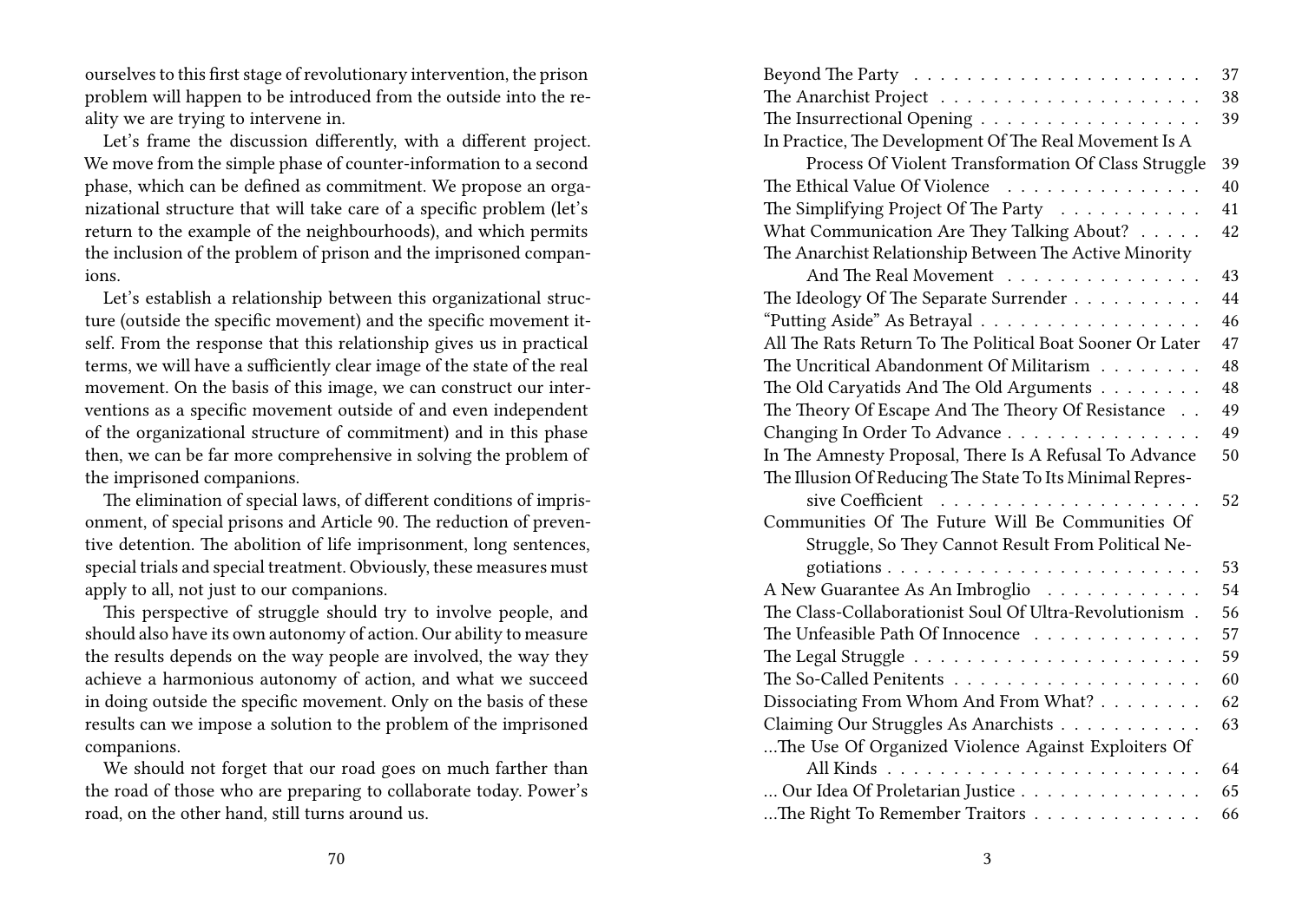| The Stifling Attitude Of Certainty Was Not One Of Our                     |  |
|---------------------------------------------------------------------------|--|
|                                                                           |  |
| Our Theses On Creativity, On Subversion, On Joy 67                        |  |
| There Is No Separate Solution 68                                          |  |
| The Prison In All Interventions: A Qualitative Moment Of                  |  |
| The Struggle $\ldots \ldots \ldots \ldots \ldots \ldots \ldots \ldots$ 69 |  |

# **The Prison In All Interventions: A Qualitative Moment Of The Struggle**

The dismantling of sector-based intervention must be complemented by an ability to propose new forms of struggle, otherwise it becomes a tedious methodological formula. If we limit ourselves to "informing" people about the viciousness of power, we will miss the forest for the trees, and be immediately forced to arrange the worst crimes in order of importance, in order to appear more specific and thus more incisive. If we talk to people about nuclear power, we can certainly bring the problem of the imprisoned companions into the discussion, but we don't do it all the time: we predict death and destruction, atomic pollution, the end of life on earth, war and apocalyptic conflict. People are more impressed, and we let ourselves be fascinated by the fact that we have managed to impress people.

The destiny of counter-information is this: to always end up divided into sectors. Today this, tomorrow that. We end up as specialists in anti-militarism, in problems of the world of labour, in prison problems, in feminism, in movements involved in rent struggles, etc.

So, we must have two levels of clarity:

- a. A totally comprehensive counter-information is impossible.
- b. We cannot "jam together" different problems (without people ceasing to understand us).

Yet there is another way of seeing things. By focusing on a problem (on neighbourhoods, for example) and connecting it to problems that are the most closely related to it. Then we will realize that without necessarily intending to develop a well-argued discussion, we will succeed in including even the problem of the imprisoned companions. Even so, this can only be on the condition that we don't confine ourselves to mere counter-information. If we limit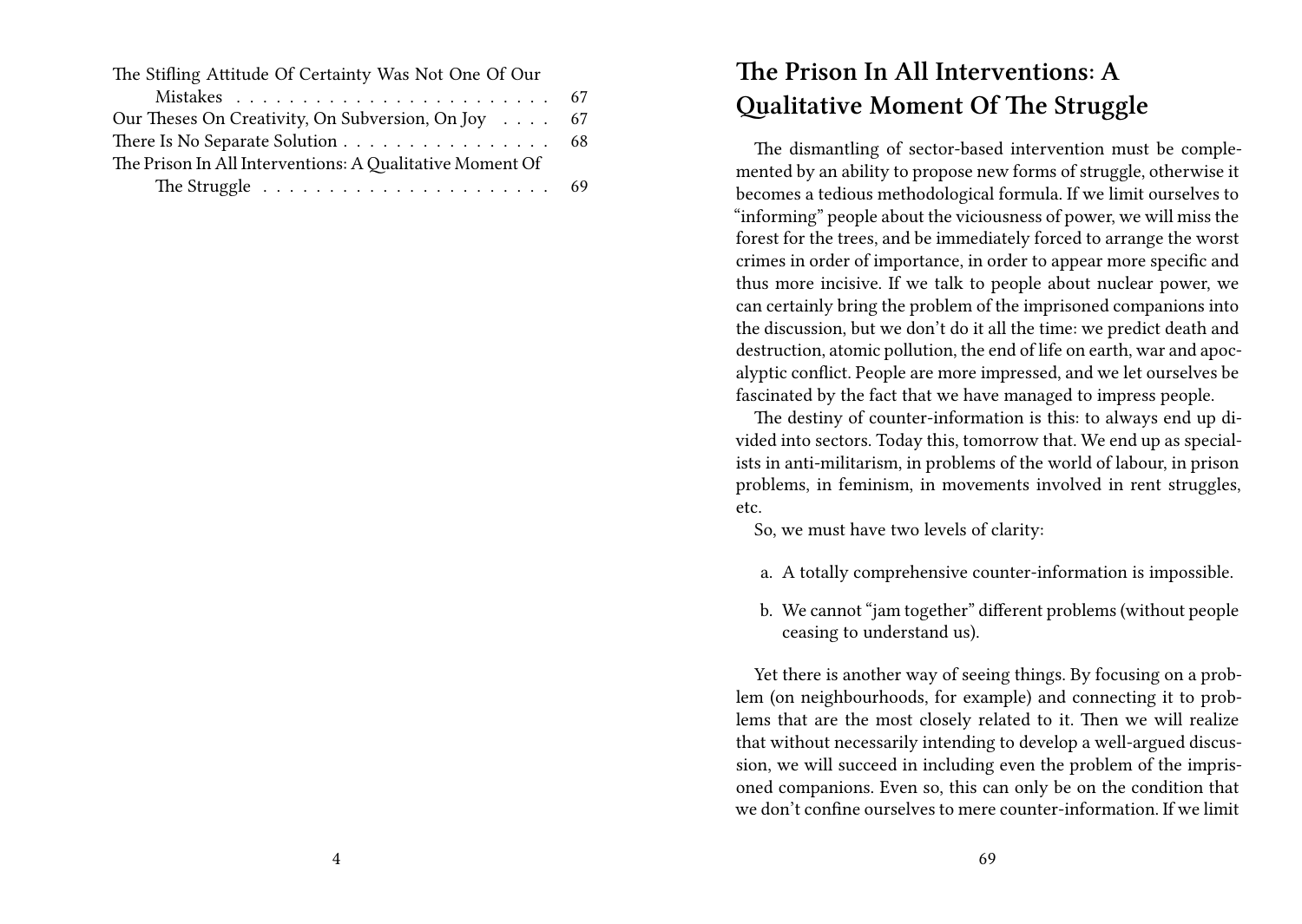ended up strongly influenced by the direction forced on them by the struggle. And finding no joy there, we managed to miss the very foundation of the struggle; the creativity of our intervention, the subversive content of the project whose bearers we were.

Even at the macroscopic level, this element should have been present in our revolutionary work, otherwise we would have been forced to accept what we did only because we were the ones who did it. It could not have worked. And it did not work.

In this sense, and through our experience of past limitations, we are ready to start again from the beginning.

#### **There Is No Separate Solution**

The more we think about the conditions of past struggles, the more we see to what degree the present situation is the product of past mistakes, and only offers a possible opening on the condition that a working critique is included; the more we also realize that there is no separate solution to the problem of the imprisoned companions.

By accepting a commodification like the one proposed by the neocontractualists (an amnesty, an equal number of years of imprisonment for all, a period of social work outside prison, etc.), we would have to pay for it by putting our whole past at risk. This would mean a denial of the revolution, a denial of anarchy, a denial of our own identities as women and men and a denial of our future.

The only solution, then, is a continuation of the struggle. In a critical way, of course, with different objectives and methods more appropriate to the present situation, but a continuation of the struggle.

#### **Preface**

Over the last fourteen years, "political refugees" have developed counter-information work on the reality of class confrontation in Italy and about specific publishing attempts; all of this documentation, which is necessarily insufficient, only offered us a partial expression of the revolutionary movement, and only of certain aspects of the armed experience in that country.

The text that we are publishing here, which was published in issue #42 of the Italian anarchist review *Anarchismo*, can fit into this documentation. Its critique of certain models and methods developed by armed organizations is not an overall rejection of the armed struggle of recent years. It tries to present the positive aspect of this struggle, which disappeared in the political solution that a part of the movement is currently trying to carry out.

From the theses of generalization of working-class violence of the 1970s to the military execution of R.L. Hunte (head of the "International Observation Force" in the Sinai), who was killed last February in Rome by the Red Brigades, their remoteness from the "mass objectives" they worked toward is becoming increasingly obvious. The armed party's military objectives are the only way the problem of class war has been posed. The pretended absence of a more thorough dialectic between the organization and the masses could not have facilitated the proletariat's abandonment of a project- that of its own dictatorship-which does not interest it.

At present, facing the problem with greater dignity than the *pentiti* [informers] or the *dissociati* [those who have dissociated themselves from armed subversive activity], taking into consideration the tragic situation of thousands of imprisoned companions, a project of struggle for an amnesty has been proposed. Rather than continuing a painful fight or turning state's evidence, some want to secure a collective amnesty from the State, and start new cycles of revolutionary struggle afterward.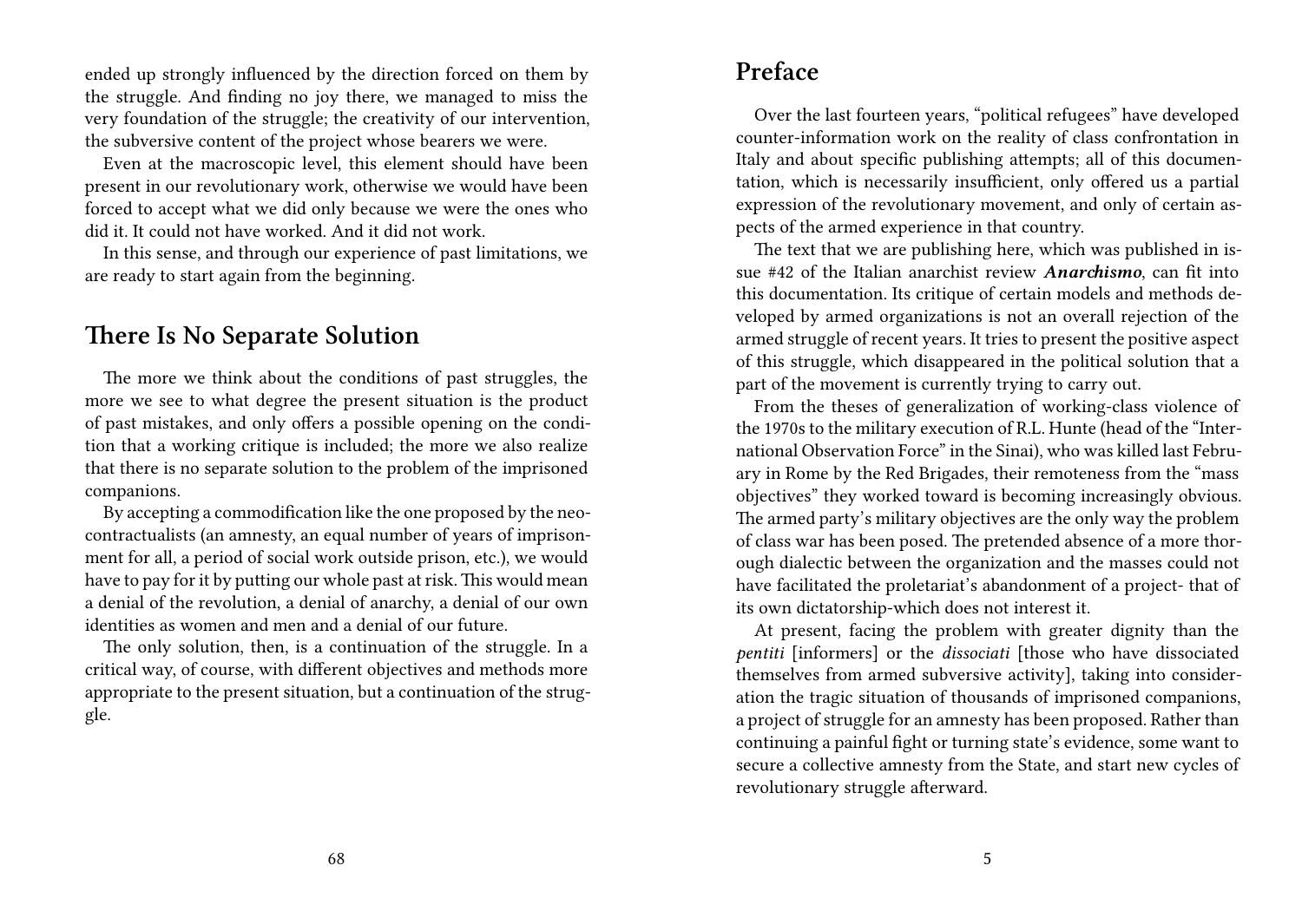Within the French libertarian movement we have talked about this project by linking it, more or less, to specific struggles against prisons and repression in Italy. We would have welcomed this project's condemnation of the methods of the armed formations, but we must think more objectively, faced with the obvious ambiguity in the commitment to this struggle.The choice of the present text contributes to this thought. For our part, we note that when it is limited to pure and simple surrender, a critique of the impracticality of the armed model of these failing organizations could negatively influence a later development of libertarian and insurrectional armed struggle.

The companions of *Publications Révolte et Liberté*.

#### **Introduction** *by Pierleone Porcu*

Before it occurred to the revolutionaries, the State took care well in advance to manage the vacuum left by the fragmented movement by putting the project of dissociation into operation. Whoever calls in a loud voice for the restitution of the comrades by any means should not complain afterward of finding himself side by side with docile creatures, instruments in the hands of power.

Never before have truth and lies been superimposed on the Italian political scene as they are today, to the point of becoming a spectacle of positions democratically produced by the government and the institutional opposition with the aim of capturing the attention of uninformed revolutionaries.

I am referring, for example, to the Naria case, which is henceforth an "affair" of State, a symbol of the period that followed the state of emergency, and which is based on a recuperation and general rediscovery of human values. The current problems of prison and of the process of dissociation that is now in progress all seem to converge on this painful human event, which clearly typifies the ob-

## **The Stifling Attitude Of Certainty Was Not One Of Our Mistakes**

We didn't make them "in good faith". We don't know what good faith is. We made them in the full knowledge of making them, but considering that it is right in certain circumstances to prefer a mistake to an abstract truth that is based only on an a priori critique.

All anarchists know about the mistake of the party and the Leninist conception from long experience. But, faced with the concrete emergence of this kind of experience, our critique was never pursued in the abstraction of principles. We preferred to conduct it through the carrying out of actions, even in the difficulty of the specific organization, entering fully into the contradictions involved in taking action. And on this wind-swept ground we met companions with great hearts and courage, capable of facing the struggle with serenity, even when the result was worse than uncertain and the means at our disposal worse than dangerous. And this was because we had confidence in our companions and in the possibility that a wrong turn could be transformed without further delay into a critique-in-action, capable of calling plans and doctrines into question and burning mummies and programs. That did not happen. Might things have happened differently if we too had donned the severe robe of political censor? If we had developed a critique of the ideology of efficiency and doctrinaire thought?

# **Our Theses On Creativity, On Subversion, On Joy**

While we were searching for the right path, however, we developed various critiques and projects for a long, long time. We saw how there was no joy, after all, in what they were doing, or in other activities which, through self-examination in light of the situation,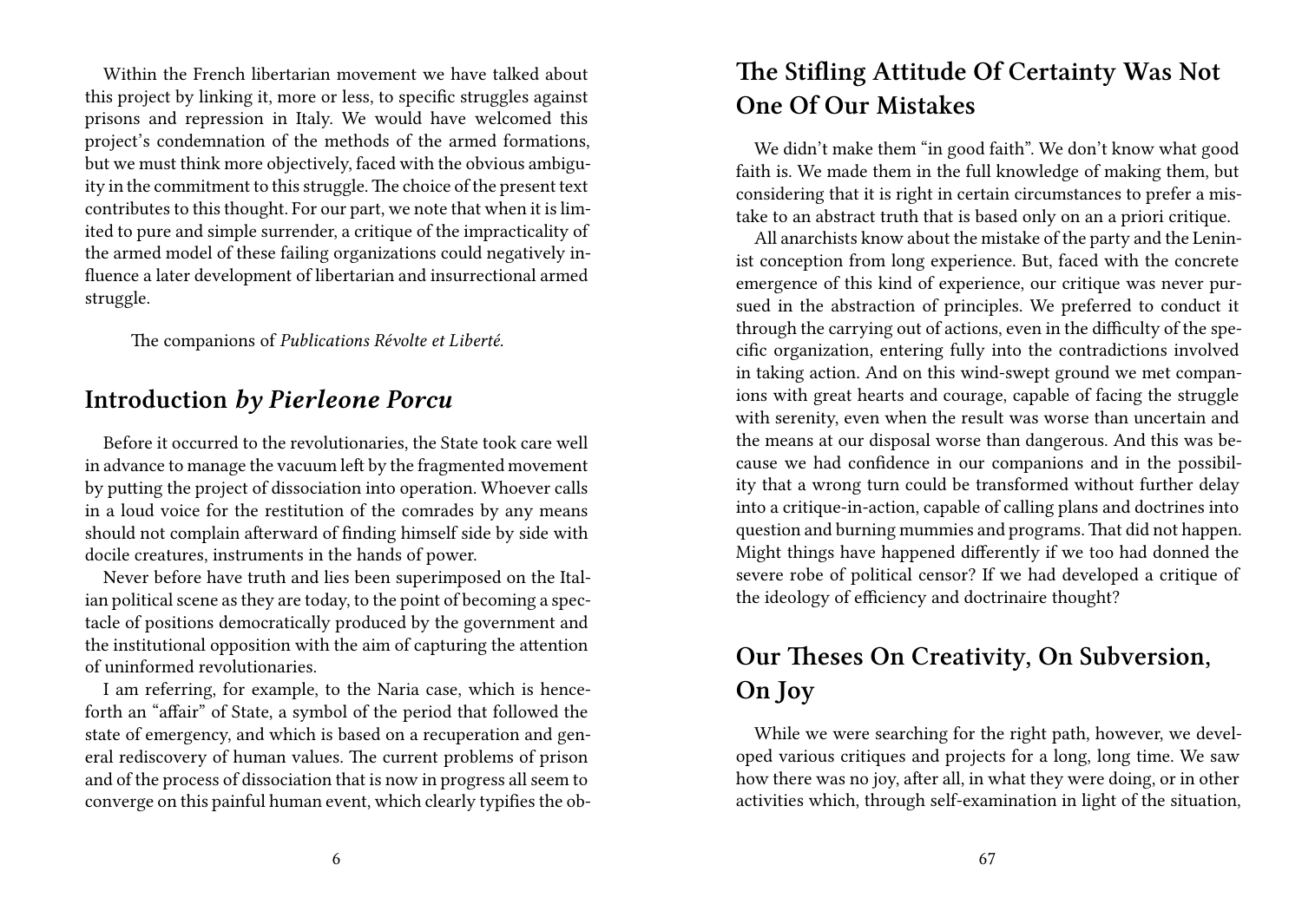#### **…The Right To Remember Traitors**

This too. Let no one come along afterwards with some complicated story, with the justification that this or that behaviour was dictated by necessity. One never knows, because even among us there is always some theoretician of ethics who raises doubts about the right to throw out traitors. And the discussion always starts with the customary chatter about the death penalty.

People often ask themselves now whether the State has the right to condemn an individual to death who, according to it, has committed some crime. And we fight the death penalty. A very just struggle, which intends to limit the repressive action of States. But that does not mean that a State that has abolished the death penalty is a "legal State". No such State exists. It is a legal fantasy and no more. There are States that mobilize a different equilibrium, like the socalled democratic one, for example, whose equilibrium can or must be maintained through the use of the death penalty. Sometimes this space (of the death penalty) is one that we tend to reduce ourselves, through our struggles for reforms and civil liberties, and this is a good thing, because this is how we push back their dictatorial and repressive whims. But that doesn't move by one centimetre the fact that the State bases its laws on force, not on right.

At the right time, during the revolution, and even at the first signs of it, we will not attempt to substitute our force for that of the State or build organizations of counterpower, which would impose their own kind of law to settle accounts with traitors. We just want to carry out this process of proletarian justice without having to develop a theory of revolutionary law to justify it. We will not need it. The actions committed by these people will speak for themselves, not any laws made a priori that we might use to mass manufacture similar acts. We will not make this kind of law (we will make no laws at all and that's all there is to it!); these laws have been in people's hearts for thousands of years, and there we read that traitors must be eliminated.

vious barbarism of judicial management and administration, mechanisms that, by preventing the liberation of a man who is slowly dying, clearly show the homicidal intent of those who manipulate them. Thus, the Minister Martinazzoli, Doctor Amato, head of the prison system and naturally, the good Pertini (to mention only the best-known ones) announced they were openly opposed to the negative opinion handed down by the judges (who are sovereign in the strict application of the law passed by Parliament) to the request for liberation made by Naria's lawyers.

Beyond the human significance of this, we should ask ourselves what is hiding behind these fake appeals and the debates that are being provoked and organized on all sides.

We all know that the State, by approving the new law on preventive detention, which reduced its lengths, and by gradually lifting the restrictive norms of the sadly famous Article 90, is preparing to give a different order to internal control of the prisons, a more rational order than the one that was imposed on the special prisons and the "death wings". Thus, barbarism can travel better on the rails of a differentiated internal sociality. The use of the judicial apparatus for exclusively political ends appears through the assistance given to anyone who dissociates himself from "terrorism", including reductions of his sentence and "possible openings".

The State is progressively leaving the tunnel of the state of emergency and regularizing its new position of domination in all sectors of society. The period of conquest of the social sectors that were torn away from it by the struggle and that made themselves independent of its interference is over; it is presently preparing a precise control. The characteristics of this control will no longer be based on a militaristic strategy, but will basically revolve around the ideologization of consensus, in such a way as to normalize "deviant" social behaviour. Now the State wants to promote and activate things from behind the new figures of social operators and controllers, who have been inserted into the country's microstruc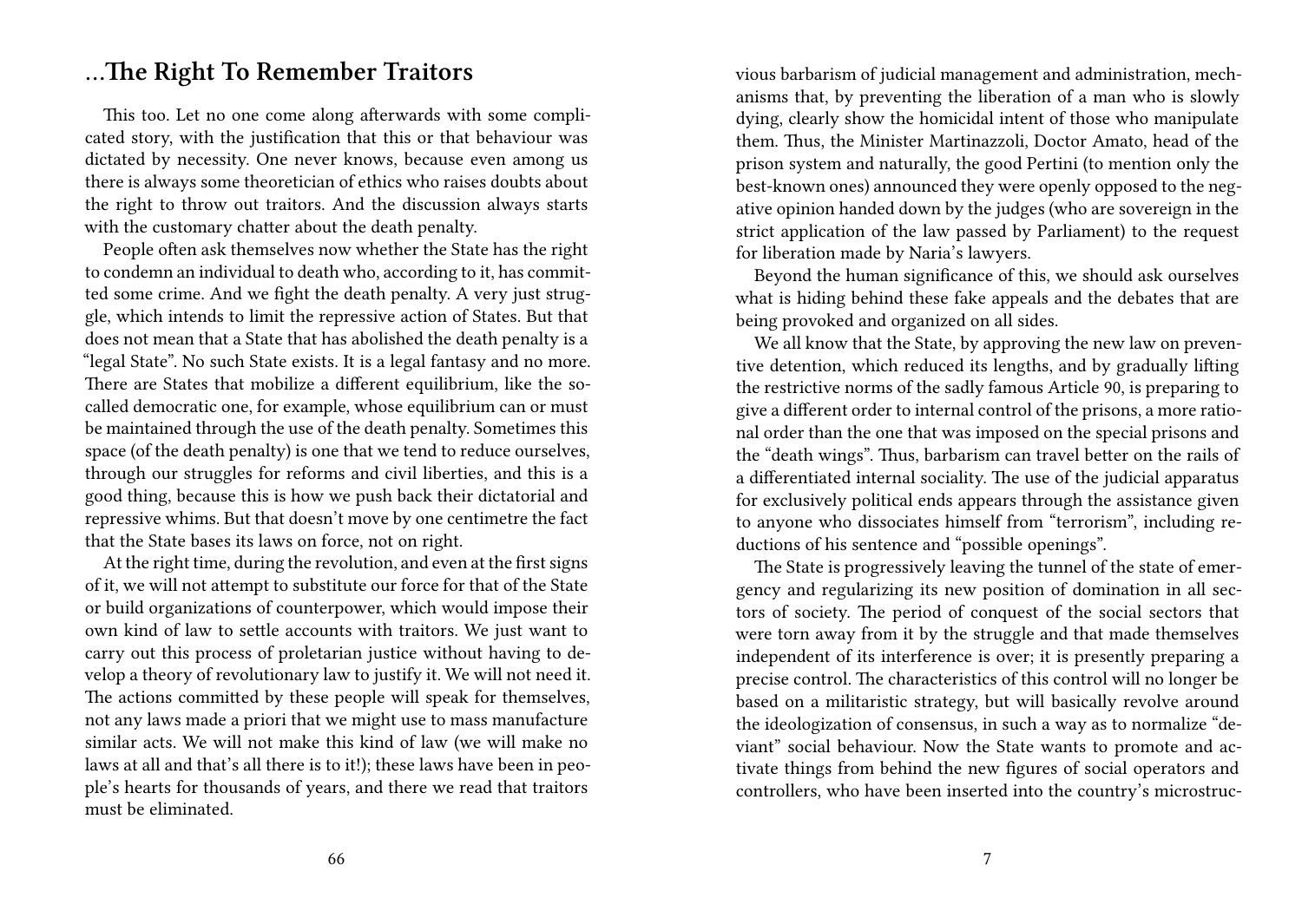tures. Among these sad figures-apart from the psychologists and sociologists-the dissociologist of antagonism is conspicuous.

Hence the current spectacle of political positions that revolve around the phenomenon of dissociation (from the document of the Rebibbia 51 to the one by the 40 signatories of the *Prima Linea* trial in Turin, up to the current documents of the thirteen, still from Turin, or those that came out of the *Prima Linea* trial in Milan). The "homogenous" sphere of influence is spreading everywhere, and is backed all the way up to Amato. It is no longer a matter of small groups, but of a compact mass inside the prisons that is taking the road of dissociation, finding advocates outside the prisons as well and breathing life into a labyrinth of positions, where it is difficult to sort things out by oneself.

Everyone is waiting for further information from the State concerning the role it intends to entrust to these revised and corrected subjects, and this argument is the subject of a political battle in Parliament (for example, there is a current of secular people who have dissociated themselves, one of Catholic people who have dissociated themselves, another of so-called "total" ones, and so on).

If the majority of political prisoners in the prisons found themselves drawn into the project of dissociation that the State wants to realize, on the outside things are the same. A large part of the revolutionary milieus insists on echoing the initiatives of dissociation that are coming from the prisons. Even a few libertarian milieus that appear to misunderstand and claim too thoughtlessly to support such a project by showing solidarity with the dissociationist positions adopted by a few prisoners who puffed themselves up with the term "anarchist", thus enjoying "citizenship" in our movement, which is more and more saturated with an approving conformity disseminated out of "tolerance".

The matter is seriously considered and analyzed, especially for the negative consequences that affect our subversive activity. Adopting positions like this would lead the anarchist movement onto the terrain of political opportunism and compromises with

## **… Our Idea Of Proletarian Justice**

In this sense, even where a critical or sceptical attitude prevails, and after the bitter realization (bitter for whom?) that there is no "justice" in the clutches of the State, and where people think about this, they come to the conclusion that there is no proletarian justice, nor should there be.

Here too, we disagree. We think it is right to remember exploiters and their servants. To remember this when the time comes, when it will be possible to discuss the destruction of bourgeois justice and the construction of proletarian justice. Not in order to recreate the courtrooms in a different form, installing new judges, new prisons and new ministers with portfolio, but simply to settle accounts with those responsible. And by settling accounts we mean simply putting a bullet between their eyes.

If some innocent soul finds this program excessive, he should try to remove his feet from the water now and then-he might catch a chill.

We say these things today, in times that are-relatively- relaxed, not in order to appear on the list of extremists who dare to say the most advanced thing, but because we remain firmly convinced of the need for a procedure of this kind.

When the revolution awakened in Russia in 1917, anarchists organized the systematic execution of all the station-masters on the St. Petersburg-Moscow line, since they were responsible for the denunciations of 1905 which sent thousands of anarchist railway workers to prison. These companions were not trying to apply any pedagogical theory, nor were they trying to teach anything to the other station masters, or to people in general; they were even less interested in donning the filthy judge's robes of some tedious tribunal of proletarian justice: they just had the modest and limited goal of shooting all the station masters responsible for the denunciations on the spot. No more, no less.

This is what we mean by proletarian justice.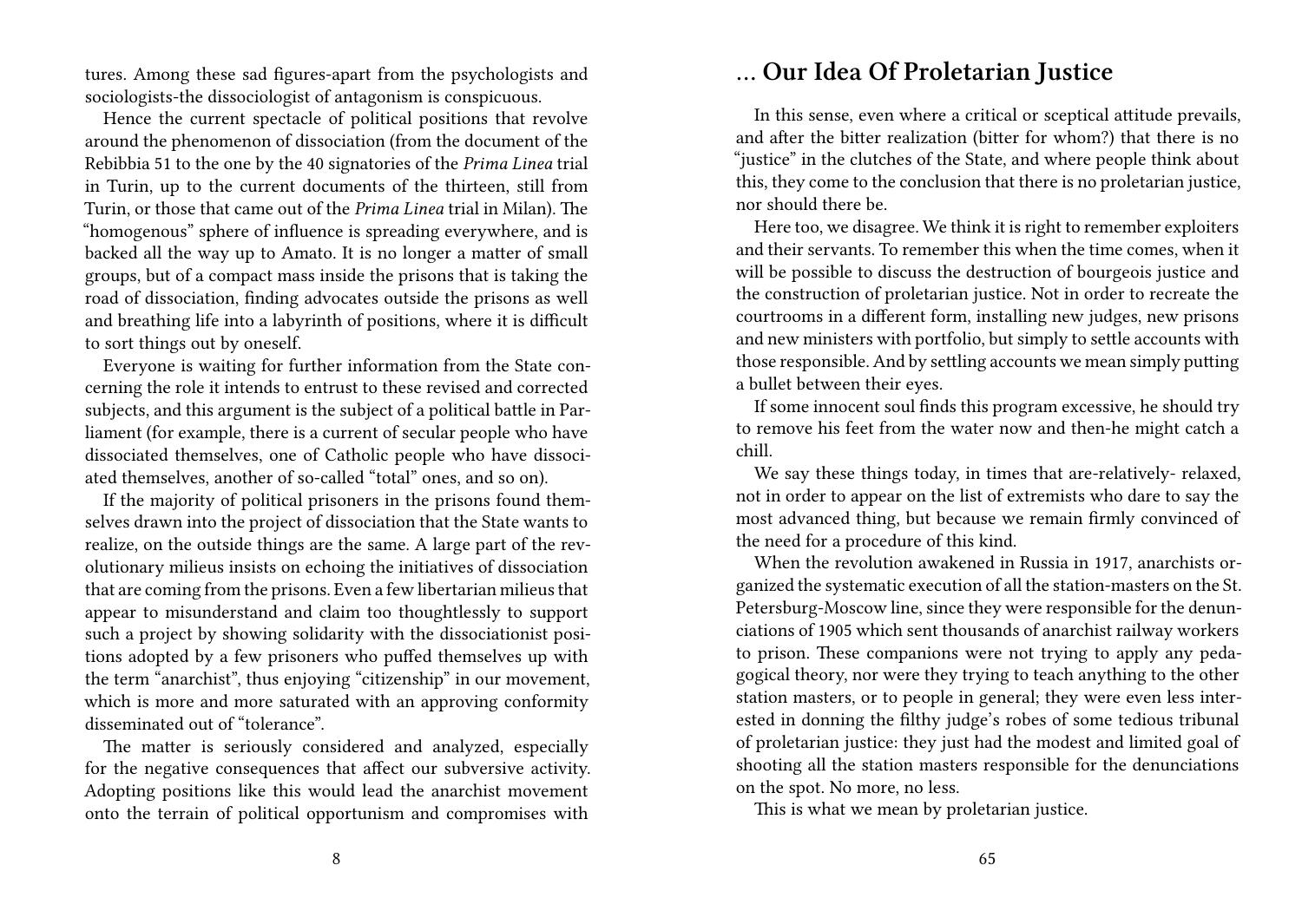on one hand, and on the other the pathetic acquiescence that turned into simple and superficial critiques.

Now it is time to take another road. Someone who asked for a pause for himself, without also having the courage to voice it as an attitude to be shared with others, well, he should stay where he is, in his slippers and warming himself by the fire. We insist on the necessity of going outside, in the fog and the cold. Outside, where it is no longer possible to be certain about what should be done and what direction we should take.

## **…The Use Of Organized Violence Against Exploiters Of All Kinds**

In times like these when birds fly close to the ground, there are only a few who still consider revolution a possibility. It is always easy to find some enlightened soul who "talks" about revolution, yet there are few who try to achieve something concrete in the right way.

As long as we do nothing but talk, we can all be more or less in agreement. But later, when it is time to go into action, even in a minimal, peripheral, microscopic way, then the disagreements start.

We always have to wait for something else to happen. For a signal to come from somewhere, announcing that the time is right. And we anxiously open the bellies of birds, but their entrails never tell us anything.

We insistently reaffirm that the use of organized violence against exploiters, even if it takes the form of minoritarian and limited action, is an indispensable instrument in the anarchist struggle against exploitation.

power, a terrain dear to authoritarian elements who use it to justify their own existence and retention of their positions.

Until now, a part of the anarchist movement has had nothing to do with the matter of repression and social control. The interest it is showing now is connected in particular to new positions adopted by certain libertarian prisoners who are dissociating themselves from the practices and motives that in the past made them opponents of Capital and the State.

Such a sudden convergence of interests between these prisoners and this part of the anarchist movement results from a parallelism of views concerning the value that both of them attribute to liberalism, socialism and democracy.

To be aware of this, it is enough to read various articles published in several anarchist magazines, which clearly give the impression of having chosen to move only in a milieu of study and cultural intervention.

Starting from a self-criticism of their own experience of struggle, the dissociated have reached the point of reducing any conflictive relationship with the institutions to nothing. They therefore put themselves directly in a discussion and parliamentary mediation that are attempting to recuperate all social conflict. And because this self-criticism tries, in its subjectivity, to reassert the value of the individual space that was so neglected before, it follows that it ends up adopting the utopia of modern liberalism, which would like to humanize and socialize State structures by containing them in a sphere of action that is far more restricted than the current sphere. These prisoners are converging by another road with the part of the movement that hopes to empty the State of its functions peacefully and in a utopian way, acting progressively from within by means of a use of mass libertarian culture, capable of proposing autonomous counter-structures of society. It is a project that would like to realize the liberal maxim of "minimal intervention of the State in society". The "seed beneath the snow" that Kropotkin spoke of.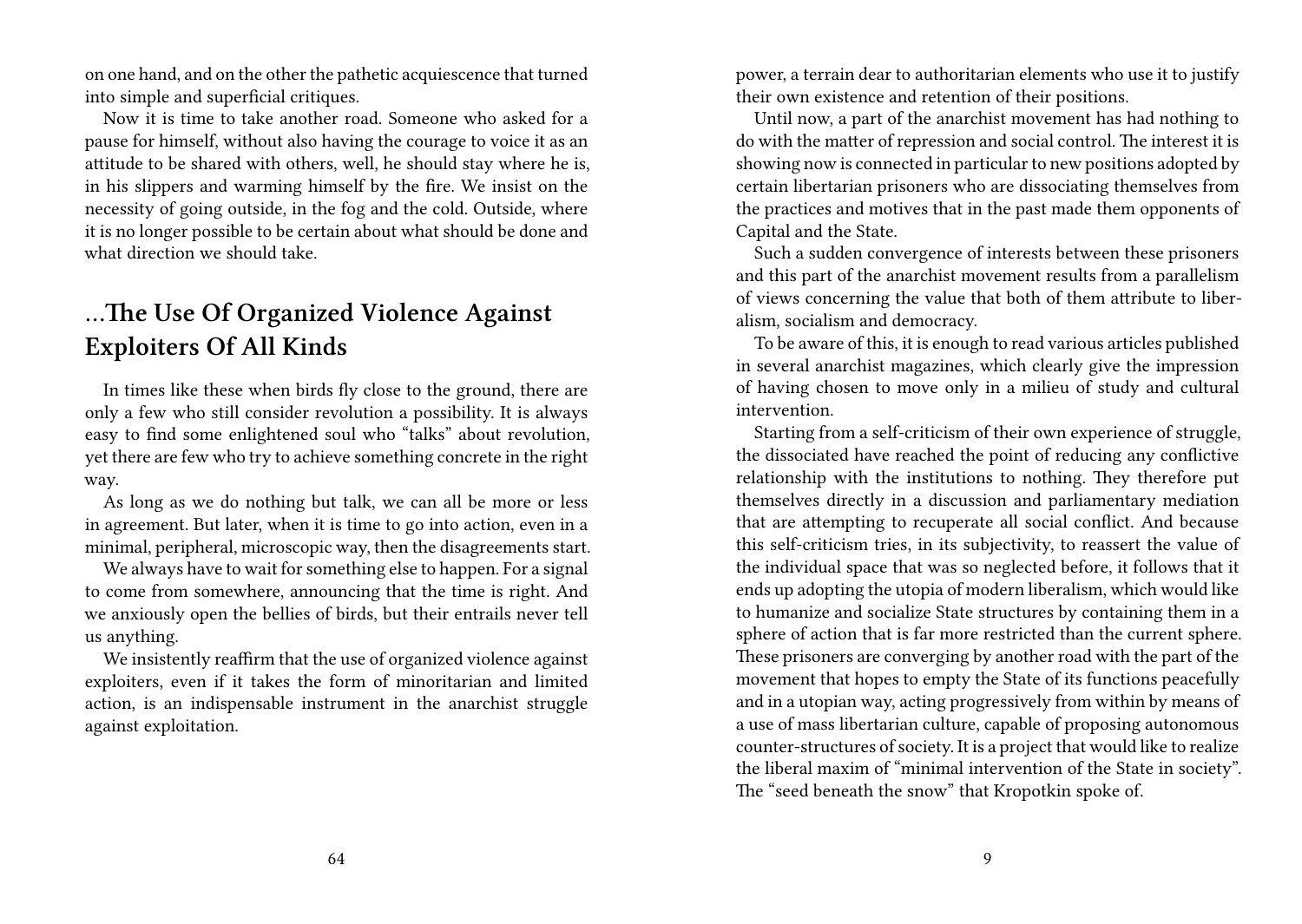Another part of the anarchist movement, though in a different and much more restrained way, keeps a wait-and-see attitude of availability concerning dissociation, which is the result of a lack of analysis and an inability to make autonomous proposals. Thus continual postponement of a discussion of the content just poses the problem again unchanged, confirming dissociationist positions without saying so clearly.

This is the case with proposals that seem a little better than so many others and which drive comrades-who, by the way, are generous-to support them, like for example the amnesty proposal launched by advocates of Scalzone's positions and taken up by anarchists in the pages of the movement's papers.

These people toy with political solutions, but with a minimum of dignity and hostility toward the State. In short, they would like to remain antagonistic but at the same time negotiate the comrades' liberation at times and in modes dictated by them, although they do not possess the necessary revolutionary force to impose them. What can one say about such a position? They would like to "make an omelette without breaking eggs".

It should be understood that all the proposals, from those most disposed toward a dialogue with the State to the worthiest ones, actually differentiate themselves only by varied degrees and a greater or lesser moral reticence, with all of them obliged, however, to measure themselves in a domain inside the institutions and to sort out the same problems. The former even appeared to possess more political realism, greater practical sense and a more offhand cynicism in the unreserved barter of what they possessed, conscious of the price set by the State for obtaining any benefit whatever.

The pamphlet we are publishing fit into the heart of the events that have been reported up to now, becoming material for a debate inside and outside the anarchist movement and possibly extended to include the part of the revolutionary movement that is wandering in a desperate search for a different road than the one marked out by power.

with a reification, with the State as its guest; it must start from an analysis of the current level of class struggle. Revolutionary solidarity is no more than the result of a great moral initiative, but it cannot constitute a qualitative basis for the future development of the specific movement. Even less so for dissociation.

It is not a question of distance. It is a question of the road. We are heading toward class struggle. In the other direction, there are people who are withdrawing from it. Whoever wants to continue the struggle must grow. And above all, critically. He must, then, identify inflexibility as a perverse mechanism for reproducing something non-existent. He must also identify neo-contractualism as an equally perverse mechanism of stagnation and resignation. These two roads do not lead to liberation. They lead only to Rome.

#### **Claiming Our Struggles As Anarchists**

In these times of liquidation and stagnation, we reaffirm that our struggle is a struggle for total liberation, now and right now. This why we supported even this overstated project, which declared, *a priori*, that it did not see liberation the same way we did. Because a wrong turn was possible; a change with a negative sense for them and a positive one for us. The change did not happen, but we were not the birds of ill omen. It was others who cast the facile *a priori* anathemas, facile critiques in front of brass guns. We did not make a mistake. The mistake did not lie in inadequate means but in the impossibility of the method.

And we carried the critique inside the organizational project. We did not stop at words, like the amateur scribblers who knocked out analyses like Fiat knocks out cars. From inside, other people's mistakes even shone a pitiless light on our own, and we too had our stagnant moments: vanity, flag-waving and defence of principles. But they weren't much, compared with the intrusive stubbornness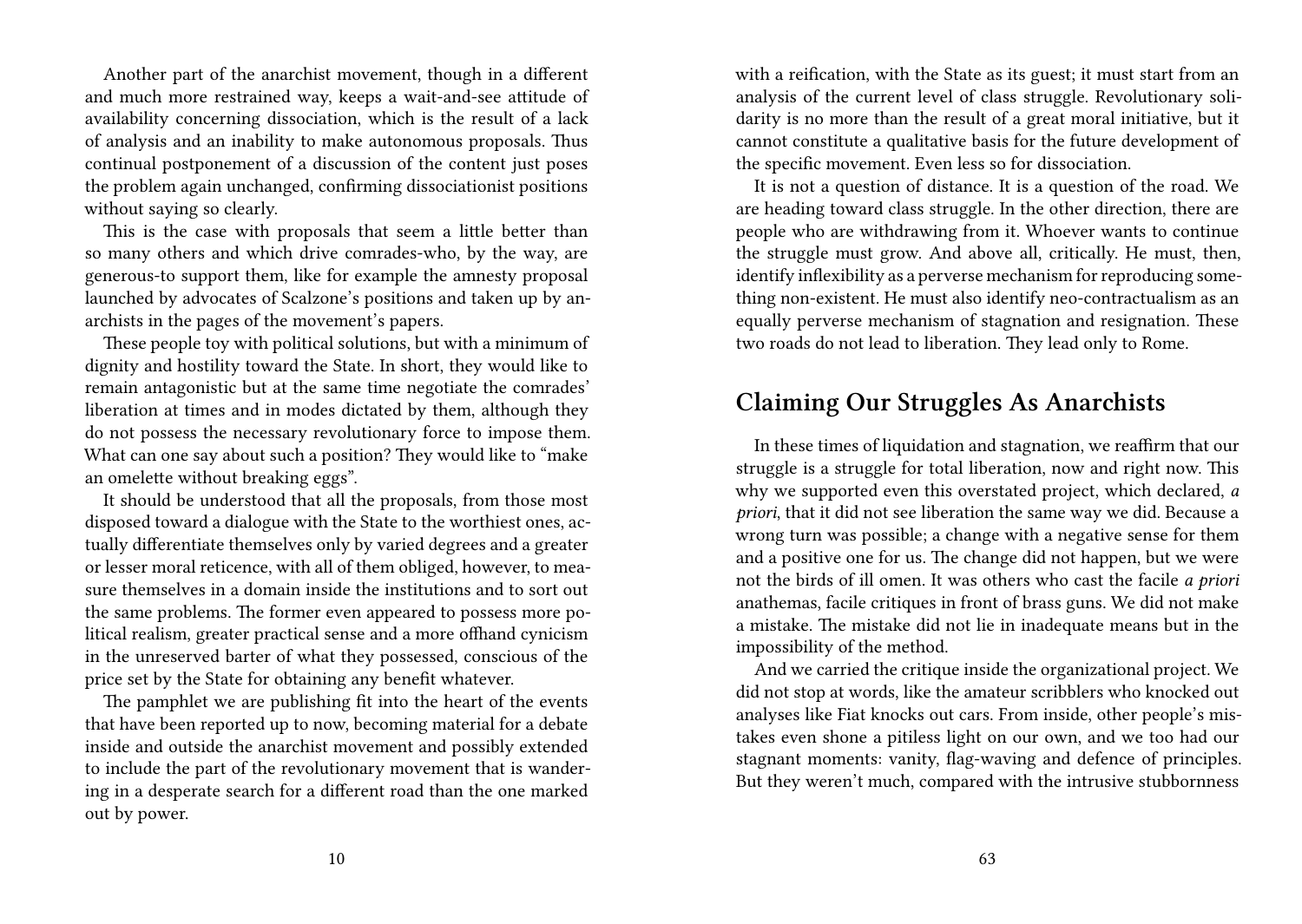### **Dissociating From Whom And From What?**

It makes sense to give up when a project is in the process of being accomplished. We can be more or less in agreement with the project.

We could see something different in the changing situation or a change in the initial situation that drove us to take action. And in this context we pause and prepare our critique. We investigate the reasons for our disagreement. We measure it with our companions in the reality of revolutionary perspectives and we make choices.

But when it is the State that invites us to retreat and offers us a good price for our surrender, then it is a different matter. We are not being asked for a critique, we are being asked for a renunciation. There is nothing here to back away from; also because at the operational level, there are no consequences for the project of the armed party. There could be future developments in a different direction, leading to the construction of a libertarian model of armed confrontation. And it is because of this possibility that they are inviting us to desist.

Here is the dangerousness and the gravity of the request. Many companions think that an uncritical defence of a model of intransigence, based on positions that reality has shown to be anachronistic, is foolishness. And their thinking is correct and reasonable. But it does not reflect the fact that surrender is being asked for relative to possible future opportunities, not to the extent that a way of theorizing class struggle is currently blocked.

We cannot demand an autonomous behaviour in surrender. The only possibility is criticism. It doesn't matter whether it receives adulation or indifference from the State organs, and it also doesn't matter whether it is linked to an intransigence which, although it no longer has a revolutionary basis, at least contained a moral clarity.

A non-existent project doesn't allow dissociation or surrender. We must develop another project, one that is critical of the first and is a proposal in its own right. But this development cannot start

Its undoubted topicality-although it has already been published in March of this year in the review *Anarchismo* — can be seen in the judgements and elements of analysis that it presents, which are now no longer fortunate intuitions of something that was emerging at the time in the debate over the problem of prison, but a palpable reality made up of events and decisions that are assailing us from close up.

The comrade who wrote this pamphlet is especially preoccupied with retraveling, outside ideological sanctuaries and commonplaces, all stages of the routes that brought about the forms of association expressed by the revolutionary movement in recent years, the theoretical debate that refers to it, the instruments that were used and the actions that were carried out. He grasps their merits and their failings, their limits and contradictions, trying at the same time to renew a logical thread capable of getting out of the "laissezfaire" attitude that leaves the door open to repressive actions and State control.

Defining problems precisely is very important today, especially in order not to fall into short term perspectives and compromises that would inevitably lead us into the labyrinth of dissociation, denying us any possibility of direct action to transform reality. Many companions will find arguments and concepts that they are fairly familiar with. And others as well, new ones that are expressed in a language that speaks in images and recalls times of exhilarating hopes and times of difficulty and uneasiness. It is an invitation to reconsider all our past experience in a critical manner with the aim of grasping the meanings and the positive or negative things in our experience of struggles that are recent and yet so far away. And doing so not to explain the past, but to provide instruments for future action by going beyond the causes and effects of the mistakes that were made, with the aim of being able to start again on a concrete basis, one that is more in keeping with the reality we are living in.

Faced with the urgency of the problems that await us and the duties we would like to attribute to ourselves as anarchists and revolu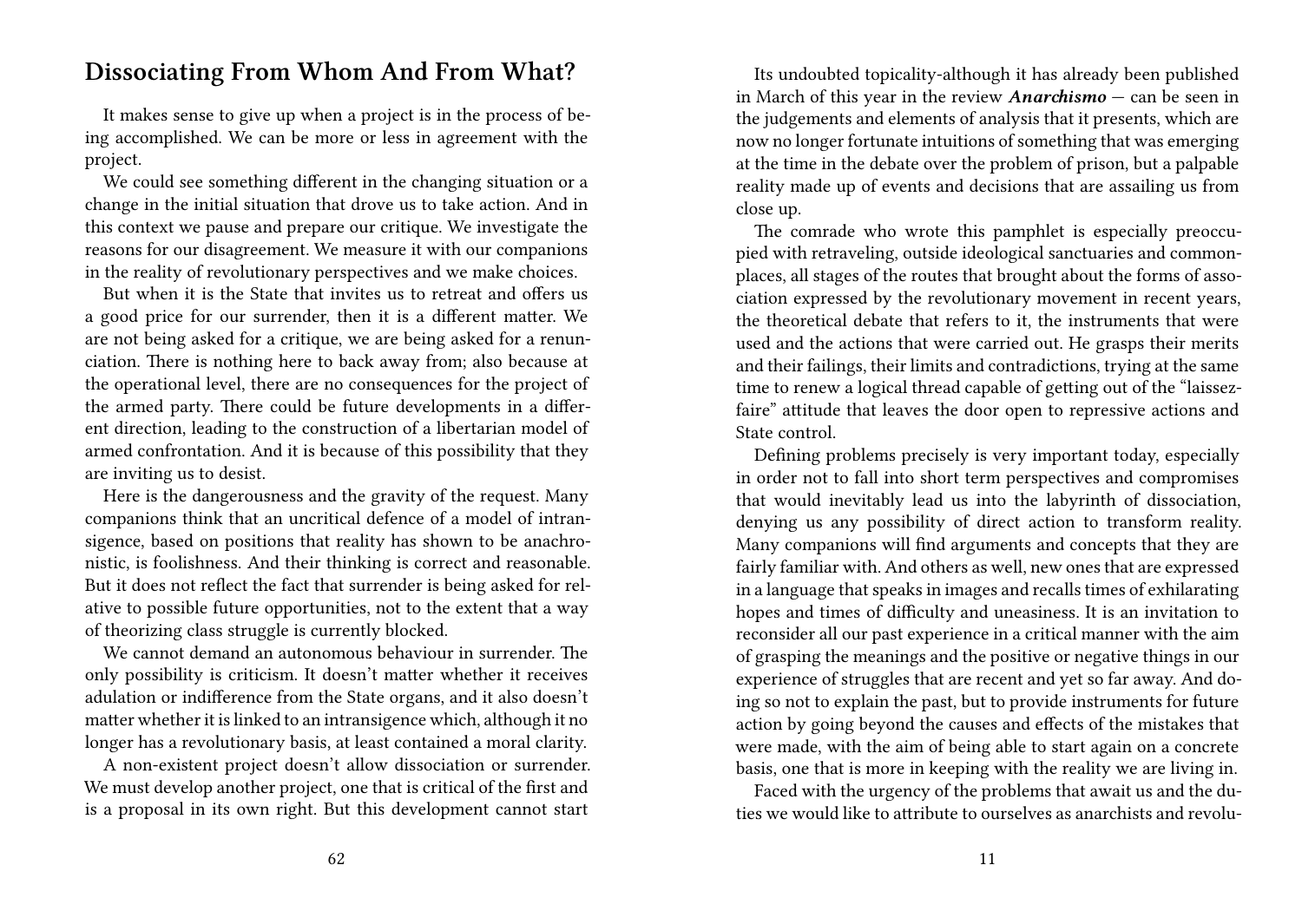tionaries, we must overstep the limits of commonplaces and givens, doing so in such a way that association would no longer be a formal adherence to libertarian ideas, but a personal search for a coherent practice of self-fulfilment here and now through social action.

# **Introductory Note** *by Paolo Ruberto (October '84)*

I think it would be interesting to give a summary account of the rise and development of positions of "withdrawal", which range from the penitents to those who have dissociated themselves, bearing in mind that a detailed account is practically impossible as there are many variants and modifications even within the same position.

Following the appearance of "greater" and "lesser" penitents who based their desertion of the struggle on an exclusively military and political basis, going over to the State with arms and baggage, taking on themselves the duty of breaking all forms of resistance (the arrests of hundreds of companions, the murder of four companions in Genoa perpetrated by *carabinieri* sent by Peci, etc.), the champions of political "desertion" began to appear in the first months of 1980.

In May of that year a collective political document drawn up by the partisans of "desertion", almost all of whom came from the ranks of *Prima Linea*, among them Donat-Cattin and Gai, was published in *Lotta Continua*. In it the need for self-criticism was mentioned, and the fact that people had to reconsider their historical past; it was pointed out that the informers were sons of the movement.

The milieu of desertion and abandonment of armed action arose in this way, backed to the hilt by *Lotta Continua* and the usual gravediggers of the movement, of the Boato and Pinoto variety, flanked by those who are known as democrats, of the Neppi Modona and Mario Scialoja variety.

The funniest thing about any contract is its bilateral aspect. There must be two parties before we can speak of a contractual agreement. But also, neither of them must be a professional cheat.

They will retort that nevertheless, the State has respected its deal with the penitents. Yes, but it has not respected its own laws, according to which a cat is a cat and can never become a rabbit. But laws change by themselves. So do contracts.

The State will respect its agreements with the new entrepreneurs of social self-ghettoization, but only if these agreements correspond to an effective lowering of the level of struggle. The new infrastructure that is appearing must produce social peace. Think about the way people take up a project like this: people who used to march in the front rank of demonstrations, and who formerly linked together the most advanced actions (from their point of view). Think about what certain personalities are saying and doing today, who formerly theorized the liberatory violence of the proletariat. They are seated on the most obscene of all stages, mummies beside other mummies, talking over their shoulders about peace the way others talk about war. They are useful to the State.

But are they to the revolution? Certainly not.

Attention, comrades. Repentance can take several forms. Some are noticeably repulsive, others are somewhat more tolerable; they are served with a sauce of helpful reformism, full of words stripped of meaning, and can only wear a fig leaf to cover their shame.

At least the real penitents, those who sold dozens of companions wholesale, know what awaits them: today a false freedom, a passport just as false and a false identity; tomorrow a bullet in the head.

The neo-contractualists don't know what awaits them, either from their relations with the State or from their relations with their companions.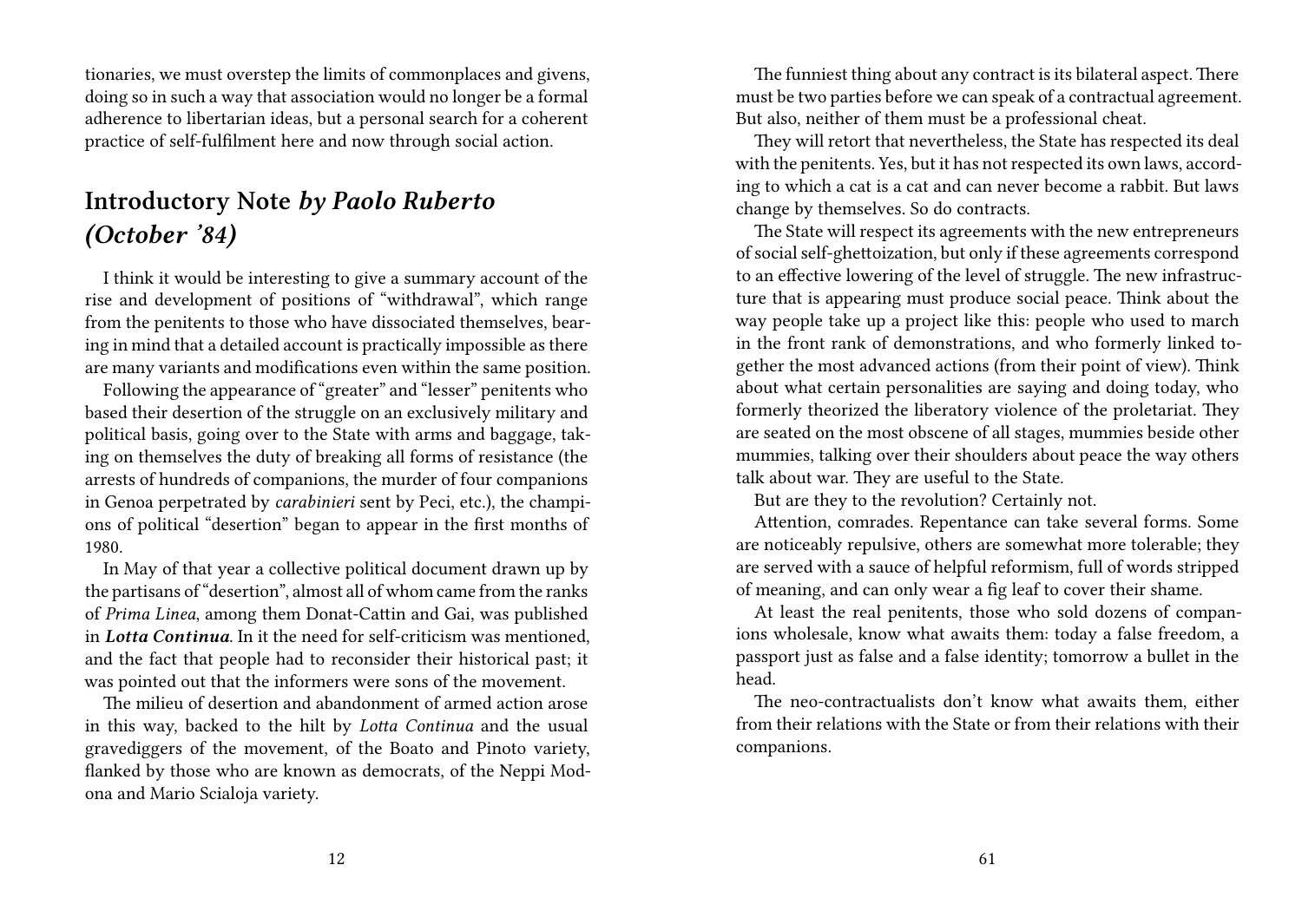But we must not delude ourselves. We are perfectly aware that the rule of law and the anger of radical do-gooders are equally relative. Justice is always run by the strongest.

#### **The So-Called Penitents**

The State has made a deal with a handful of poor clowns with submachineguns who, by accident, found themselves in a fire team.

Troubles caused by indiscriminate recruitment? The fault of the quantitative myth? A distortion of their military logic? What does it matter whether we are specific or not? At the right time we will settle accounts with these people.

For the moment we must understand that while making its agreement with the penitents the State used every available legal principle to negotiate life imprisonment for our companions. This is something completely normal. For anyone who was unaware of it, all States have a special organization made up of spies (the secret service), and at times every good cop is a good spy. The fact that the number of these fine people has increased recently comes as no surprise.

The surprise is that of people who delude themselves about the existence of a "legal" State, the ideal counterpart to the merchandise they want to sell. This is exactly the case with those who gab the most against the the State's actions in releasing penitents from prison who have admitted to dozens of homicides, yet keep companions in prison who have not confessed to anything. But why are they surprised? Because of the simple fact that it is less embarrassing than to consider making an agreement with people who don't even respect their own rules. What would happen if, after the neocontractualist attempts and the more-or-less legalized promises, the pacts were not respected?

This first group of deserters was short-lived, because with many of them one never managed to clearly distinguish them from the penitents, and also because almost all of them ended up collaborating with the magistracy and the police.

On September 30 1982 there appeared the document known as that of the 51 (from the number of signatories) which signalled the start of a veritable race to carry out self-distancings, selfdissociations, pacification proposals, amnesty proposals, etc.

In the aforementioned document the signatories, coming principally from the autonomy milieu, maintained that it was necessary to refuse and condemn positions and activity that were "combative" and in favour of terrorism in order to reopen a dialectic of controversy and arrive at negotiations with the State. In practice Negri, Ferrari, Bravo, Vesce and the others are saying that we must advance along the road of past radical antagonism in order to put ourselves in a dialectical relationship, one that is active and a bearer of proposals together with so-called "healthy" social and political forces, who will make their desire to go beyond the contingency of the emergency laws understood. These people maintain that as a result the State will also be forced to make its self-criticism regarding the creation of special legislation and the spirit of vengeance, as a result of which we would see a reciprocal reconciliation of the one with the other and a new way to set the rules of the game, according to new conditions of political struggle based on dissent that is no longer radical and one of total opposition but a dialectical one based on dialogue, with the aim of encouraging the State to give itself ever greater characteristics of democracy and liberty.

This is how there arose and developed a "Dissociation" milieu which would unite, as it went along, a considerable number of differing positions. Then there were those who refused to let themselves be grouped with those who dissociated themselves and tried to sugar the pill by asserting that without renouncing anything it was nevertheless necessary to admit that armed struggle was now outmoded, as it had been incapable of carrying out its project of social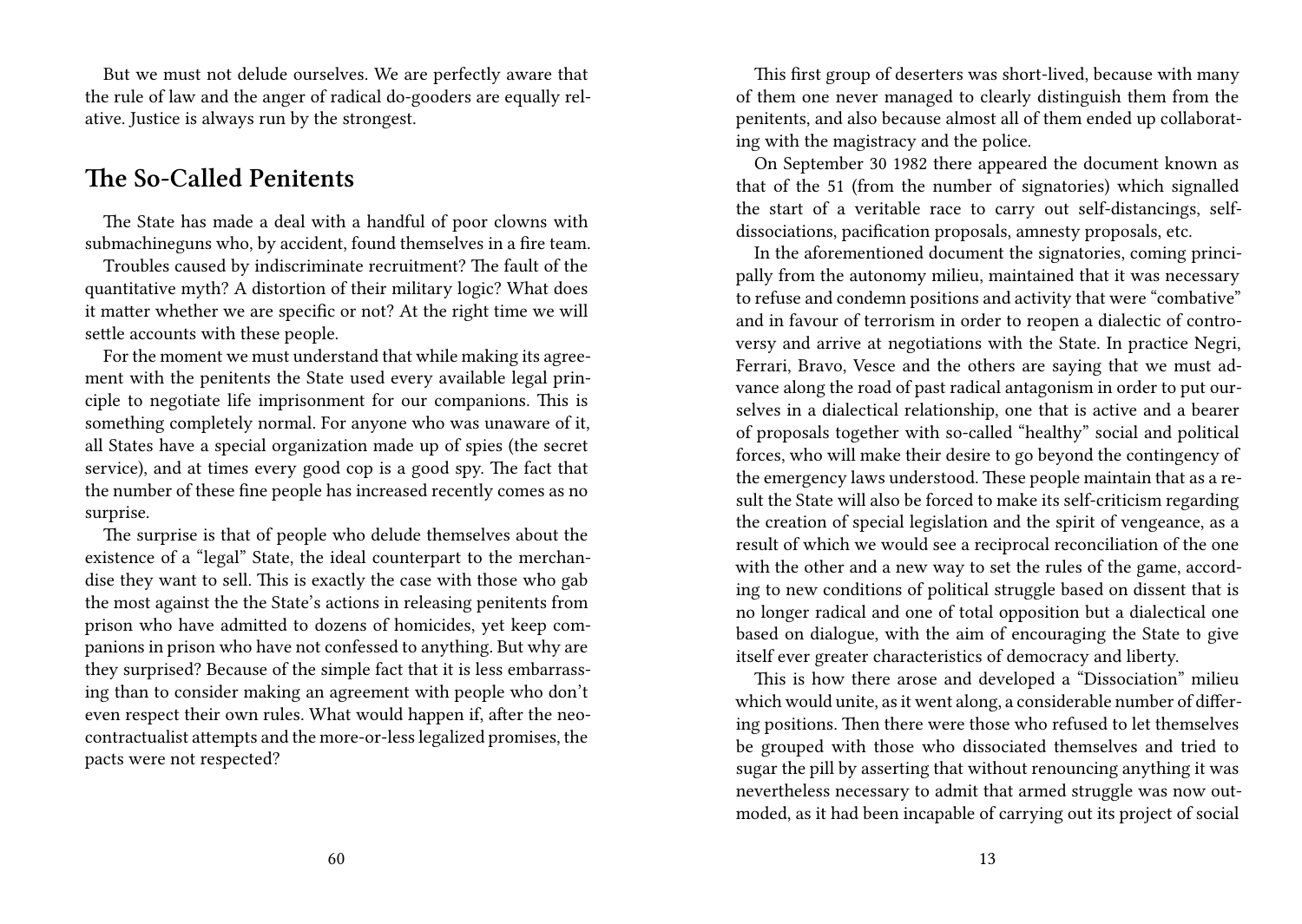transformation. It was necessary to get started on other projects, intended to build a new critical consciousness that would lead to a transcendence of a generation's past experience and a surpassing of armed struggle by opening onto a cultural revolution.

Another line of people who had dissociated themselves, which appeared later, took Scalzone and other political refugees in France as its point of departure. These people maintained that it was necessary to mobilize in order to organize a great battle for an amnesty for all political prisoners. Given that the armed project had been defeated and that restarting the conflict was no longer possible, it was necessary to give life to a prospect of negotiations and define an armistice with the State. The movement had to guarantee a "ceasefire", that is, a period of social peace.

The State had to guarantee an amnesty to properly ratify the end of hostilities. The two parties would negotiate the price of the movement's defeat by estimating the price to be paid at five years' imprisonment for everyone.

Another large milieu that arose inside the prisons was the one known as the "dis-incarceration" milieu. Its advocates, while still admitting the need for a criticism of the past and while still recognizing that the conditions that led to a development of armed struggle in Italy in the 70s were no longer present, refused however to subscribe to any dissociation whatever, but admitted the need to find other roads to social transformation, roads that advanced through pacifist and ecological struggles and ones for a better quality of life. In their objective condition as prisoners, they intended to mobilize in order to begin a politico-cultural struggle meant to reduce the negative effects of segregation and to allow a normal development of life. It was this milieu that maintained it was necessary to organize meetings, demonstrations, concerts, exhibitions and manufacturing cooperatives as well as cultural ones with the aim of establishing social relations and structures that were alternatives to prison, and all this as part of a perspective that would allow a transition from the dreamed-of political revolution to a posEven the most critical of us could not claim perfect innocence. In the eyes of the State, it is precisely this climate that is guilty. We must assume responsibility for this. Our struggles against repression, prison and exploitation were not just dreams. Power knows this. Its servants are perfectly acquainted with us. This is the great denunciation that brings us all together.

In addition, this means a recognition of the mechanism of repression: the court first of all. It is true that the old process of making demands has been put aside and, incidentally, that it belonged to the militaristic conception of armed struggle. But from there to admitting the legitimacy of the justice that administers the courts is a big step.

## **The Legal Struggle**

The State has never had legal credibility. The norms of its legitimacy are seized by force. In this sense the reality of the courts is a ridiculous farce which should not interest us. The balance of powerif we are able-can be reconstituted elsewhere. In the real movement. Otherwise, any trial is a losing one from start to finish.

There are obviously special legal cases whose falseness can be proven in a precise way. These should be exploited to the full, forcing power to respect its own rules by denouncing the irregular procedures in them; often this tactic works, at other times it doesn't work. In any case, it is worth a try.

Afterwards, it is for propaganda in general to directly demonstrate the incredible contradiction that is visible between what is dictated by law and its inquisitorial and repressive application. Also, it is beneficial. The progressive bourgeois feels his rage rise whenever he sees things like this. Noise and agitation in matters like this never do any harm.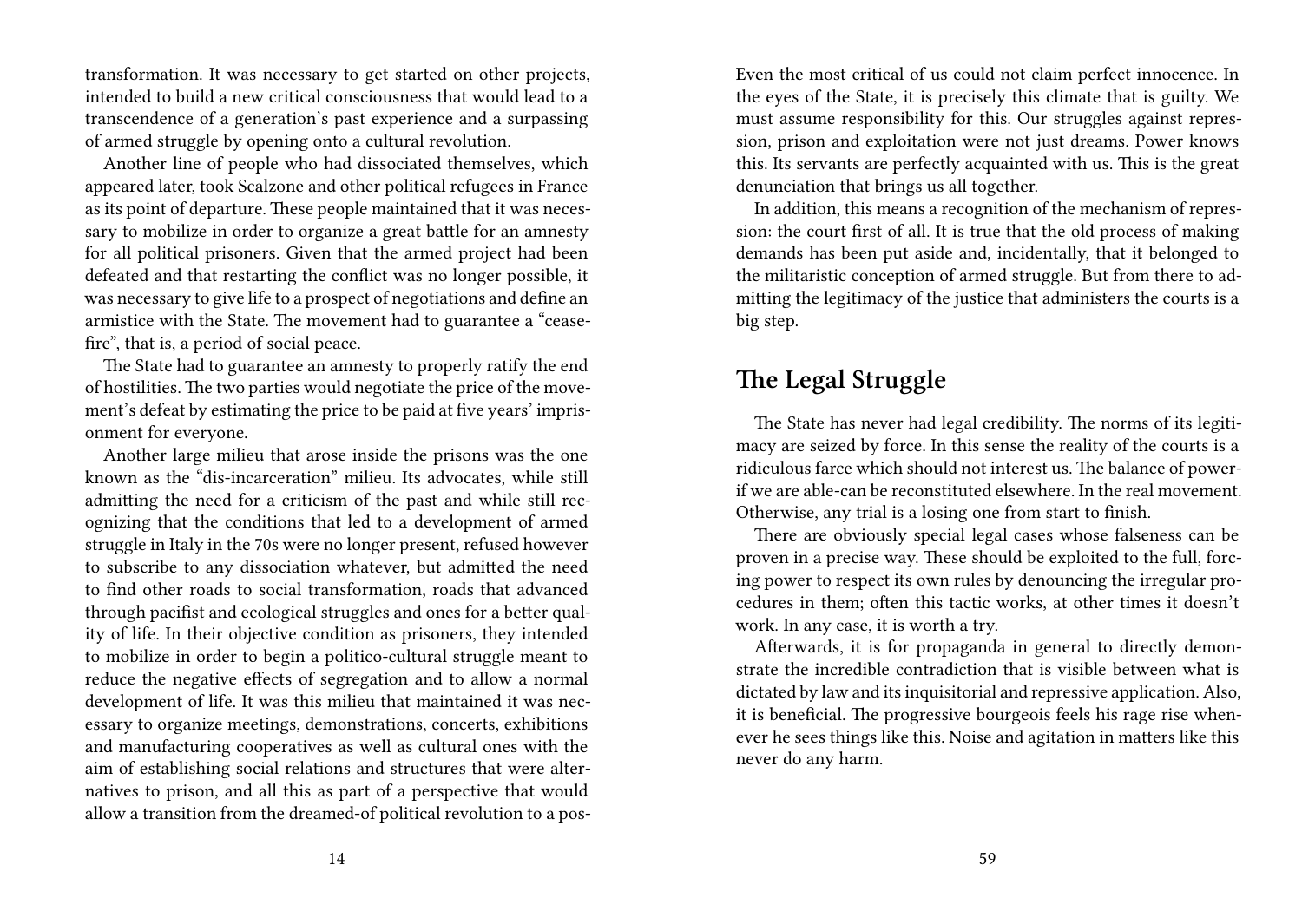in most cases, declaring one's innocence leads to a separation from the other companions and the poverty of declaring oneself to be elsewhere.

And it means joining the shabbiness that anyone who has used this attempt at reification has fallen into: not so much a refusal of his responsibility, but rather a refusal of his revolutionary development and his own ideas. Arms lifted to the sky as a sign of emancipatory joy, or instead as a sign of unconditional surrender?

Sadness accumulates in the face of this poverty, when we see the fastidiousness with which someone who made total innocence a passport to leave the walls of the prison lowers himself to prove the unprovable. What wordy and self-justifying manoeuvrings he clings to.

And even then, at the very bottom of such a position's poverty, we cannot say that the result is guaranteed. The course of an individual denial of whatever significance would not convince even the most superficial of inquisitors.

And then we are all responsible for our dream of storming the heavens. We cannot turn ourselves into dwarves now, after having dreamed, elbow to elbow, each feeling the others' heartbeats, of attacking and overthrowing the gods. This is the dream that makes power afraid. To deny it means to deny the community of gentle feelings that bound us together when we decided to begin the ascent, even if we were so far apart, even if we were so ignorant of ourselves, even if-ultimately-we did so with strong critical biases. To deny it is quite simply despicable.

On the other hand, to take advantage of innocence is a recognition of the State; negotiation, just like someone who is seeking an amnesty for political prisoners. The innocent self makes the other one feel guilty; the idea that we were different once, and not that this or that act did not happen the way we intended, but as an oddity and a renunciation.

No one can be neutral; we are guilty of the planning and preparation of that climate which filled us with enthusiasm and led us along.

sible social transformation. This prisoners' milieu, which ended up with Morucci, Monferdin, Strano, Faranda, Fiora Pirri, Premoli, etc., drew ever closer to the milieu of the self-dissociated proper, which together with them formed what was known as the "homogenous movement", and which organized the famous congress "Alternative Measures to Detention and the Role of the External Community", which took place in late May in Rebibbia prison with the participation of 30 prisoners.

For their part, many ex-militants of Prima Linea (among them Sergio, Ronconi, Rosso, Galmozzi, etc.) began a journey that brought them steadily closer to the positions of the self-dissociated. Initially they developed a self-criticism in relation to the distance between armed struggle and the proletariat's traditional struggles; they then came to the conclusion that Italian conditions today no longer allow the use of armed struggle, concluding that only the presuppositions for a battle meant to get out of the "emergency" situation existed. So they spoke of "reconciliation", and also explained its supposed differences from pacification.

Apart from the positions outlined so far there are a whole series of facets, all of which lead to an idea of the end of a historical period of total antagonism, of total and permanent conflict, as well as the judgement that revolutionary violence was an erroneous instrument and that it has therefore been surpassed by history because it failed to stand the test of action.

"Today, in a complex society, in a phase of the crisis and breaking up of large groups and an emergence of the individual, the local, the multiple, which are implacably opposed to unity and the whole, and to differences, the sole model (post-socialist in the form of society, post-communist in the historical form of the movement) of social transformation seems to be a direct change to a process of extinction of the State" writes Scalzone, maintaining that in modern capitalist societies a radical change through revolution is no longer necessary because society itself already happens to be in a post-revolutionary condition.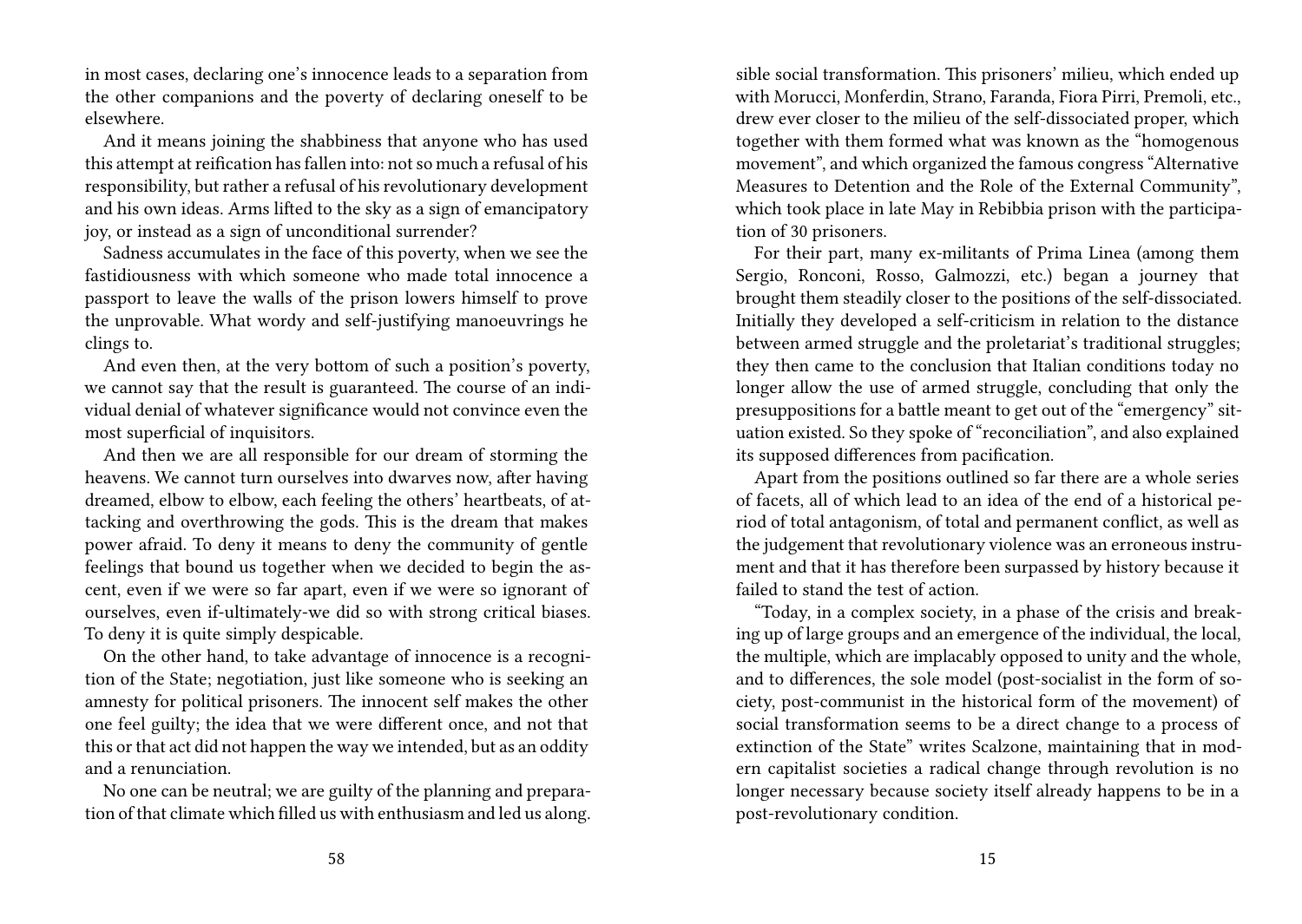Negri and other ex-autonomists are of the same opinion as Scalzone in principle, but with different motives. They also deny the very utility of the concept of a revolutionary break and are advancing the hypothesis of a formation of communist communities living in symbiosis with the capitalist one and capable of growing to the point of englobing it.

Thus we reach the point of tears shed over the innocent victims of those sombre years, over the unfortunate people carried away by an ideology of violence that considered itself necessary and even liberatory. This is what Morucci, Faranda, Guerra, Maino and others are doing. These people feel a heartbreaking consciousness of the pain and the victims that an entire movement left behind it.

To begin living again they now feel the need to forgive and cease to hate those who, in those years, chose the path of collaboration.

Let us put aside the "continuist" core of the Red Brigades which, as has been clarified in this pamphlet we are publishing, is locking itself into an inflexbility that is cut off from reality, and which speaks insistently of the need for the formation of a Fighting Communist Party; various prisoners from Palmi, with Curcio among them, appeared in a domain of self-criticism, highlighting the limitations and failings of armed struggle and the organizations that practised it. Although it succeeded in showing that it is possible to make use of revolutionary violence, armed struggle-they maintain-has not succeeded in developing a concrete project that managed to put all the transgressive languages expressed by the proletariat in the last few years in touch with each other. They also developed a critique of the struggles of those who lived and are still living the myth of the Red Brigades as a monolithic and compact armed vanguard, and who represented and continue to represent the element that is most insensitive to the qualitative renewal imposed by the change in the conditions of the struggle. In this analysis, the concepts of the party's insubstitutable nature, in the Comintern sense, and the form of the Fighting Communist Party disappeared, suggesting the possibility of a guerrilla struggle that would attack within proletarian

outcome all by themselves. A touch of the brush and it's all done. The blow to the heart of the State.

They always saw class struggle as a half-completed project; something to resolve between the autumn and spring campaigns. In that lay their class collaborationism. In an inability to understand the innumerable and subtle contradictions of the real class perspective, of the social war. The thousand little streams that make up the class front. The impossibility of separating the good ones from the bad ones.

It was the inheritance of the Third International, of the impulse toward simplification. The same process has now returned to keep the faith in this political method intact. The nuances are only picked up in the abstract, in the world of negotiation with power and the reformism of the self-managed community; not derived from the struggle but from compromise. In this sense, they are all extremely penetrative, discovering links and recommending relationships that no one else could discover. In the true sense of revolutionary theory, they are crude and superficial. They always repeat the same thing: defeat and capitulation, running away and the inevitability of having to declare ourselves defeated.

They are Fabians of the old school, yet modern in their language. Neo-socialists of the social contract, they don't even have the appearance of angels that have fallen from heaven. They never made an attempt in that direction. Their flight was always inept and without a horizon. A true skipping after lost opportunities.

## **The Unfeasible Path Of Innocence**

At least we agree on one point: it is impossible for us to declare our innocence. It is impossible technically speaking, and also from a revolutionary perspective.

If we exclude the limited cases where a precise act is disputed because it is possible to demonstrate its falseness beyond all doubt,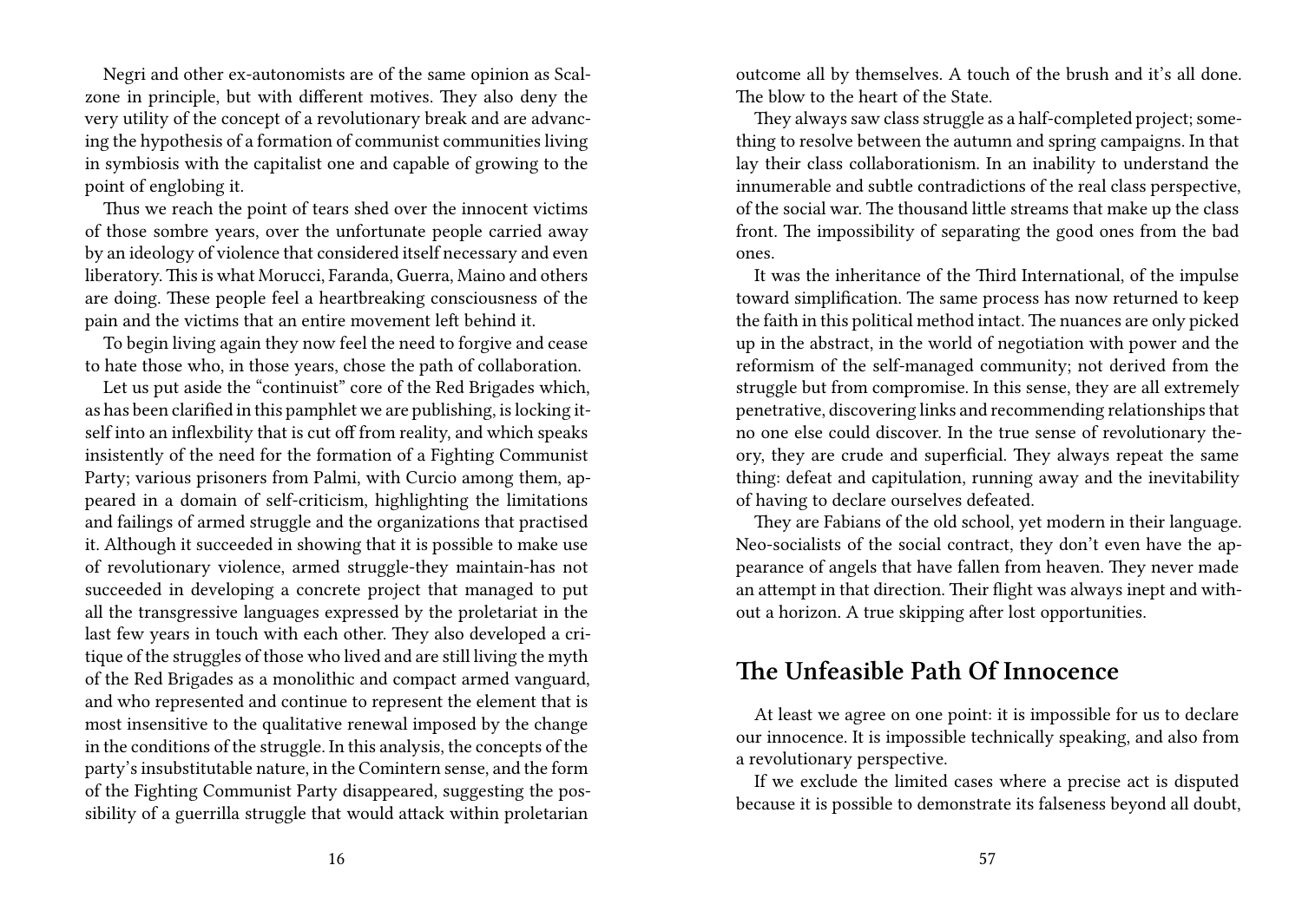It is not a question of a new kind of commercial mentality, but of a political self-management of spaces where power permits the quantitative growth of the specific movement or a liaison with the real movement. A subtle and ingenious structural ramification, which resembles a well-tied pork roast.

Of course, all of this would revive party morale. Nothing dangerous, naturally, otherwise the backer would lose its temper. A little game, simple and loyal, a new type of oxymoron; in other words, a verticalization of the horizontal.

But by negotiating and obtaining this space of poverty and survival, what would happen to the others? To those who don't agree? And to others who are even further away, but still in the same boat with the proles? And also to the regular prisoners?

# **The Class-Collaborationist Soul Of Ultra-Revolutionism**

For them the centrality of something is indispensable. Yesterday the working class. Today themselves. Not as a class, obviously, but as privileged go-betweens for the State, to silence everything that might remain of the revolutionary contradiction through an external agreement, suspended in the void of class collaboration. In reality, even when they were ultra-militants they had a classcollaborationist perspective. The centre was the guide, the element of coagulation. We could go on infinitely with hypotheses describing the progressive transition to the all-inclusiveness of the class, describing unlimited quantitative growth. To the point where it would encounter a small nucleus of anti-social rebels defined-*a priori*-as counter-revolutionaries. Sure, violence was a discriminatory element, but accidental, a pedagogical instrument, a means of communication. Understood in this way, things could reach their logical

contradictions and demands. Close to these positions, which were developed in Palmi, one finds Franceschini, Ognibene and others who drew up a document in Nuoro prison in December '83, on the occasion of their hunger strike against inhuman prison conditions. However, during and after the hunger strike these prisoners instituted a special relationship with the Catholic Church, recognizing its role in the defence of the prisoners' living conditions. This was not an accidental choice, but one in keeping with their political assessment, which rejects any concept of collective struggle and withdraws into a "do-it-yourself" line according to short-term needs. It is no accident that some of them have defined themselves precisely as ex-communists.

Another group of prisoners, the one that organized and participated in the hunger strike in March of this year against the "death wings" gave rise to a collective struggle against one of the most repressive forms of imprisonment, although, as some of them admitted themselves, it is a form of struggle that can be easily instrumentalized by power, but which was the only one they could use at the time. This does not mean-as they continue to explain that they have become pacifists, and they are careful to point out that they have nothing to do with the "homogenous area", advocates of "political solutions" or those who talk about a "refounding of the State".

Finally there are more than a few companions who criticize political solutions, maintaining the need for a renewal of the movement's initiatives of struggle inside and outside the prisons by posing the problem of liberation from the prisons inside that of liberation from the capitalist system. Many companions have chosen to remain silent so as not to add to the river of words that is pouring over this subject, but we know that although they are keeping quiet they are opposed in principle to the feasible political solutions.

As for the imprisoned anarchist companions, few have adopted a clear and correct position in a revolutionary sense. Most of them have chosen to remain silent, and from this silence one should infer,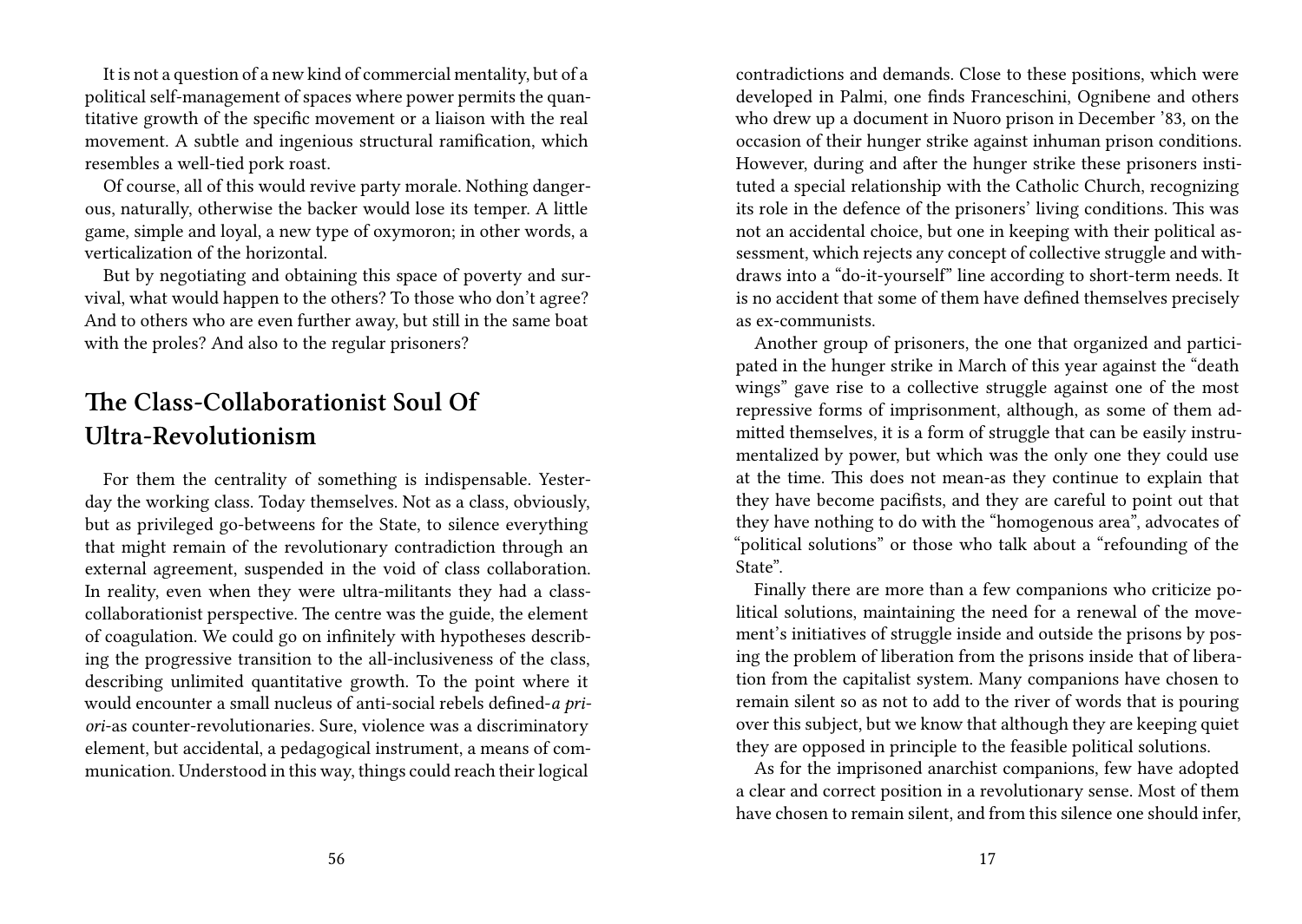until the opposite is proved, a continuation of their initial position of antagonism, against any form of pact or political solution. We obviously consider separately the few anarchist companions who subscribed to the documents of the current of dissociation, and who have therefore officially adopted a position that does not seem capable of being shared from a revolutionary point of view.

Let's try to follow a plausible line of reasoning. The State is a regulator of contradictions. It resolves the fundamental aspect of capital, competition; but doesn't resolve it completely. It resolves a whole other series of contradictions: cultural, physical, logical and mystical ones, but does not suppress them. Now it must also resolve the existing contradiction between the specific movement of prisoners and the minds of the latter, who are trying-rightly-to escape between the trenches and the barbed wire. But the "social State" demands its price from capital and the individuals who are dragged into illusory solutions (from work to the registry to the selfmanaged spaces to the T.V.); the same thing is supposed to happen to the specific movement.

Do you remember the old and miserable project of little selfmanaged activities of the handicraft type; jewelry, leather, Oriental decorations and trashy mysticism? Well, something like that. Why couldn't the State, which finds and extracts a useful product (in terms of production of social peace) from the specific movement's decisive surrender, take responsibility for financing initiatives of this type? After all, why not give a good lifestyle (almost) to a penitent: remake his face and give him a new identity, give him a pension; it costs billions, why couldn't we find an M.P. (or a hundred) who is inclined to table a bill along these lines?

It could be said that deep in the minds of many super-heavies hides the sad, calculating sensibility of a grocer.

The State is not being asked for money, but a guarantee. To set the boundaries of a space in which they can breathe new life into the movement, one based on another project.

Doesn't this space, on closer inspection, resemble a prison in all important aspects? Wouldn't there only be ghosts there, without a name or identity, ghosts who would move in the confusion, trying to survive in the universe of jewelry, leather bags and samovars made in Gallarate?

Decidedly not. They have a much more expansive idea of this ghetto.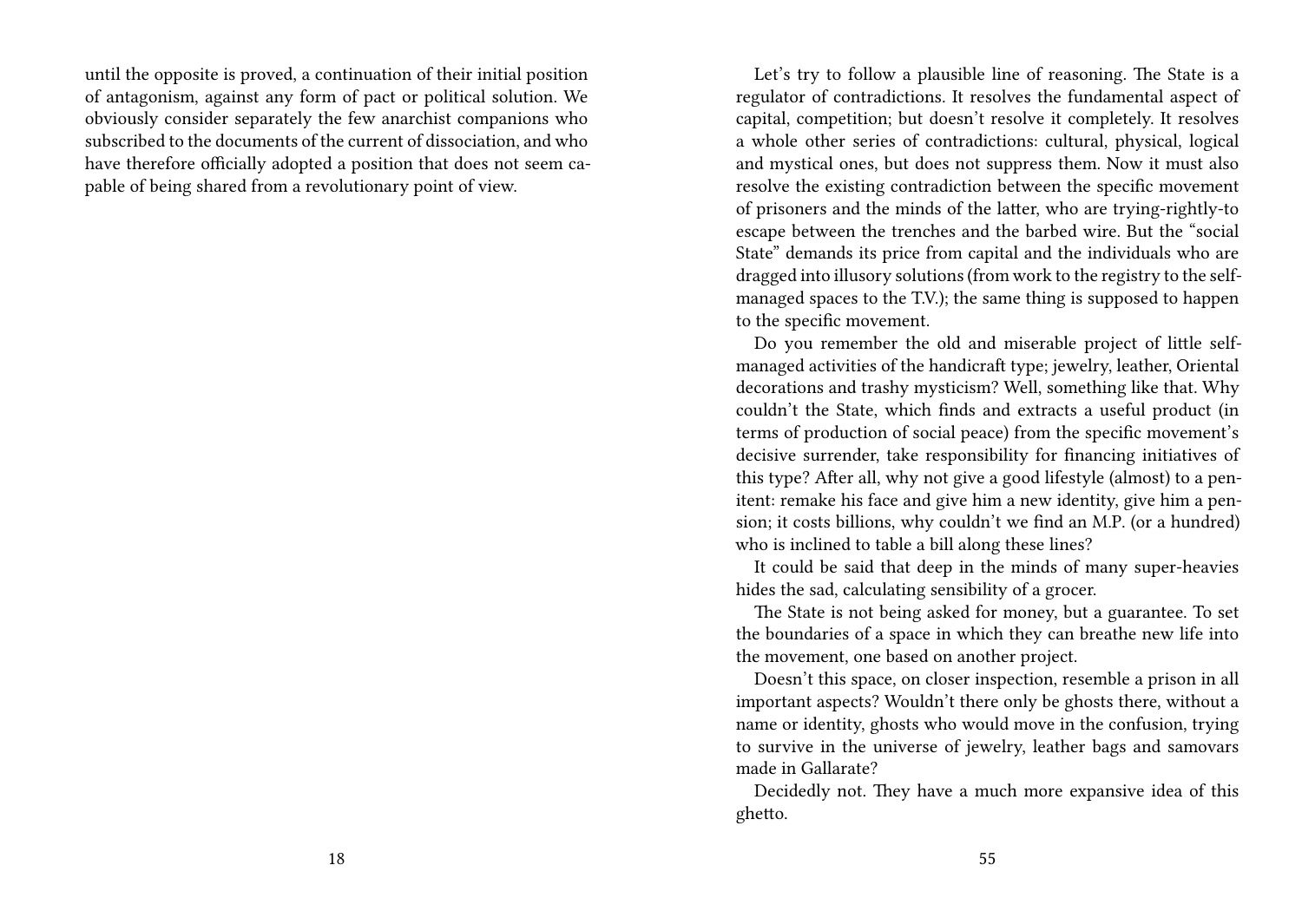But the thousands of companions who took part in the struggle, those thousands through whom the struggle existed with all its mistakes and limitations, that enormous pulse of hope, dreams, joy, unsatisfied desires, the monster with a thousand heads and arms that could really shake the obscene universe of the bosses; all that was encapsulated in a project, with several variants however, but a unique and tragically mistaken project.

Now a large part of that marvellous pulse is in chains. If we want to build the project of tomorrow together, we must create the possibility of a specific movement that is capable of encountering the real movement, in places and moods in which the latter's pulse becomes perceptible to the former.

In your opinion, could something like this ever result from a negotiation with the State?

#### **A New Guarantee As An Imbroglio**

They are asking the State for a space where they can deploy what they have left. The repressive and reproductive mechanism must concede a pause that is equal and inverse to that of someone whoby a generous concession finds himself knocked on his ass, and- is inclined to grant it to the State.

The specific movement must be reborn in this space, with the essential contribution of the companions who have been newly released from jail.

The State, then, must develop a new kind of assistance; supplying a new kind of hallucination to the movement that has been released from the prisons: the possibility of building an imaginary movement. Someone who grew used to the most incredible mystifications of the armed party, of the soon-to-be dictatorship of the proletariat, of the memory that must be ensured, etc. might consider this latest fairy tale from Wonderland acceptable. We hope that Alice has become clear-sighted.

# **And We Will Still Be Ready To Storm The Heavens Another Time: Against Amnesty**

It is no longer possible to keep hiding our heads in the sand regarding the prison problem and the "what is to be done?" in relation to it.

Initiatives of support and counter-information are all very worthwhile, especially ones that intend to involve the various elements of the anarchist movement, but they cannot deny that they only address the beginning of the problem.

Having come to this point it seems to me that some remarks are imperative; I hope that these ones will interest anarchist companions and those who are close to the libertarian movement, and perhaps companions who are farther away from it as well, but are well aware of the contradictions and ambiguities that are continually circulating.

I repeat: this essay validates the action of counter-information concerning repression and sides with the goals and methods of realization involved, but wonders about what still remains for us to do. Our companions are in prison and the prison movement is divided into "politicals" and "non-politicals"; among those known as politicals, there are traditional divisions which threaten to become not different routes of consciousness but bloody paths of suspicion.

On the outside a few companions rejected a kind of moral blackmail that came from the prisons, and as a result threw out both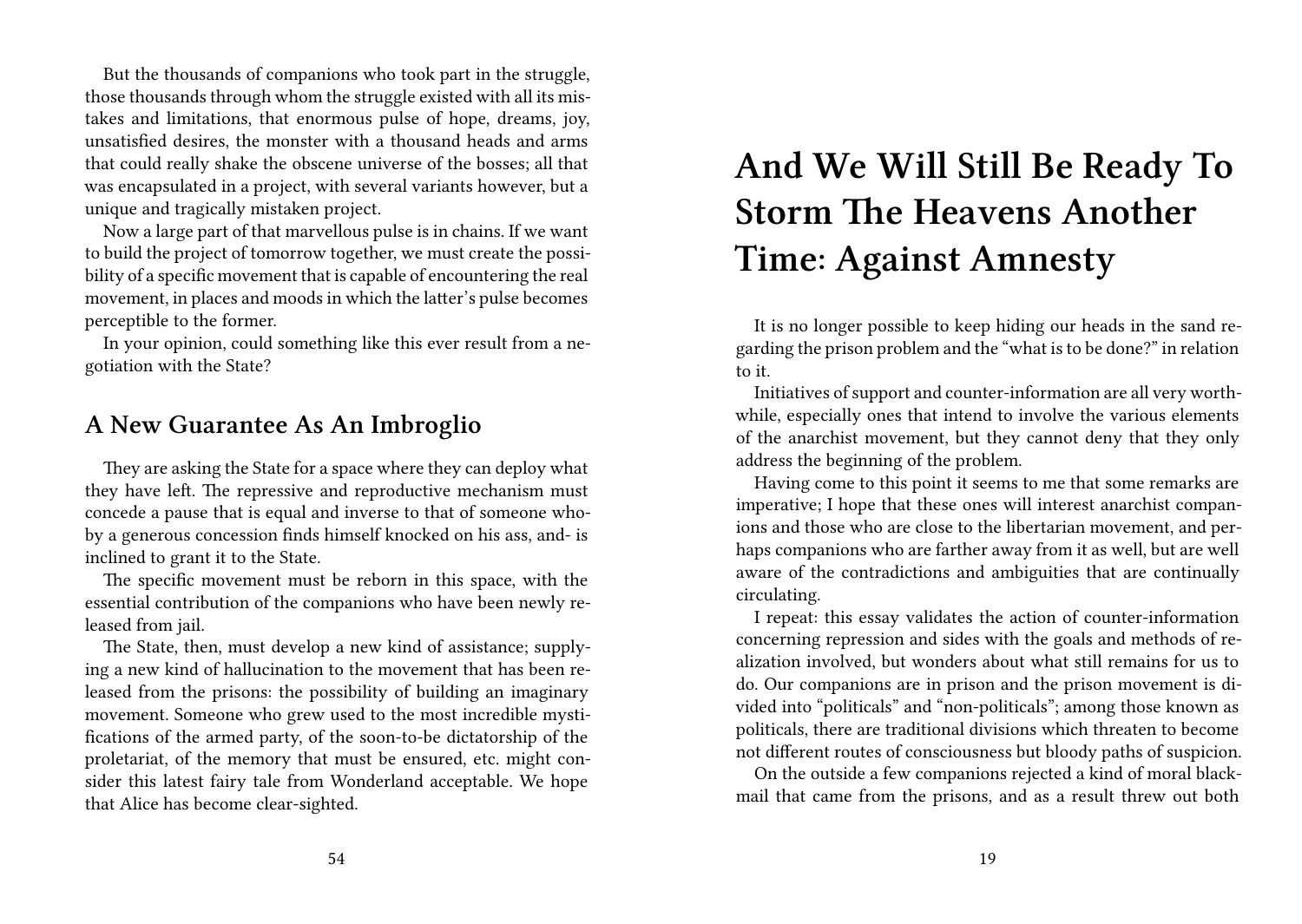the baby and the bathwater. In discussions they confirm the allinclusiveness of their intervention (prison included); in actual fact, they are carrying out a process of separating it into specialties, which is increasingly evident and also easier to do.

On the other hand, other companions who also gather sighs from prison echo the prisoners' moods, presenting them as political analyses. As a result they just add to the confusion and incomprehension.

We must say without mincing words what can be done, what has become useless to dream of doing from now on, and what we do not want to do because it is reputed to have an adverse effect.

It seems to me that the time has come for a few people to lift this rock, under which dangerous vermin may already have formed.

# **Why We Are Against A Struggle For Amnesty**

There are many ways to get out of prison. And many other ways to get in there. Prison is an essential component in the revolutionary struggle; it cannot be considered an external variable. When it inserts itself into this struggle, forcing thousands of companions into loneliness and silence, the circle can be completed or be broken. We must not delude ourselves that the people who keep the keys on power's behalf will toss them into the ditch after having opened the doors. Not one of *them* is inclined to do that for nothing. They will not give us an amnesty. We will have to pay for it.

*Their masters* are asking too high a price. At the moment we constitute a burden; we are not yet a threat. We are incapable of negotiating from a position of strength; we can only appeal to their pity and sense of democratic order, which are offended by such a large number of political prisoners; to the fact that, first and foremost, they themselves need to assert that "the war is over", to exorcise

now. In this sense, they claim to represent not so much a projectwhich would be quite incredible, given their irrelevance in the overall scheme of things-as an illusion, a mirage that has nothing to do with the situation of the real movement. Of course, the claim is carefully presented, but it also hides the pretence of being a step forward, although it puts on the appearance of a working hypothesis. The substance does not change: a heritage is being auctioned off. We intend to keep preventing this clearance sale. Not because we think that this heritage is absolutely indispensable for the development of the real movement, but because in the first place, its sale will not produce any "liberation", and then because we must examine this heritage itself in a critical light; by selling it wholesale, all future critiques would make no sense and just be a resume of a will, of a ridiculous fetish.

# **Communities Of The Future Will Be Communities Of Struggle, So They Cannot Result From Political Negotiations**

Someone who never left his political shell now claims to be starting on a long voyage. He is abandoning an old mentality and acquiring a new one. They want to change everything because everything has remained the same as before. If war was the continuation of politics by other means (but what means?), now politics must be the continuation of war by other means. How many people fell into this imbroglio? Really, there is no end to human naiveté. Everyone thinks he is shrewder than the others, and this is why we systematically run off in all directions.

They were always political men. They declared that they wanted to take the war to the "heart" of the State; now they want to negotiate peace and surrender. All this could hardly be more normal.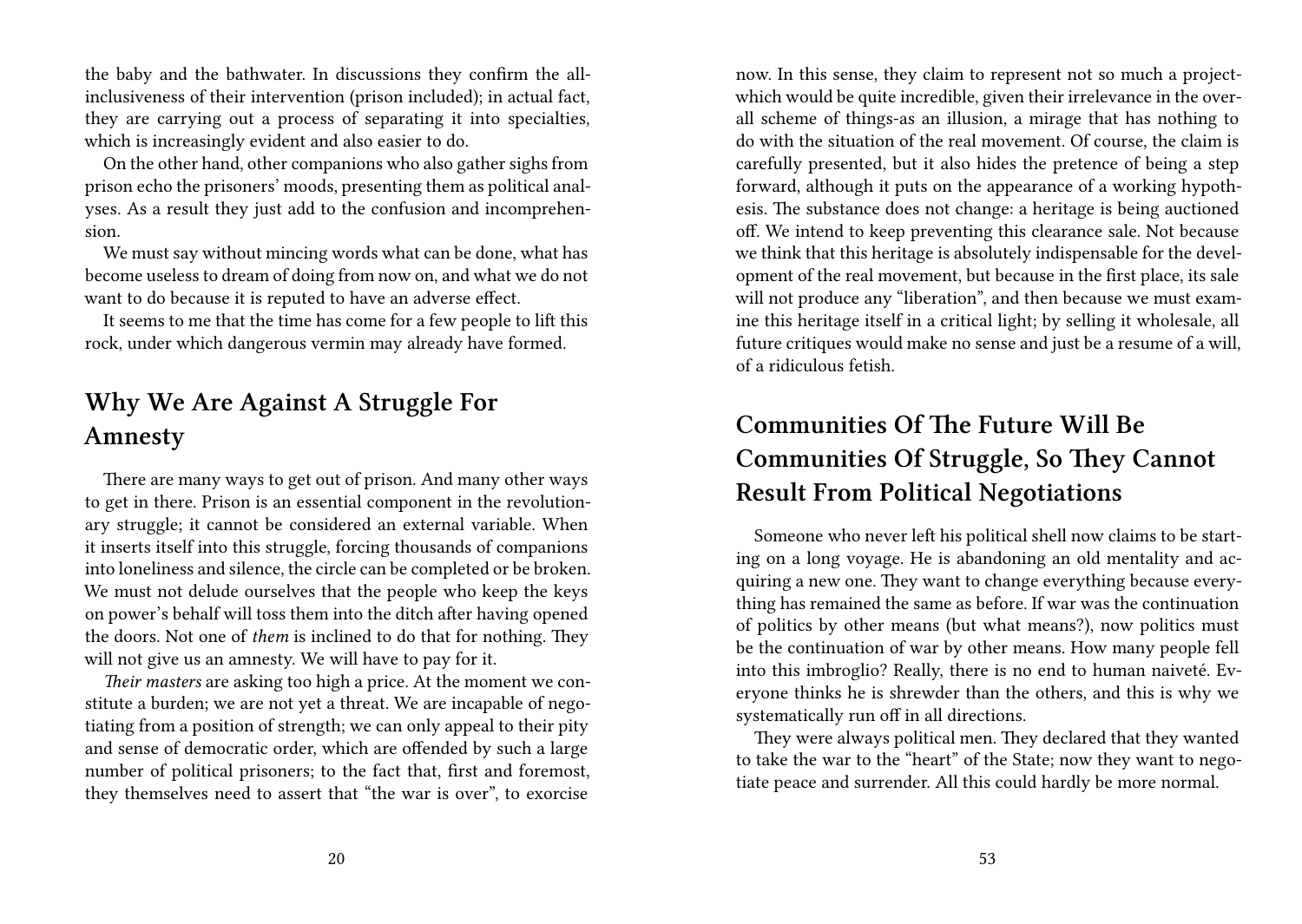repetition of monolithic models of the armed party, but a critical development in another direction.

# **The Illusion Of Reducing The State To Its Minimal Repressive Coefficient**

"Backing up in order to jump better" is an old French proverb that is not adaptable to class struggle. Whoever withdraws is finished. The State doesn't permit stumbling. Repression does not diminish when revolutionary action slows; it simply transforms itself. It becomes more considerate and penetrating. It insinuates itself in the social democratic manner and forces a search for consensus with the cop's club. It re-establishes the formalities of the legal State. After all, those who make the laws always manipulate them according their own wishes.

By hesitating over the proper course to take, we make things easy for the repression. We concede an unhoped-for breathing space to it. No oppressive method can last for a long time. No special law can be institutionalized indefinitely. Sooner or later, the consensus makes itself felt. Then they must return to normality. The State is aware of this necessity in advance. And it speaks to the most reasonable among us. It tries to persuade. It promises nothing, but it does not dissuade either. It gives us glimpses. Meanwhile it changes the direction of the repression. It insinuates itself with helpfulness at the welfare office, with promises of work and reformist projects.

It is impossible to reduce the State to its minimal repressive coefficient. We can dismantle the attack and thus allow the repressive organism to give itself a social democratic facade; we can take as many steps backward as power gives itself brushstrokes to whitewash and re-establish its credibility.

They want to obtain a sphere of action within the State, to create a larger ghetto within it to compensate for the small ghetto they have

the mark of the monster who wanted to be different, who dreamed of the world totally "here and now".

Today they want us on our knees. After the days of Canossa, in the cold and the mud, they want to have the pleasure of "giving" us freedom.

Their laws only suppress life sentences in order to liberate infamous and suspicious people in the service of betrayal. These same laws will supposedly ratify an amnesty. Everybody out. The game is over. Continue the struggle with other means. The ones that you have used up to now are too boisterous. Please be quiet. "Put aside" the class struggle. Forget the revolution.

#### **But What War Is Over?**

For someone who imagined a war of fronts, an engagement of mini-armies and microscopic autumn and spring campaigns, the war is over. But representation in the little theatre of politics does not resemble reality at all. The great blood sacrifice required of the proletarian class continues uninterrupted. The official massacrers kill systematically. Their executioners shoot in the street. When they don the robe, they add thousands of centuries onto the frail shoulders of proletarians responsible for having interfered with sacred property rights.

The conformist neo-Ghibelline smiles skeptically at these considerations and invites us to consider the new Prince's kindness, his expansion of well-being and the end of the reality of poverty.

But the social war continues; beyond the ideological intrigues of this new race of recuperators, it will still be possible tomorrow to storm the heavens another time.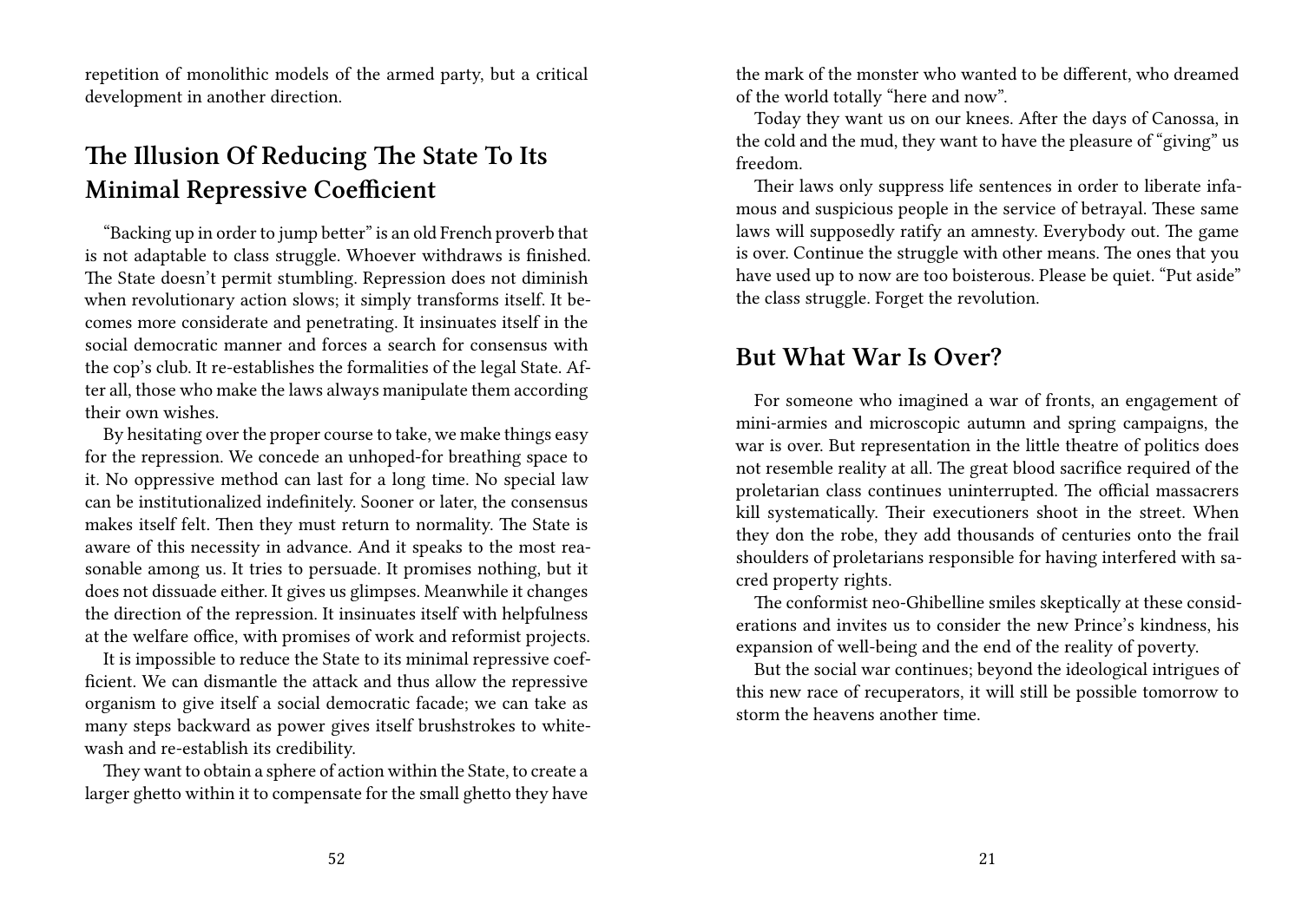## **What Defeat Are They Talking About?**

Of their way of imagining the struggle. Obtuse and repetitive, mechanical, determinist and incapable of a critical perspective. Their way of imagining was not a dream but a calculation instead. The book-keeping went wrong. History never repeats itself in the same way. The models of the past- distant or recent-cannot be superimposed at one's pleasure. But the absence of imagination needs models; it swears by them and lives only through them.

The frontal engagement was defeated. The engagement that intended to match the strength of two armies at war. But *their* war was not the social war. Two rackets that shoot at each other are not necessarily a representative slice of the whole society; they gather only a part of it, often the most marginal and aggravated part.

With many of them, it was good faith, and this was why we expected the miracle of the rosary. In the end, the blind hen also ends up pecking her little seed. But the blindness was too widespread. Ideological sluggishness covered everything with a thick fog. Insolence and mental pettiness went hand in hand with the ridiculous pretense of representing the totality.

## **What Victory Were They Heading Toward?**

Toward the conquest of power. The dictatorship of the proletariat. The constitution of the proletarian State. And others. Other no less dangerous phantasmagoria were found in their gamebag.

We gave them room and critical credibility, because we were always sure of the possibility of an accidental meeting of the ways. Even companions who have started with a perspective that far removed from our own should be supported when they attack. We certainly cannot support them now that they are preparing to betray.

Indeed, we can impose intolerable conditions on the State, in such a way that it produces-by itself- a partial solution to the problem. This is not a result of a post-revolutionary negotiation, but of a moment of conflict. Surrender must come from the State. We don't delude ourselves about the possibility of a total surrender; at most, it is or will be a way of concluding a pact. That, yes. That is possible. And imposing this pact must be an act of the real movement: class struggle is not decided by the minority who attach themselves to the reformist fringe, always ready to exploit every available opportunity to continue their conquest of power.

We have no obligation to, nor should we, demand an amnesty for the four thousand political prisoners. We must demand (or impose?) the abolition of prison for all, a definitive end to the concept of "prisoner". It is in the process of a struggle to impose this method of "everything right now" that the State may decide to make a pact and conclude some legal antique that could be called an amnesty, social work or anything else. It will be up to us-on the basis of an evaluation of the struggle's conditions-to accept it or not. This is why the pure and simple proposal of an amnesty hides a desire not to advance.

The enormous moral pressure of the four thousand bodies, who are practically dying in solitude, cannot make us close our eyes to the obvious. By choosing to make a pact and negotiate with the State, we will never succeed in really getting them out of there. We would release four thousand simulacra of women and men, who would fall into a dimension in which they would just find the bars of another prison: the prison of their uselessness, their discouragement, their feeling of being constantly "somewhere else", in the space where they left their identity as revolutionaries.

The disgusting thesis that was proposed, that of negotiating the liberation of our companions before continuing the struggle, must be reversed by the much more logical and meaningful affirmation of starting the struggle again in order to be able to force the liberation of the companions. This resumption must not be an unhealthy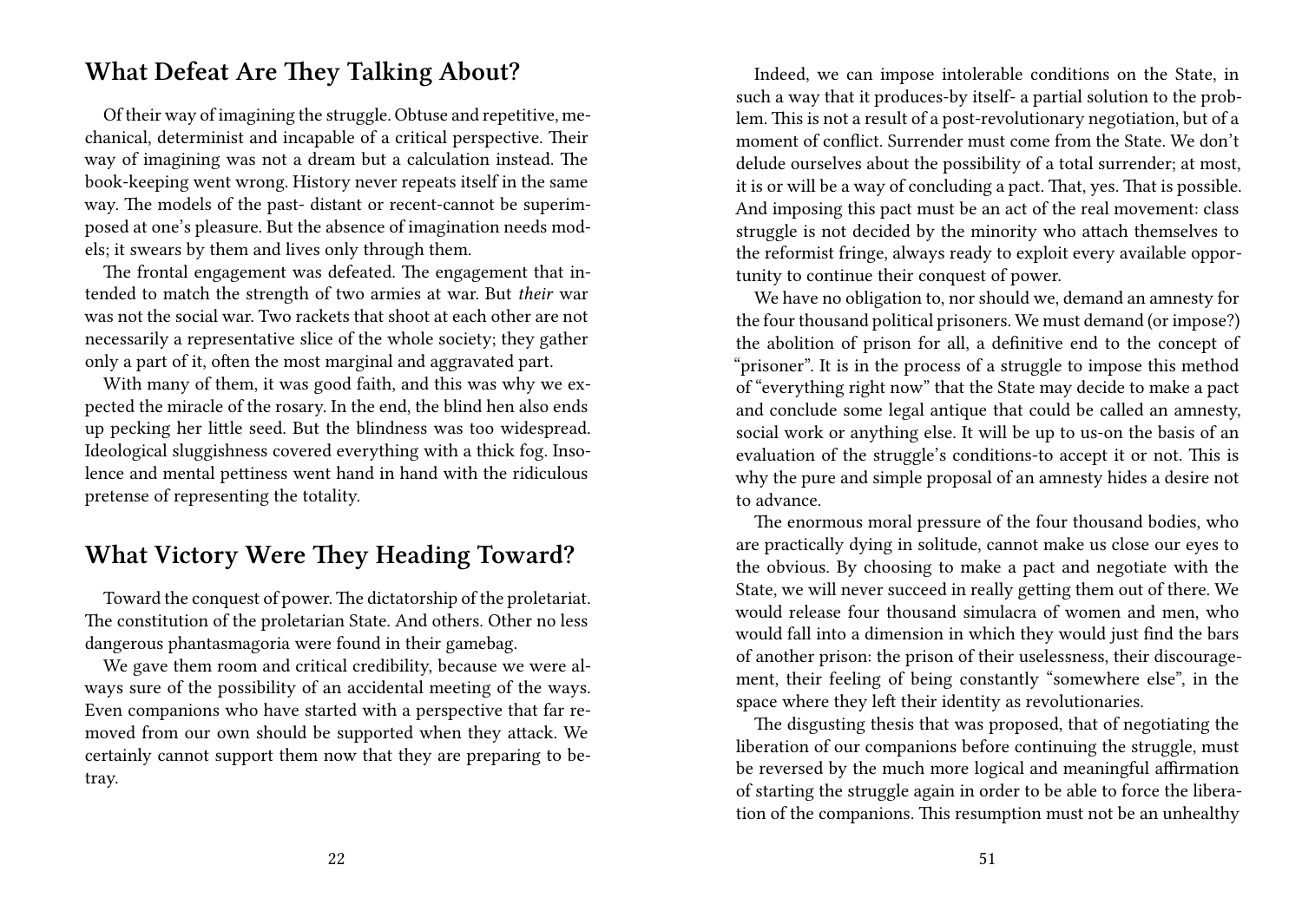good advantage. In this way, it is possible to understand the armed struggle of the future. As a project in itself, arising from a specific organization, armed struggle doesn't even retain the minimal driving possibility that the experience of its beginnings in the conditions of advanced capitalism might lead us to expect.

We must go forward. The specific organization is good. It is not an instrument that can be replaced, because it is the direct expression of the specific movement: it is what an objectivization of revolutionary consciousness succeeds in giving that can be immediately put to use. But it must be directed exclusively toward involvement. Always exactly one step ahead relative to the masses' degree of combativeness, on specific terrain where this fighting spirit appears, even in the slightest degree, and by limiting our activity to this capacity of the masses. Not advancing in all directions and thereby assuming a significance and roles that are not relevant to the specific organization.

In this sense there is still much to be done. In fact, we must struggle on two fronts. On one hand, against the militaristic mentality that cannot imagine a specific organization that well-defined and limited. On the other, against a reformist mentality that mistrusts even this small step forward, which the specific organization must accomplish, interpreting it in terms of dishonesty and vanguardism.

In an attempt to clarify these problems, we have spoken of insurrection.

## **In The Amnesty Proposal, There Is A Refusal To Advance**

There can be no solution to the problem within the capitalist structure. Prisons must disappear in a total and decisive way. We cannot discuss partial liberation.

A correct evaluation of what they call a failure should include a critique of the positions they held at the point of departure, of what they believed the class war to be, of how they used the instrument of armed struggle and of the way they conceived their relationship to the reality whose transformation they sought.

Instead of all this, they prefer to simply admit that they have been defeated; that things were correctly prepared but that fortune was not on the right side, that it preferred to kiss power on the brow.

And when a voice is raised to begin a critical discourse they sound the alarm of exceptional present circumstances; four thousand companions are political prisoners and, all of a sudden, this fact becomes the primary one. In fact, an admission of defeat is the first thing that someone who wants to negotiate a surrender must do.

We have always said that even in the case of victory the war would continue for us; this is why we are no longer interested in their defeat, which is on display everywhere. It is the book-keeping of power.

Let us remember that when Togliatti declared an amnesty to get the fascists out of prison our companions began to enter them immediately afterwards. Power always comes to an agreement with the counterpower that has failed to bring off a process of powersharing by alternation, but it can never set up a dialogue with revolutionaries. There is no way for them to agree.

## **They Refer To The Critique That They Were Never Able To Use**

The same proud and haughty analysts of the proletariat's historical destiny are now witnessing the breakdown of their critique. Those who chose the "critique of arms" with such assurance, and who did not allow people to discuss the correct strategic use of an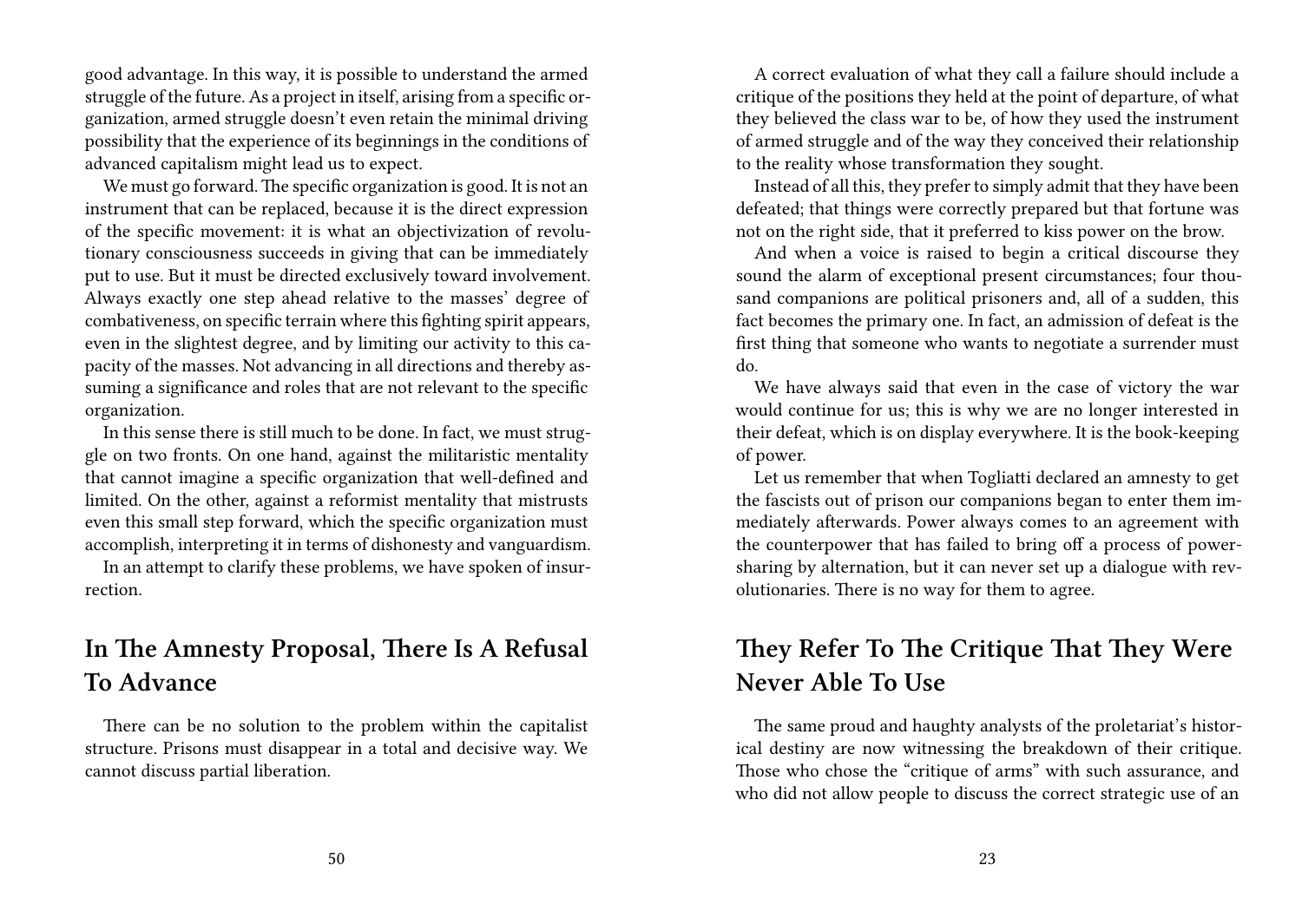instrument which was and remains worthwhile (the armed struggle)? these people now seem to have been tormented with crying fits.

In their passion to destroy what they had built-though without wanting to-and in their haste to appear different from what they basically were, they are rejecting everything; the positive and the negative things.

We sense that they are embarrassed by their critical clothing; their way of relying on what the recent and less recent past has produced makes no sense, and shows the real inconsistency of their theoretical preoccupations.

Clever in the elaboration of words, they might be able to fool a few of the more witless companions, but I do not believe they will manage to convince the ones who realize what a clownish aboutface is about to materialize. Supple in the elaboration of words, they are now even humble and circumspect in their proposals of hypotheses: they are the same ones who, not long ago, fired pointblank at anyone who risked putting forward a different hypothesis than theirs, condemning it as a provocation.

The central system of this so-called critique is intended to demonstrate that, after all, their activity never existed, and that if it did exist, it was limited to very little, and that this little part was an excess owing to bad education, a collective craving for violence and illusions stemming from the old days of '68, etc.

There is an element of truth in all this, but as usual it tends to reject the positive things as well as the negative aspect. An allinclusive rejection of this kind is not a critique; it is a defence lawyer's plea, the long rigamarole of someone in a difficult situation who wants to get out of it at any price.

It is good that all this be said clearly, and people shouldn't try to hide their "desistence" behind a complicated "critical analysis".

If certain aspects of the critique-like that of the one-dimensional sluggishness of the armed model, for example-were borrowed from our positions, other aspects are nothing but the tragic reversal of

# **The Theory Of Escape And The Theory Of Resistance**

In regard to revolutionary critique, surrender and ultraimplacability are the same thing.

This statement should not come as a surprise. We are here to examine painful problems, not gloss over areas of agreement. What we need is not a romanticism of form or fidelity to our strategic choices. We need to move forward. That is why we don't want to run.

Not because we think that everything has been done as it should have been, and that everything is fine in this best of all possible worlds.

Running means hiding in the territory of the rearguard, where the revolution is not just denied in words but fought in real terms. The alternative to civil disobedience, reformism, pacifism and demonstrations that are an end in themselves is nothing but surrender, dissociation, alienation and a refusal to continue the struggle. Appealing to the laws, to Parliament and the intermediaries of political traffic, whose meaning has been understood long since, means turning one's coat: betrayal.

But stopping at the old choices, reaffirming the indisputable validity of the method of the armed party and the ongoing belief in minoritarian militarism is also a kind of running away; it is precisely a running away from one's critical responsibilities. Perhaps this way is more inviting; it makes for less mouthing off and invites sincere expressions of solidarity, but one doesn't construct revolutionary conditions with moods.

## **Changing In Order To Advance**

Therefore we need a critique. What we need are methods of involvement where we can use our experience of past struggles to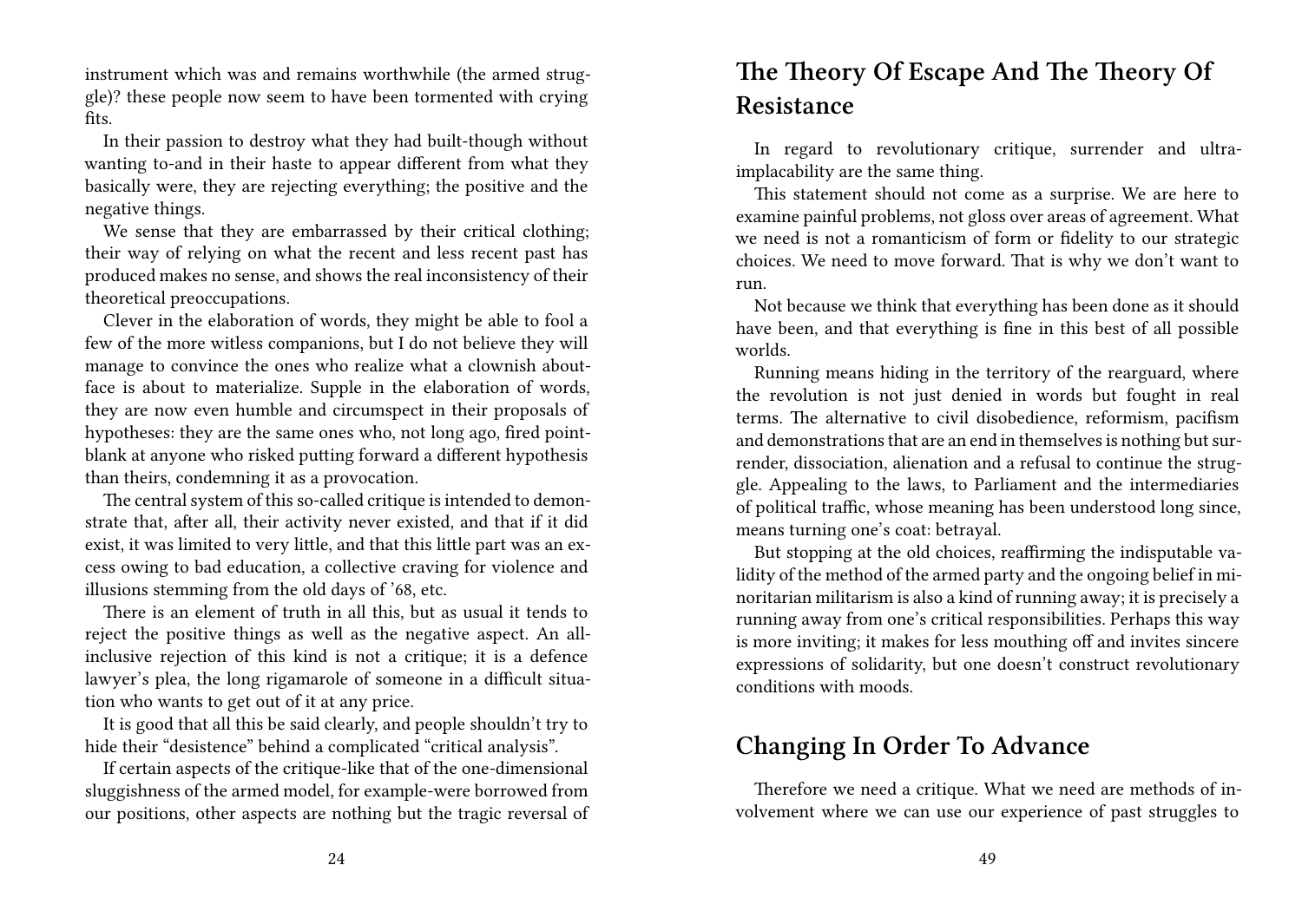prison environment. Utopia for utopia; one good thing deserves another. There are no limits to the fantasy of "little by little".

Back when these rats screamed like eagles, talk like this would have been settled with guns. But those were different times. Now that the candle has burned out, the candelabra has also been lost.

## **The Uncritical Abandonment Of Militarism**

Not even a signal. Cease-fire and that's all! We have to go home, because the war is over.

But who and what was defeated? Certainly not the real movement, which continues its underground progress. Certainly not a method that can suffer neither defeat nor victory. A state of mind, yes; that was defeated.

And not just on the terrain of armed struggle.

But critiques of this mentality are superficial and isolated.

Against a monolithic militarism, they have very little to say.

## **The Old Caryatids And The Old Arguments**

Here is why there is always a risk that the old arguments will reappear. Preferably with new clothes.

Today we see several travesties of the old reformist behaviour, a kind of appeal to all those who want to give the movement a new chance to breathe. Tomorrow we will see a reappearance of the old Leninist centralism. There are no limits to indiscretion.

someone who has just finished saying the opposite of what he said before, and without justifying the reasons for it in a critical way. When these people accuse themselves of having "simplified" social complexity too much they say nothing in practice; they disavow, and that is all. They do not explain -and they cannot explain-what "unsimplified" project they are now proposing for future action.

When they speak of a "crisis" in the Marxist and Third Internationalist vulgate, they do not say what theoretical arsenal they will refer to tomorrow when this digression, the years of lead, has drawn to a close and they obtain "everything in the house" one way or another. Perhaps the ideology of Popper and Feyerabend? Perhaps Husserl's critique of existence?

They were unable to form a critique right from the start, and are only in a position to yell for the "necessity" of a critique today, in urgent circumstances and under the pressure of the opposing party; but what will appear is nothing but a complete rejection, irrational and cheapened, a manner of vomiting on themselves that is quite ominous.

# **The Intermediate Struggle Of Revolutionaries**

In our denial of the practicability of an amnesty, we are not asserting a vague maximalism cut off from reality but are, on the contrary, trying to redirect the present struggle in proportion to its real possibilities.

It has been asserted that each moment spent in prison is a moment lost from one's life. And this is true, as is known, unfortunately, by someone who has been sentenced to life imprisonment.

But it must also be said that we cannot avoid imposing the supersession of this first level of considerations on ourselves. Otherwise, could we understand what we expected from the State, when? all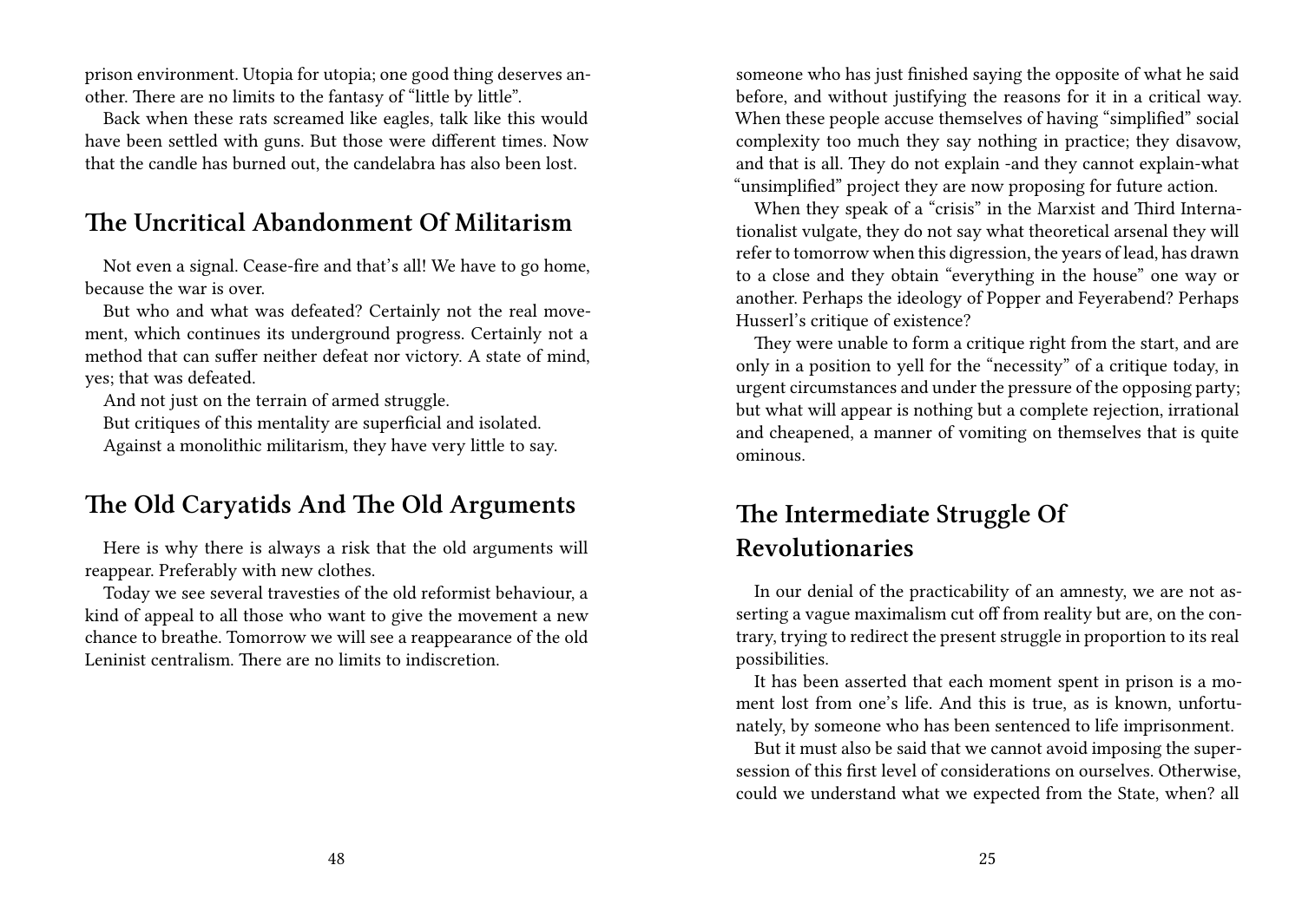together ? we yelled what it was in its face? Maybe a place in the municipal register?

Yet in the face of the more than easily foreseeable repression, each of us reckoned well. We were never like those adventurers of the pistol who were fascinated by violence for its own sake, drawn into a process that saw strength in numbers and in strength the inevitability of victory. There was always a foundation of revolutionary maturity in our revolt. And this was true for each one of us.

This does not lead us to forget that we must find the means to reduce the imprisoned companions' sentences. We have to reach an agreement about which roads are feasible and which ones are not because they demand too high a price, a far higher one than prison itself.

All genuine revolutionaries have never opposed intermediate struggles on principle. They know that these struggles are indispensable in order to gradually bring the project closer to social conditions that will cause it to bear fruit. It is impossible to propose a directly revolutionary development in a situation of social conflict that only allows us a glimpse of certain aspects of the contradictions that characterize it, while other aspects, perhaps the most important ones, remain hidden.

This is why we participate in street-level struggles, in counterinformation, in factory struggles, and ones in the schools and neighbourhoods. We are trying to gradually induce them to move toward objectives that are much broader than simple demands, information or dissent.

For us, intermediate struggles are not a goal but a means that we use (even rather often) to achieve a different goal: that of urging people to revolt.

In spite of all this we will not tolerate people coming to terms with power, drawing up an agreement and selling the imprisoned companions' freedom outright.

longer, involving all kinds of complicated concepts before finally reaching an agreement through intermediaries. It is the same filth.

# **All The Rats Return To The Political Boat Sooner Or Later**

A step backward is always a political pact. A step forward may even be mistaken, but it opens onto the social. At times marginally or even on a smaller scale; but what matters is the orientation, the direction of the journey. The rats can throw themselves into the sea to drown, but with a little luck, they find the ship's gangplank. Their instinct saves them.

Negotiation is a political moment: it is a war in a glass of water.

Like a cease-fire. Like a frontal attack and a weakening of class struggle. That too is politics. The art of making arrangements while others do something that we should have done ourselves.

This is why rats are not moles.

Reducing the demand to its realistic minimum, they present themselves as the bearers of an alternative: getting four thousand companions out of prison. The importance of the result strains to conceal the underhandedness of the procedure. The struggle can only be political. A platform of demands, nothing unacceptable; a limited process of liberation which they present as the only possible solution to the most complex problem of the liberatory process. Basically, this is the usual game of hyper-realist politicians.

Reforms can be achieved immediately; the revolution cannot be. Utopia disturbs the masters' dreams and the reformist dialogue of conciliation. Their current anguish consists of the existence of four thousand political prisoners in Italy, who are more or less in contact with a mass of thirty-five thousand so-called "common-law" prisoners. Maybe if the former were put outside, satisfactory schools for social re-education could be organized: a kind of part-time post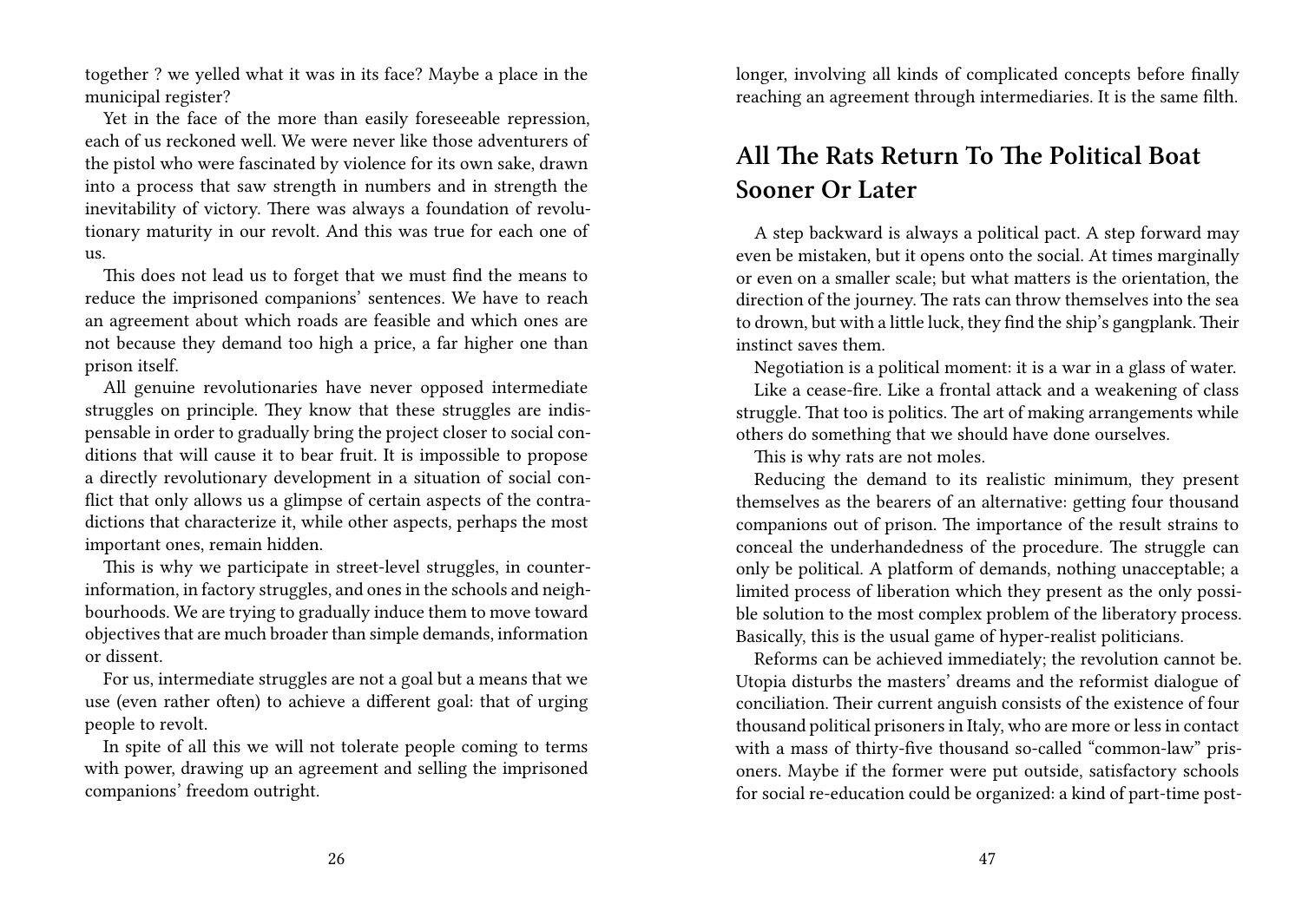tance, but in the political sense, in the revolutionary sense, in the sense of a project of changing the world.

#### **"Putting Aside" As Betrayal**

Let's stop for a moment and think. Each of us with yesterday's ideas, but in today's conditions. To solve the problem, we must put class struggle aside and put forward the hypothesis that a moment of idyllic suspension is possible. Ourselves inside, the others somewhere else in a place that is no place at all.

New words for behaviour as old as the world: betrayal. Someone is not a traitor because he wants critical thinking, an examination of mistakes and a correct repositioning of future actions. He is a traitor when he withdraws into a prison much colder and more terrifying than the worst Benthamite prisons. He is a traitor when he puts barriers between us and someone who lived through the same experiences as us, who ate the same bread and made the same mistakes. When he withdraws from the objective that he set for himself, leaving it fixed and unchanging, and looks for a basin to wash his hands in.

One night the traitor gave a kiss on the cheek. Today's traitor has read Lakatos and plays on the ambiguity of words for his remission.

He knows that Husserl spoke of a "suspension of judgement" as a methodological step toward a knowledge of reality. But this cold realism is not even that of the East, which had a peasant and rustic heaviness, but that of the West, which is refined, having gone through Louvain. Come off it: in treason, the German professor and the Russian peasant resemble each other a great deal, when both of them have careers in the Party. Each one uses the means that suit him best; the result is the same.

There are those who cross over: they talk quickly and negotiate directly at the source. There are others who are slower and take

We disagree, because a negotiation like this would not be an intermediate struggle but the beginning of the end; it would be a goal in its own right: the companions' freedom paid for with other companions' freedom. Everybody (or almost everybody) out of prison, but stripped of everything, their revolutionary spirit first of all, their dignity and their human worth.

It is not true-as some have already said-that today's agreement would be the prelude to a continuation of tomorrow's struggles. By accepting the agreement today, tomorrow at best we might perhaps struggle inside the ghetto where power will have parked us. The ghetto of people who have suffered failure, defeat and surrender. It is not true-as some have already said-that if we do not bargain this surrender right away, tomorrow's struggles will be condemned to a maniacal repetition of the model of armed struggle that we have already seen. Who could have such a bloody stupid thing in mind?

Future struggles will be quite different if we keep in mind the mistakes we have made and the positive things about them. In the event that we are forced to gamble everything on an unconditional surrender, our past would no longer exist except in oleographic reproductions for use and consumption by the bourgeoisie of the end of the next century, a cheap thrill in their parlours.

#### **The Wretched Prospect Of Collaboration**

They are appealing to us to reason and reflect. They are inviting us to not be the naughty boys we have always been and to understand the situation. They are inviting us to collaborate.

On one side (that of power), they are waiting with open arms, even if the initial price of negotiation is still exhorbitant. On the other (that of the imaginary ex-counterpower), the arms are no less open, and they are not even trying to get a discount.

Biological urgency is turned into a fact with a high priority. The four thousand comrades' physical and mental solitude is a moun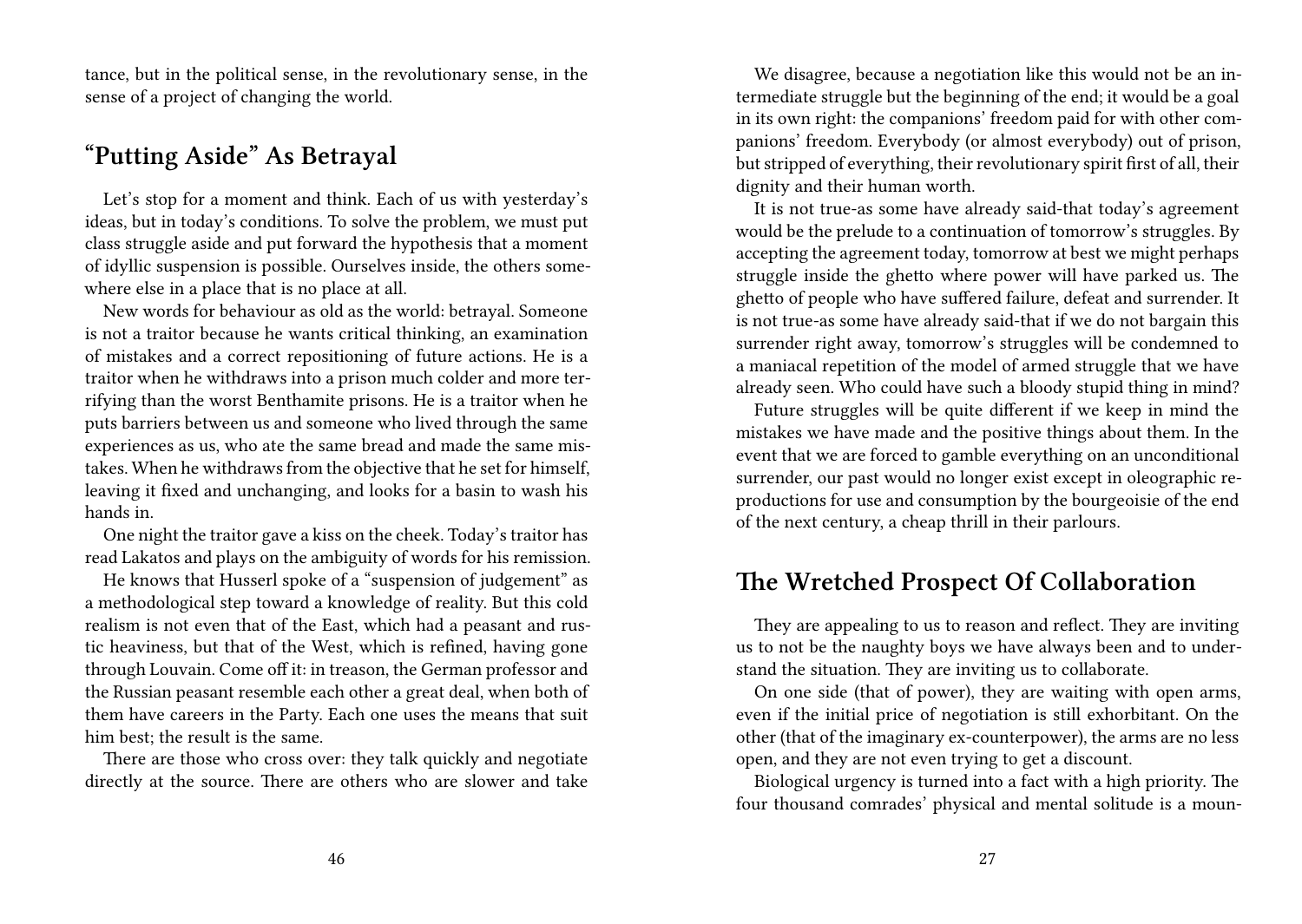tain on our chests, but we cannot shift it by one millimetre. We are not unyielding in error, we are unyielding in our critical appraisal.

We do not want to collaborate because we believe in our ideas and in our capacity to transform reality; it is not because we believe in what we have been that we do not think a modification is possible. We are not idiotic worshippers of a model considered to be the truth. Even less are we collaborationists, who base their convictions on a critique drawn up in the offices of the Minister of the Interior.

Collaborating means surrendering to the enemy outright; they are not proposing an alternative in order to displace the struggle elsewhere. There will never be an "elsewhere" for the collaborators. They will always carry their own past with them, wrapped up in the shit of their present.

#### **Their Reasoning Has Gone Into Crisis**

Fierce rationalists, they have now gone into crisis. The list the Stalinist Lukács produced to make his peace with philosophy (denunciations of Nietzsche and Stirner) was not enough for them. Now they have returned to Spinoza's arms, and even lower, to Husserl's.

They were priests practically from the beginning. Now they are displaying the radical and possibilist behaviour of someone who has discovered crisis as the (apparently monolithic) other side of consciousness. They are throwing themselves headlong into perplexity like they once threw themselves headlong into certainty.

Now they want to "use" politics. Previously they let themselves be used by it. For them the crisis came after a military defeat. Like a good accountant who can no longer balance the books because someone has subtracted them-by force.

Thus, the crisis becomes an alibi rather than an opportunity. A camouflage for the tumours of its own idiocy, not an opening onto the diverse and the creative. Thus, they thrash about like cats chas-

tarian army spared itself a similar fate. It shuts its mouth and continues to let itself be exploited. Well, to the devil with it. And along with it send the others who claim to be building their racket, those who say they are ready for political discussion but prove inconsistent later, and who do not take orders or digest theory. Short-term alliances, but not really worth much. And now, let's go it alone: let's come to terms with the State and leave the others in prison (or in the factory) if that's what they want. A thousand years of solitude, but only for them. After all, they are ingrates.

Hell is paved with this kind of reasoning. They're all ready and willing to sacrifice themselves, but they all expect to be paid. From Saint Paul on, the precondition is clearly stated: wages and slavery. Hidden in this so-called reasoning is the secret idea that the proletariat (above or below) should serve as a manoeuvrable mass, an assault force led and enlightened by the combatant party in arms. You could die laughing.

However, when they experienced this in the past, it was as something serious instead, something sadly disarming.

For them, the level of confrontation is determined by the amount of firepower they have succeeded in mobilizing. They do not understand that though the proletariat left them alone when they attacked Moro and his escort (and how could they ever intervene?), they were the ones who left the proletariat alone in its thousand small everyday actions. In its constant struggle. In its suffering. In the collapse of its dreams and hopes. In the tragicomedy that it is forced to watch tirelessly repeated by various trade unionists, party functionaries, bosses and bosses' servants, etc.

If we come to the conclusion that the difficulty of joining the proletariat in this infinite series of armed confrontations (and why must the arms always be the kind manufactured by industries like Breda?), we are forced to conclude that the armed party must necessarily have been alone in its attacks on one or a hundred exploiters. Not only in the physical sense, because that is of secondary impor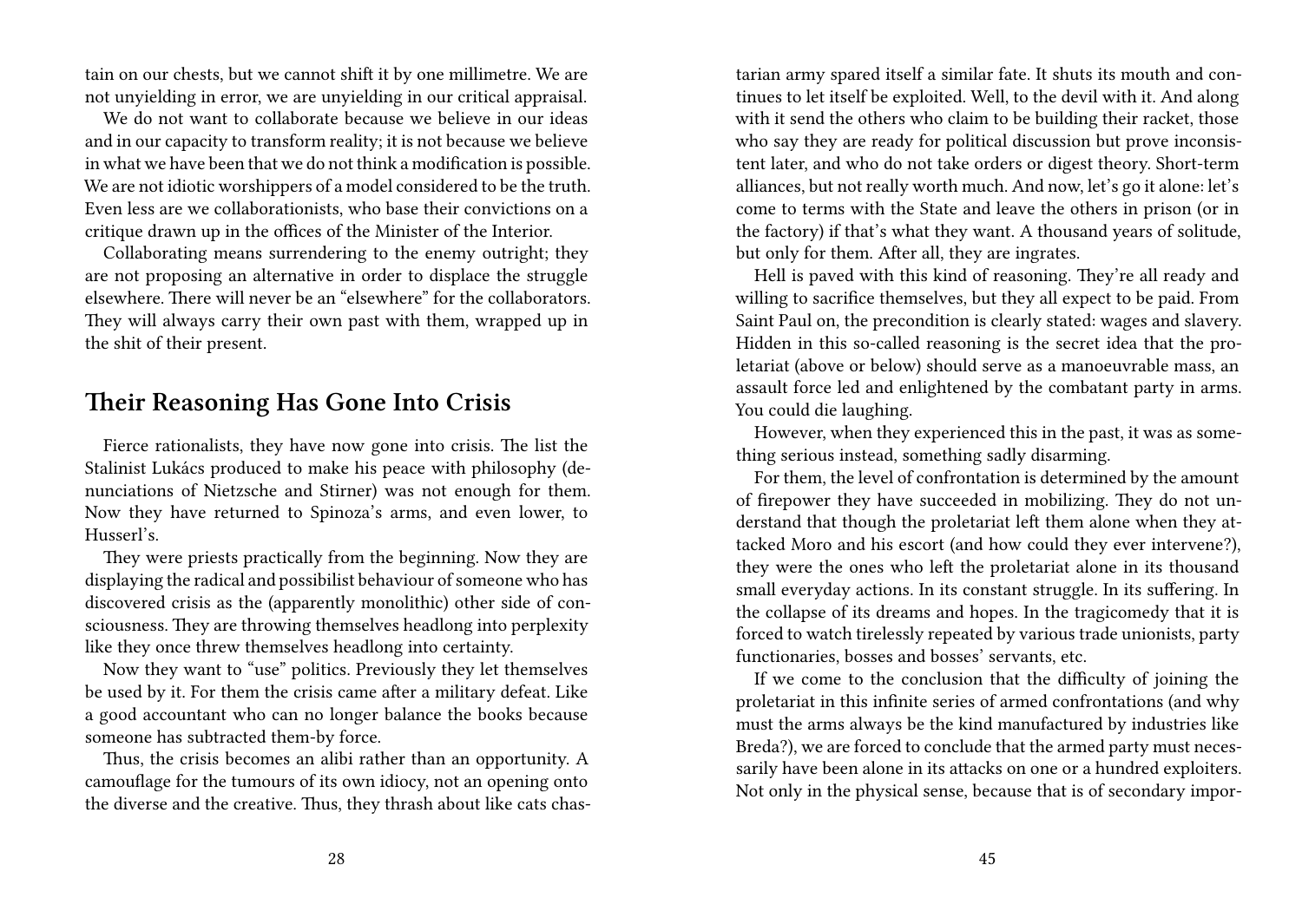dispensable precondition of the revolutionary project. In the magical intervention of a thousand conditions, waiting becomes unbearable and often useless.

We must push and create the minimal conditions, so the event can be confirmed, so the magic of an action can become general and spread like a wave in water. But with our minds and eyes well open. With a project. With the indispensable means.

But the project and the means must also not become the most important thing, the only thing that we are struggling for. Its essentialness can never turn into exclusive rights. We must even know how to let everything fail. Not at first, while we are waiting for the event to be confirmed, but afterwards, if the indispensable, necessary (certainly minimum) conditions do not appear. Not to self-reproduce because we have to continue living. We are different from all that. We are going much farther; that is why we can always start over again.

They are exclusively this. A theorem that grows on itself. A monstrous and complicated imbroglio of tautologies.

### **The Ideology Of The Separate Surrender**

And the others? From the closest to the farthest. From the subproletariat that inspired so much shrillness, close, in the same cage, but a thousand miles away because of its own real motives for contestation. To the proletariat in general, the mythical one, but also the real one, the one that wakes up early in the morning, that produces, the one that is massacred with the regularity of a chronometer, the one that received fewer serenades but so many more theories, which were equally useless in any case. There is nothing we can do about it. The surrender is separate.

It doesn't make much difference that we are all supposed to carry the struggle forward together. Now that the vanguards have been captured by the enemy. At least we can say that most of the proleing their own tails, around the problem of the cause of the crisis and the one of how to get out of it. They do not realize that they never went into crisis; they just saw themselves, according to the circumstances, in different distorting mirrors: yesterday they thought they were beautiful and strong, now they think they are stupid and weak, sniveling and beaten.

What they were and what they really are, they find very difficult to understand.

#### **What They Never Understood**

They never had any imagination. The framework of their existence was cramped and limited. Memory repeated to infinity. Commonplaces of the pulsations of victory and defeat. "Really existing" socialism as communism and freedom.The inner destiny of disgrace transformed into a radiant sign of glory. Not confusion, but sadness and the police state.

They did not understand everything that could be liberating in an attack and repeated it as though it was a classical piece, under the gaze of directors who were strict and respectful of formality.

Subversion appears to use the same roads; sometimes it chooses the same objectives, but expands and opens onto different horizons. It does not seek to grow through the magic of the organs of information: it is growth itself. It grows with the growth of the subversive phenomenon; if the opposite happens it reduces itself, withdraws into itself and anticipates other interventions. It doesn't cry out at the scandal of history, doesn't fall down submissive at the oppressor's feet, doesn't talk about crisis and doesn't wink at collaboration.

They didn't understand that a critique develops when people advance, in times of growth and development. If in this phase you only harbour illusions, then in the following phase when you pay for the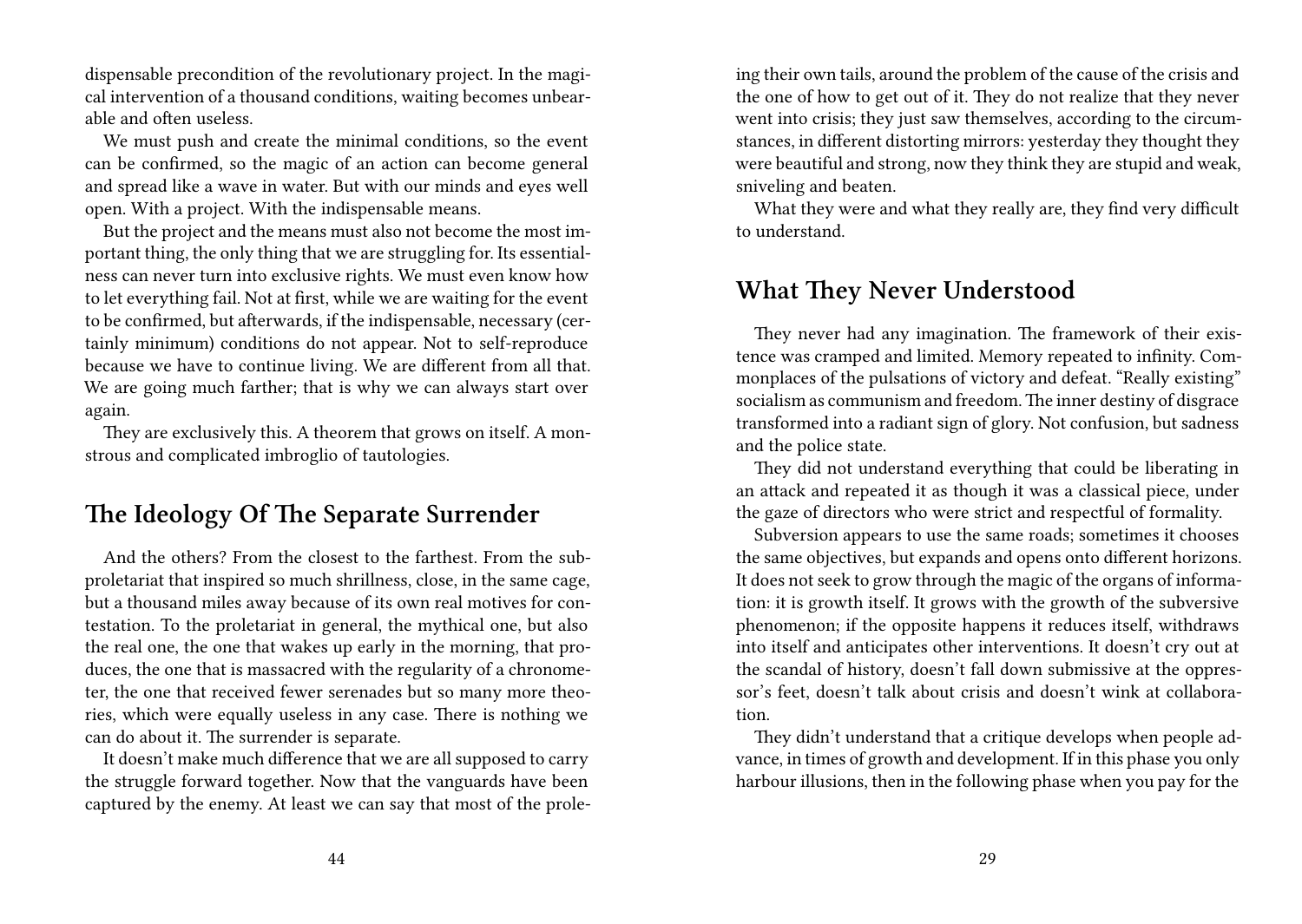mistakes that have been made, you are no longer in a position to make "a critique"; at best, you can recite a "*mea culpa*".

#### **The Real Movement Is Not In The Prisons**

They always made the mistake of looking for the privileged interlocutor in this or that part of reality. Today the lumpenproletariat, yesterday the factory worker; between today and yesterday the working masses and tomorrow the political prisoner.

Once again, their myopia puts them out of the game. It cuts them off from reality. So it is not worth the trouble to be crueler, more unyielding and more a butcher of corpses and proclamations than others were in history. The endless night is full of these things.

The imprisoned comrades cannot constitute a privileged reference point. They cannot provide the most advanced indication of the struggle. They are in a sacrificial space, in a state of continuous physical and psychological torture. They are a symbol of the class confrontation. They are not the class confrontation itself.

We are not Christians. The testimony of some of us, even of the companions who are dead, does not lead us to thoughts that are different from symbolic ones. In spite of this, we are afflicted neither with an insensitivity to these companions, nor mental breakdowns of fondness for a symbol. These are all false problems.

We have our banner, but we do not take an oath on it. We have our dreams, our hopes, our desires and our loves, but we do not package all of them into a unilateral vision of life. Having said all this, we are not eclectics or possibilists for all that. Our harshness comes from reason and from the heart. Sometimes, the reasons of the heart prevail for us, and at other times those of reason; but this is no cause for us to feel guilty or believe that we have betrayed ourselves and our principles.

lence and insecurity; in short, all the elements of bourgeois drama. When from that point forward the distance became huge, the closing became total: then came the interruption. In unbridled fantasy, the mysterious action continued inordinately. A cross between the Bonnot gang and Jack the Ripper.

And the timid attempts at generalization? The mass illegality that stammered here and there? The small applications of sabotage? The thousand fires, the hundreds of anonymous "kneecappers", the broken windows, the really proletarian lootings? All of that swept aside. Trifles for ladies from the charities. Toys for deviant children. Little, peripheral scenes. At the center (but what center?) the great climactic scene was repeated, with the State and counter-State coproducing.

Notwithstanding, despite all of its limitations, the seeds of both the most absurd degeneration and the seeds of dissemination throughout the country were present in this great production. It would have been necessary to shut up the ever more burdensome militarism, the terrifying discourse from before, and the no less terrifying illusions of dazzling actions.

But to do that, a real critique would have been necessary; not just a critique in words alone. A test in the field, not on the tables of the anatomical institutes. A death is a death, no matter how you look at it. One must get there first, build along parallel lines, show people; not restrict oneself to pointing out cracks and fissures that no one wants to accept in practice.

# **The Anarchist Relationship Between The Active Minority And The Real Movement**

Neither a point of reference nor a safe to hold a memory that the movement manages to do very well itself. Neither planners of strategies and methods nor a recycling station. Nonetheless, an in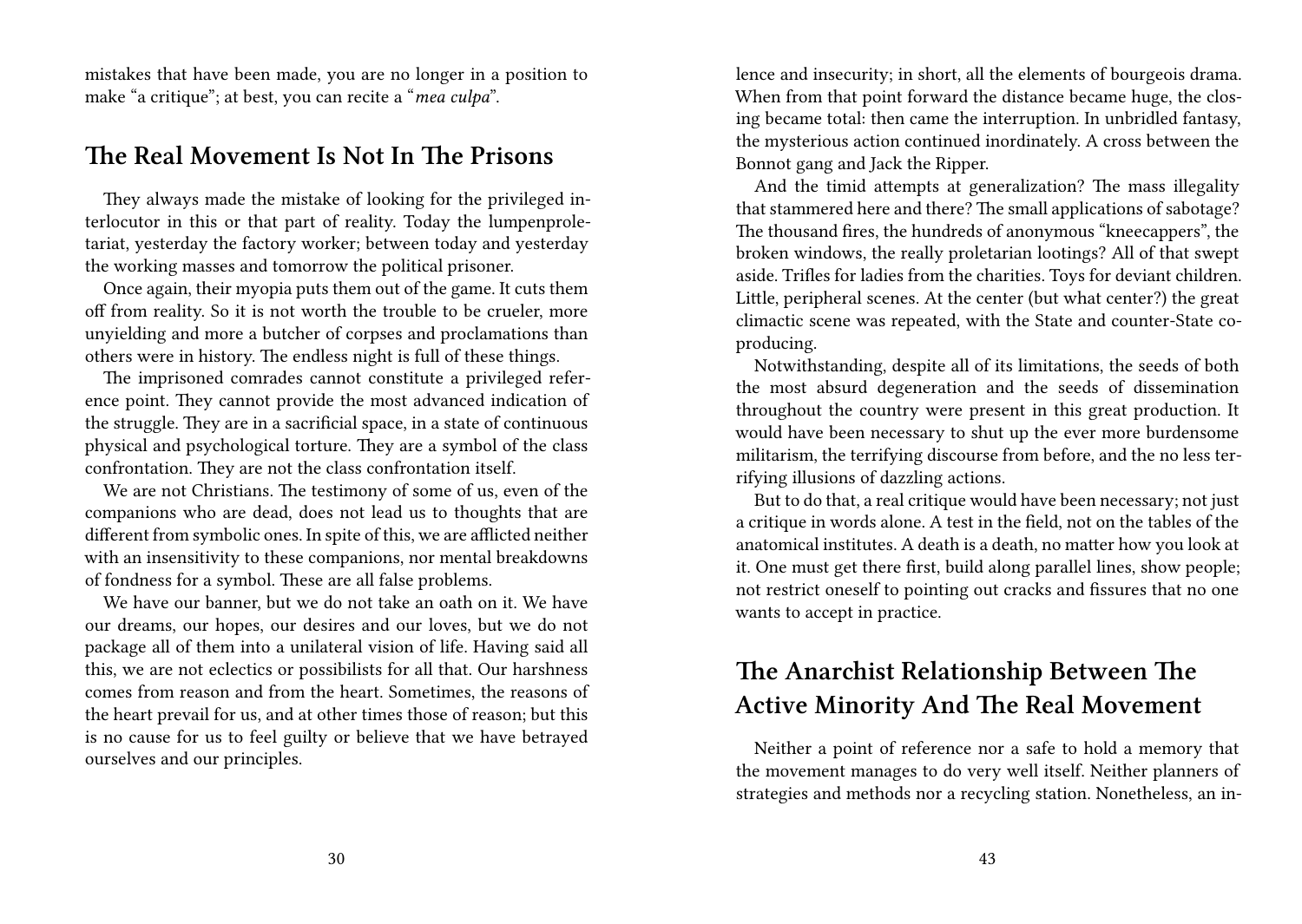becomes a success, like a thriller or a horror film. But it doesn't occur to anyone to cut a man to pieces in his own bathtub to see how it is done. People prefer to see it done at the movies.

It is not a question of a fear of involvement. Many people take far greater risks with a car or a syringe in their hand. It is a question of distance. Of a romantic deformation of reality. Of well-constructed glorifications surrounding liberatory practices that have nothing exceptional about them. Preclusions, often originating in religion, that people may never completely overcome.

The party claims to clarify all of this from the outside, to construct a pre-packaged model of reproducibility. It does not realize that in doing this it does the same work as the State. Offering false desires. The two poles meet via their distance from the real scope of liberatory violence. Power and the counterpower march parallel to each other and reinforce each other.

# **What Communication Are They Talking About?**

The inflammatory effect of the example should have spread by a marvel of distribution. But the action remained indecipherable. There wasn't much initiative in this direction. The rest had to be done by the big news media.

But what can they really communicate, these transmitters of the developing power's ideology? Exactly what power wants them to? But isn't the party a mini-power in the making itself? And this reasoning actually worked, at least at the start. Power itself gave an exaggerated (hence deformed) image of the real attack on the enemy. But that was in keeping with its goal of digging an everdeeper ditch, of transforming the minute reality that was developing then into a general and illusory theatre of death, with its spectators in their paid-for places and the convenient atmosphere of si-

Our feelings for our imprisoned companions cannot make us close our eyes to the reality that they are indeed companions in prison, companions living in conditions of privation and isolation.

If we want to liberate them, we must start from something different, from the real movement. If we start from them and their specificity we will be going about nailing them-one way or anotherto their prison situation, however just the success of our initiative would be (even the success of a possible liberation).

It will be the real movement, which is outside, that will produce their liberation; the effort of struggle that we, as a specific movement, will be able to develop by connecting the thousands (or hundreds, or even a few tens) of threads that tie the specific movement and the real movement together.

Otherwise, there will be a thousand years of loneliness for everyone.

# **There Cannot Be Any Crisis Of Imagination For Someone Who Never Had An Imagination**

Only now has a horrible suspicion come to them: that the culture whose bearers they were and the practice they had begun to realize were incompatible. On one hand the dream of something, and on the other, something without the dream. The leap should have been made with the imagination; the leap toward the heaven of the impossible, of the extraordinarily other, something that was always closed to them anyway.

Nevertheless they now see that, on the contrary, the compatibility actually existed and that it was simply heinous. Everyone chooses his means, and these fit them like a glove; they belong to their inventive ability for finding comfortable arrangements and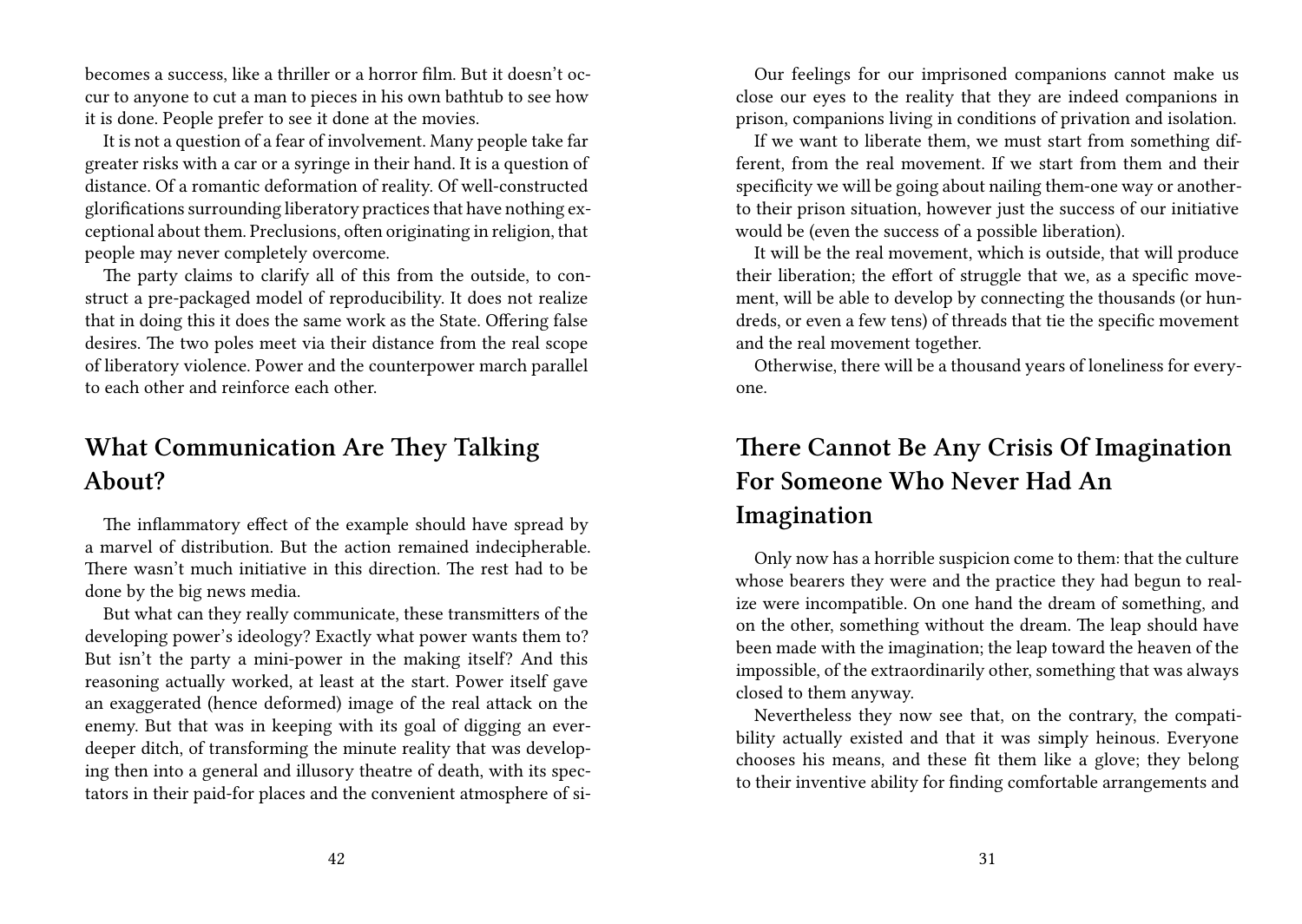directions, prospects and orientations toward ever changing ends. The stifling of one's means is one of the most horrible ways to die.

For the travelling salesman of death, only end-of-the-year (or end-of-"campaign") vacations are allowed. As a general rule, he has to operate the guillotine.The noise of the falling blade ends up marking the moments of his day. After a while, one can do no less.

The project is completed. The beginning meets the end. A new beginning and a new end appear, always identical and repetitive. The culture that it promoted is in turn promoted to the level of a promotional act.

Where can we find the corpse of the imagination? Not even the dream of something imaginative existed here.

## **The Stereotype Of The Armed Party**

The party acts as a conveyor belt leading from the organized minority toward the disorganized proletariat. In the scatalogical view of events, the small destructive acts of today mimic the apocalypse.

The party anticipates, classifies, executes, transforms and repeats. The last phase of this repetition always occurs in the same way.

The party is the most organic one-dimensional project one can find. Nothing escapes its organizational chart; anything can be included, depending on the circumstances. This extreme "proficiency" makes it appear as a mini-State in formation, a current tumour of the great and widespread disease that is State politics.

## **Class War And Leninist Centralism**

The orientation given to class disturbances (in the classified imagination) imposes the appearance of a military war on the struggle. As a result, the infinitely complex events of the social struggle are

to the distortions of power. Reproducibility is something intrinsic to the action itself. To distort it, power must hush it up, because even in the most risky commentaries the action itself-naked and raw-cannot be questioned.

This difficult problem can be solved as follows. An attack against the class enemy is always justified. The life of someone who oppresses others and prevents them from living is not worth a cent. This attack can be carried out in a generalized manner, then, with a massive intervention from people, so it cannot be measured in relation to the struggle's real conditions: the result is always disharmonious, excessive or reductive. This is the maximal dimension of revolutionary violence, which is simultaneously creative and destructive. On the other hand, in a minoritarian dimension, we always try to measure the blow and adapt it to the real limitations of the struggle. We all think we have a precise idea of the level of class conflict, and therefore we suggest solutions and set limits. But in practice, it is decipherability that guides us. We are pedagogues in search of disciples. It is precisely reproducibility that should be the criterion for measuring minority violence, so that it develops from a minoritarian phenomenon into the generalized one it should be.

The rest is just priestly chatter.

## **The Simplifying Project Of The Party**

Among other things, there is an illusion that the party can simplify the model used to construct action. Decipherability is therefore entrusted to the propaganda organs, which secrete horrible junk known as proclamations, programs or communiques. Language can be standardized like actions. Everything is repeated. Everything becomes familiar to everyone (except to people). The broad mass of people acquire this familiarity through power's interpretations. The result is prefabricated models of action. The others help and are satisfied with the thrills of risk on credit. The model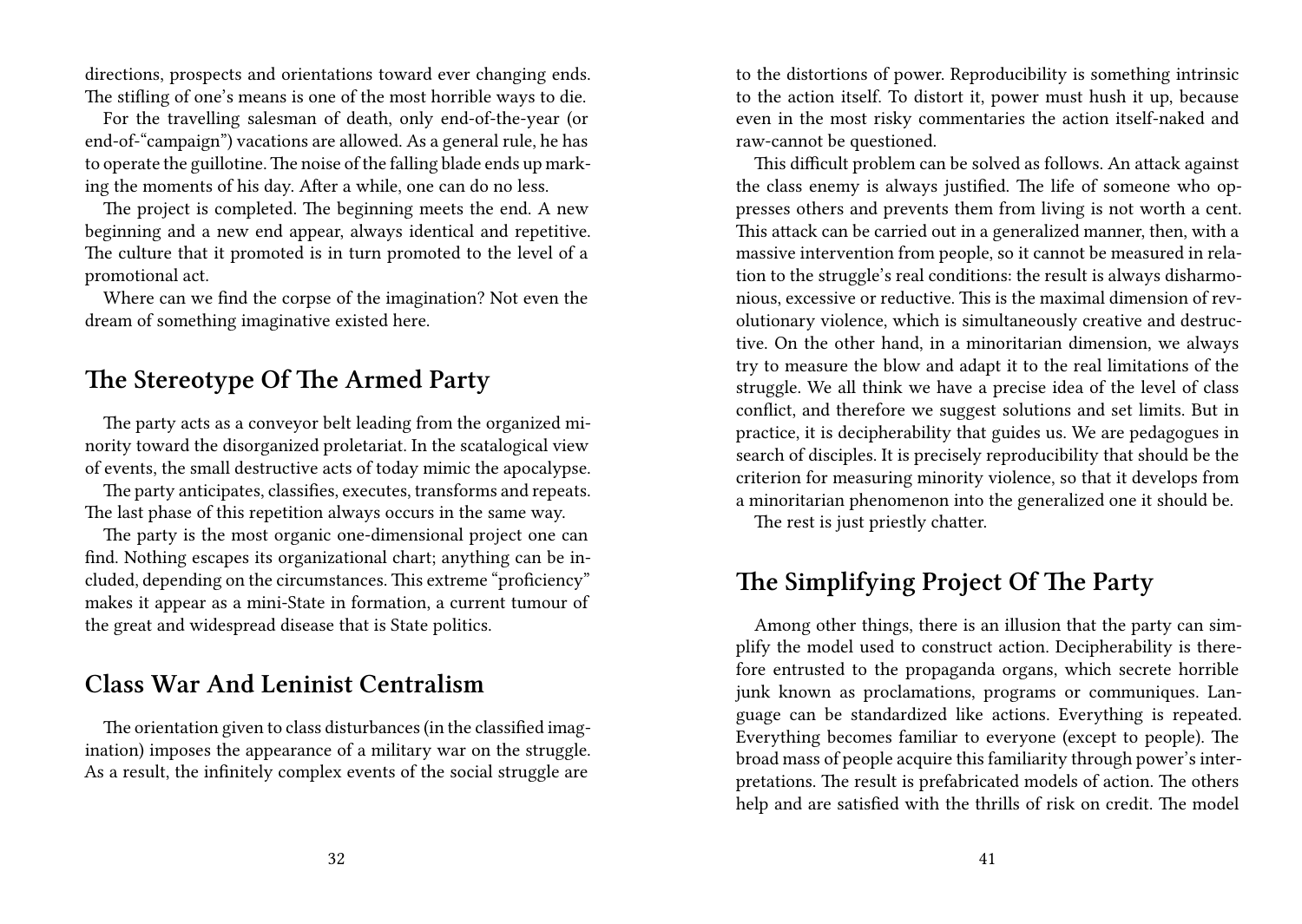results, but in the sense that it must contain, even when it has a minimal size at the beginning, the idea and intention of developing as mass violence. Otherwise, the role of the specific movement becomes purely symbolic, withdrawn into itself, only capable of satisfying (up to a certain point) the components of the minority (or if you prefer, of the racket).

### **The Ethical Value Of Violence**

Discourses on violence are only meaningful from this point of view. Certainly not from that of someone who talks about the value of life as an absolute. As far as I am concerned, the lives of the exploiters and their servants are not worth a cent. And making distinctions-as some have already done-between the death of a Moro and that of a Ramelli seems, in my view, to be the specious prelude to an anaemic discussion.

It is never possible to balance liberatory violence with the conditions of struggle. The process of liberation is excessive by nature. In the direction of overabundance or in that of deficiency. Where have we ever seen a popular insurrection hit the bullseye, clearly distinguishing the enemies to kill? It is a blow of the tiger's claws that rips and does not distinguish.

Of course, an organized minority is not the insurgent people. So it distinguishes. It has to distinguish. But even in the necessary prudence that it imposes on itself, it finds both its own limits and the direction of a possible opening. In this sense it is revolutionary; it is an experience *in vitro*, and can therefore turn itself into a laughable tempest in a teacup.

We should not make a distinction according to the action's decipherability, but according to its reproducibility. The two things, if you like, are not separate, but they are different. The action's decipherability is different from what the minority can accomplish by itself, since it remains tied to the big news media, and therefore

reduced and simplified and find themselves completely hidden by feats of arms.

Peripheral spontaneity, necessary at the outset in an army that is recruited haphazardly and does not receive material regularly from any source of supply at all, and the very fact of having to "make arrangements" to procure arms, becomes a negative limit that must be overcome as soon as possible. The progression is necessarily rapid. Whoever stops is lost. The enemy equips for counter-guerrilla operations. The guerrilla must equip himself, turning himself into a soldier.

The orientation of interventions, political decisions, intermittent campaigns, objectives, possible consequences and so many other things are filtered and provided to various levels by the centralized structure. Preliminary discussions, debates, proposals and analyses are selected to reach the summit in a simplified form, ready to be turned into a new proposal for action, whose development always starts from the center. After all, it is a democratic army.

The reduction of class war to a mere military confrontation carries within it the logical conclusion that, if we undergo a military defeat on this terrain, the class war ceases to exist as such.

From this we come to the not just theoretical but practical absurdity that in Italy today, after the defeat of the combatant organizations, there is no longer an actual class war, and that it is in everyone's interest (and in the State's interest first of all), to negotiate a surrender in order to avoid the development, or the continued development, of a process of struggle that is absolutely nonexistent and completely useless as well as dangerous for all of us.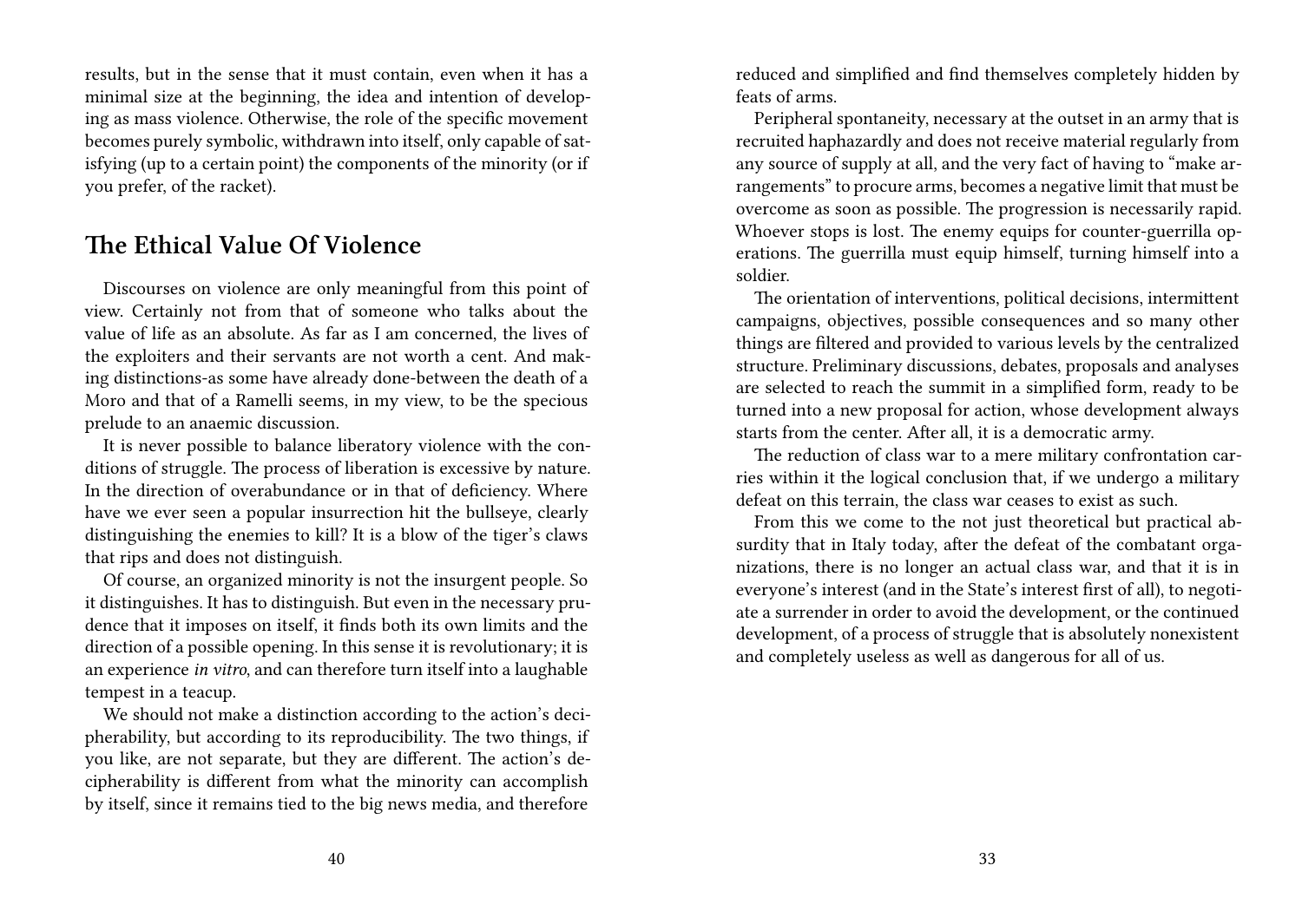# **The Marginality Of The Armed Parties Relative To The Class War**

It is easy to see that armed structures, especially those that take the form of a party, are always marginal relative to the class war. Not that they are foreign to it; they are simply marginal.

The course of the class struggle has its effects on them; it pushes them to withdraw into themselves or open themselves, according to situations of greater or lesser social tension. But this all has very narrow limits. A representative relationship is never established, with the exception of very small marginal minorities or groups with a very high degree of political sensitivity.

It is clear that these phenomena are very important, and it is also clear that the State does everything it can to recuperate them into a "terrorist" logic that will present them as exceptional phenomena and their actions as carried out by madmen, deranged criminals or secret service agents.

In this case, the road to take is the one that extends downward toward the people's consciousness, by producing actions and clarifications that affect and include people without immobilizing them in a spectacular fixity.

Well, by nature, the party occurs in the form of a filter which repels people by isolating them in a rigid and amorphous social status: worker, housewife, employee, middle management executive, student, etc. It is like a sieve, which absorbs some of these people, but only after an initiatory acceptance of an ideological type. Politics is an instrument of selection. Thus, the road to quantitative growth is only feasible via the party's organizational chart. Action and clarification are handed over to pedagogical mechanisms that are mistakenly thought to be automatic. Afterward, the State carefully destroys even the little reflexes of machinery like this (when it exists).

for-its-own-sake", the critique of technological economism and the critique of arms.

## **The Insurrectional Opening**

Participating together with people, with the exploited in general, in intermediate struggles: for housing, against war, against the missiles, against nuclear power stations, for jobs, for the defence of wages, for the right to health, against repression, against prison, etc.

And then using our organizational strength to gradually urge these struggles still further ahead, toward a possible insurrectional opening.

# **In Practice, The Development Of The Real Movement Is A Process Of Violent Transformation Of Class Struggle**

It is not certain that the real movement can grow indefinitely through intermediate struggles. If the contrary were true would mean that anarcho-syndicalism would be the best solution, given that it provides for both a transposition of the structures of struggle into tomorrow's society, and its own transformation into a constituent structure of the new social order.

The important thing is that intermediate struggles must reach a violent outcome, a breaking point, an essential line beyond which recuperation would no longer be possible, except in minimal and therefore insignificant proportions. But to achieve this result, the process of violent transformation must be as widespread as possible. Not in the sense that it must inevitably start from a broad mass movement, one that is violent and denies immediate and tangible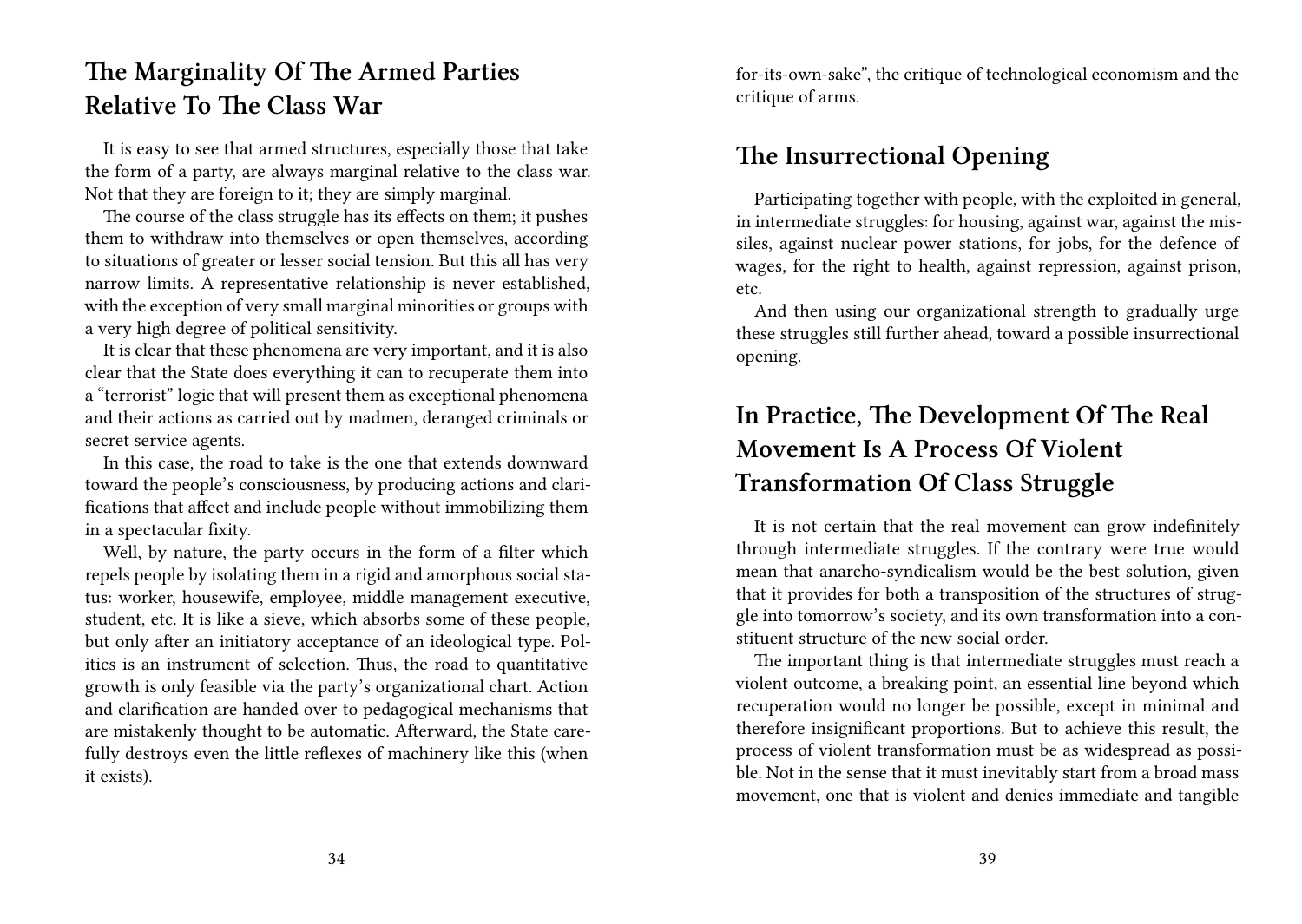Now, at the moment of collaboration and the plate of lentils, it is senseless to expect critical second thoughts. With them, it may even be a question of a remnant of goodwill to want to portray the solution of defeat as the only possibility. How do we start again? On what basis? That of an unknown program and method? More often loathed or ridiculed? Heading to meet what perspectives? With what credibility? Admitting the defeat, not of a military project (it would just be a common tautology), but of a political project? It would be better to bring oneself to collaborate in order to save what can be saved and start again from the beginning tomorrow, perhaps even repeating the same course of action.

#### **The Anarchist Project**

We have spoken many times of the way anarchists consider armed struggle. We did this in unsuspicious times, when everyone marched ahead into the messy space of big spectacular actions that were systematically ground up by the news media for consumption by the populace.

A rejection of vertical structures, unstructured cooperation between fields of activity, control within the limits of security, the self-sufficiency of groups, the choice of minimum objectives, the accessible meaning of these objectives, continuity of intervention, progressive radicalization in social fields, self-information, propaganda activity, critical clarification, the circulation of ideas within the movement, the preparation of propaganda situations, intermediate struggles, the connection between this phase and the following insurrectional phase, the attempts and results of individual actions tied together by a logical thread devoid of incomprehensible leaps, the equality of all levels of struggle, the many-sidedness of the strictly military dimension, the bipolar aspects of organized structures, the ability to destructure easily at any time, the critique of professionalism, the critique of superficiality, the critique of "efficiency-

### **What They Can Reject**

Is people's conditioned reflexes. Induced sympathy. Everything that is let through by the tight net of State censorship. The support people give to someone who fought the good fight, even if it was fought with methods that not everyone agrees with.

Not much, in order to have an influence in and on the revolutionary process as it progresses. The real movement-which never loses anything-might assert itself there, but this "very little" must be contributed, inserted in a critical way and consolidated behind the immense black curtain that power was able to put in front of peoples' critical vision. Starting with the word "terrorism".

What is happening, on the other hand: they think they are at the center of an experience that is very different from anything that was written in the newspapers or declared in the courthouses. They are repeating the official truth as though it is a given. They are declaring that the war is over.

Thus, even the last remaining bit of something positive and revolutionary is eradicated.

# **What They Can Look Forward To In The Future**

Absolutely nothing. The irreversible process of the real movement will firmly expel them as collaborationists. No dialectical invention can give credibility to the decision they made today or to their neo-contractualism, which appears in a thousand ways behind the complicated analyses of these wordsmiths.

They can return to their used outline. In times we hope will be better, they will still be able to act out the old and meagre mistake of the temple guardians, the calculators of proletarian remembrance.